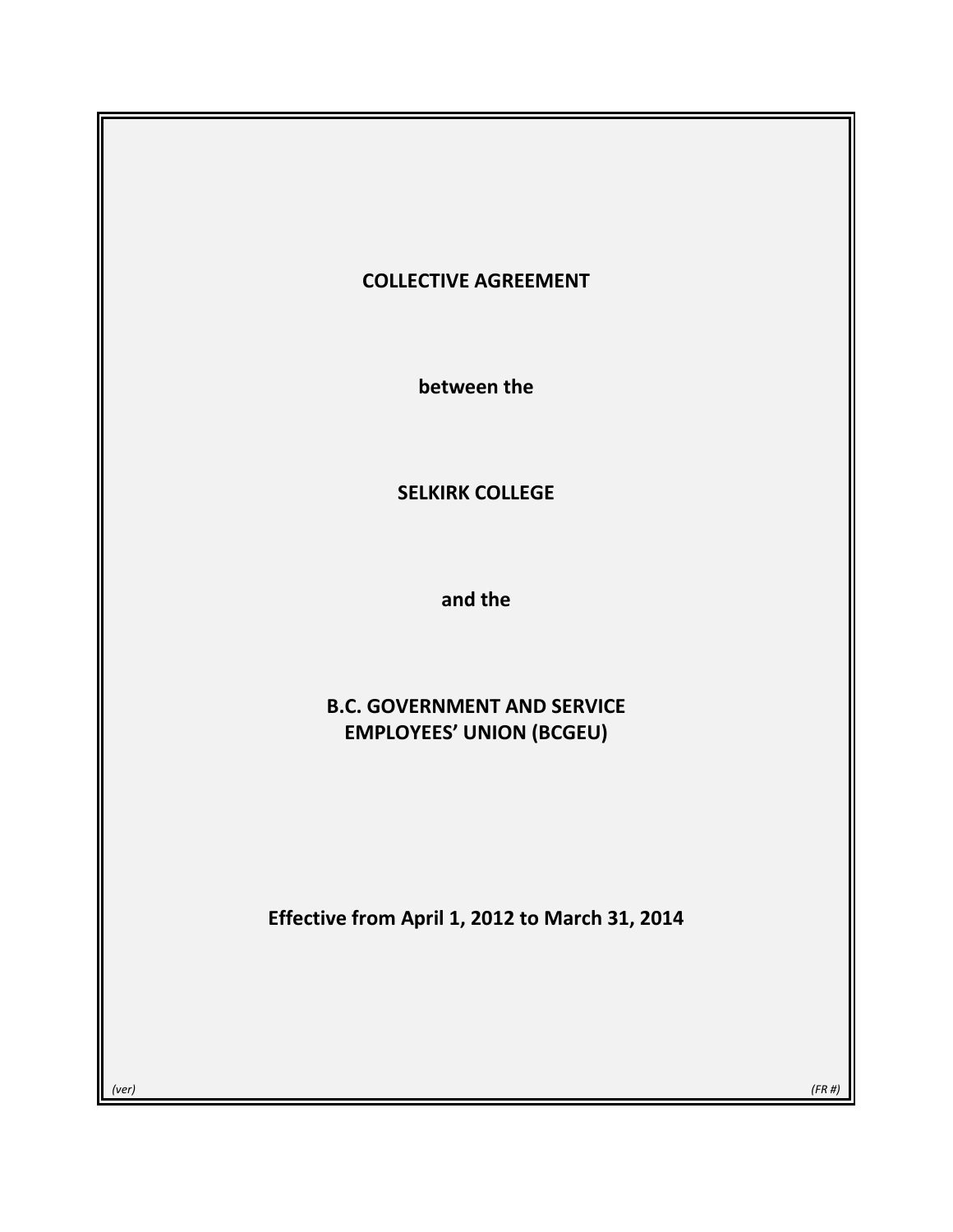| 1.1  |  |
|------|--|
| 1.2  |  |
| 1.3  |  |
| 1.4  |  |
| 1.5  |  |
| 1.6  |  |
|      |  |
| 2.1  |  |
| 2.2  |  |
| 2.3  |  |
| 2.4  |  |
| 2.5  |  |
| 2.6  |  |
| 2.7  |  |
|      |  |
|      |  |
| 3.1  |  |
| 3.2  |  |
| 3.3  |  |
| 3.4  |  |
| 3.5  |  |
| 3.6  |  |
| 3.7  |  |
|      |  |
|      |  |
| 4.1  |  |
| 4.2  |  |
| 4.3  |  |
| 4.4  |  |
| 4.5  |  |
| 4.6  |  |
| 4.7  |  |
| 4.8  |  |
| 4.9  |  |
| 4.10 |  |
|      |  |
|      |  |
|      |  |
| 6.1  |  |
|      |  |
|      |  |
| 8.1  |  |
| 8.2  |  |
|      |  |
| 9.1  |  |

# **TABLE OF CONTENTS**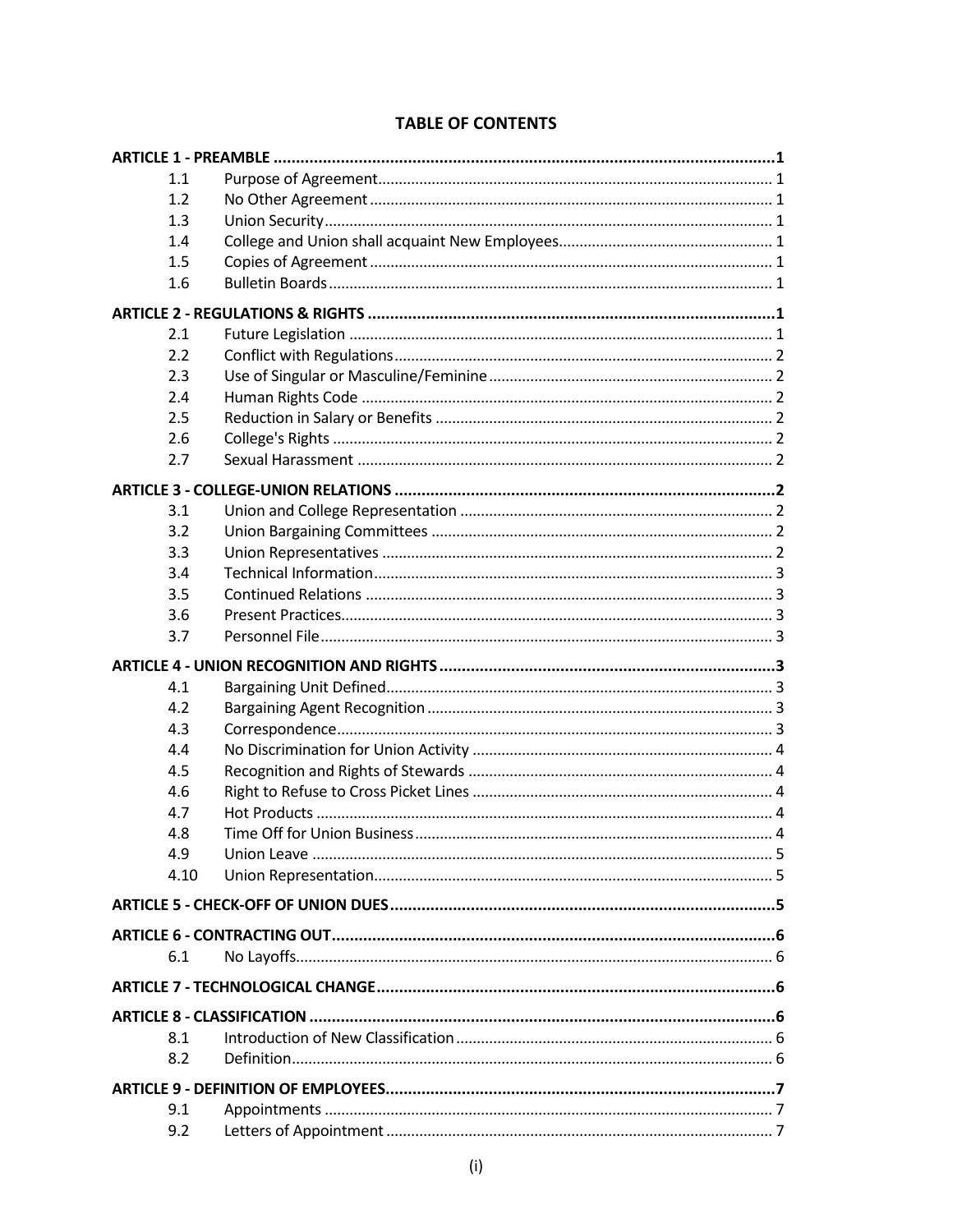| 9.3   |  |
|-------|--|
| 9.4   |  |
| 9.5   |  |
| 9.6   |  |
| 9.7   |  |
| 9.8   |  |
|       |  |
|       |  |
| 10.1  |  |
| 10.2  |  |
|       |  |
| 11.1  |  |
| 11.2  |  |
| 11.3  |  |
| 11.4  |  |
|       |  |
|       |  |
| 12.1  |  |
| 12.2  |  |
| 12.3  |  |
| 12.4  |  |
|       |  |
| 13.1  |  |
| 13.2  |  |
| 13.3  |  |
| 13.4  |  |
| 13.5  |  |
| 13.6  |  |
| 13.7  |  |
| 13.8  |  |
| 13.9  |  |
| 13.10 |  |
|       |  |
|       |  |
| 14.1  |  |
| 14.2  |  |
| 14.3  |  |
| 14.4  |  |
| 14.5  |  |
| 14.6  |  |
| 14.7  |  |
|       |  |
| 15.1  |  |
| 15.2  |  |
| 15.3  |  |
| 15.4  |  |
|       |  |
|       |  |
| 16.1  |  |
| 16.2  |  |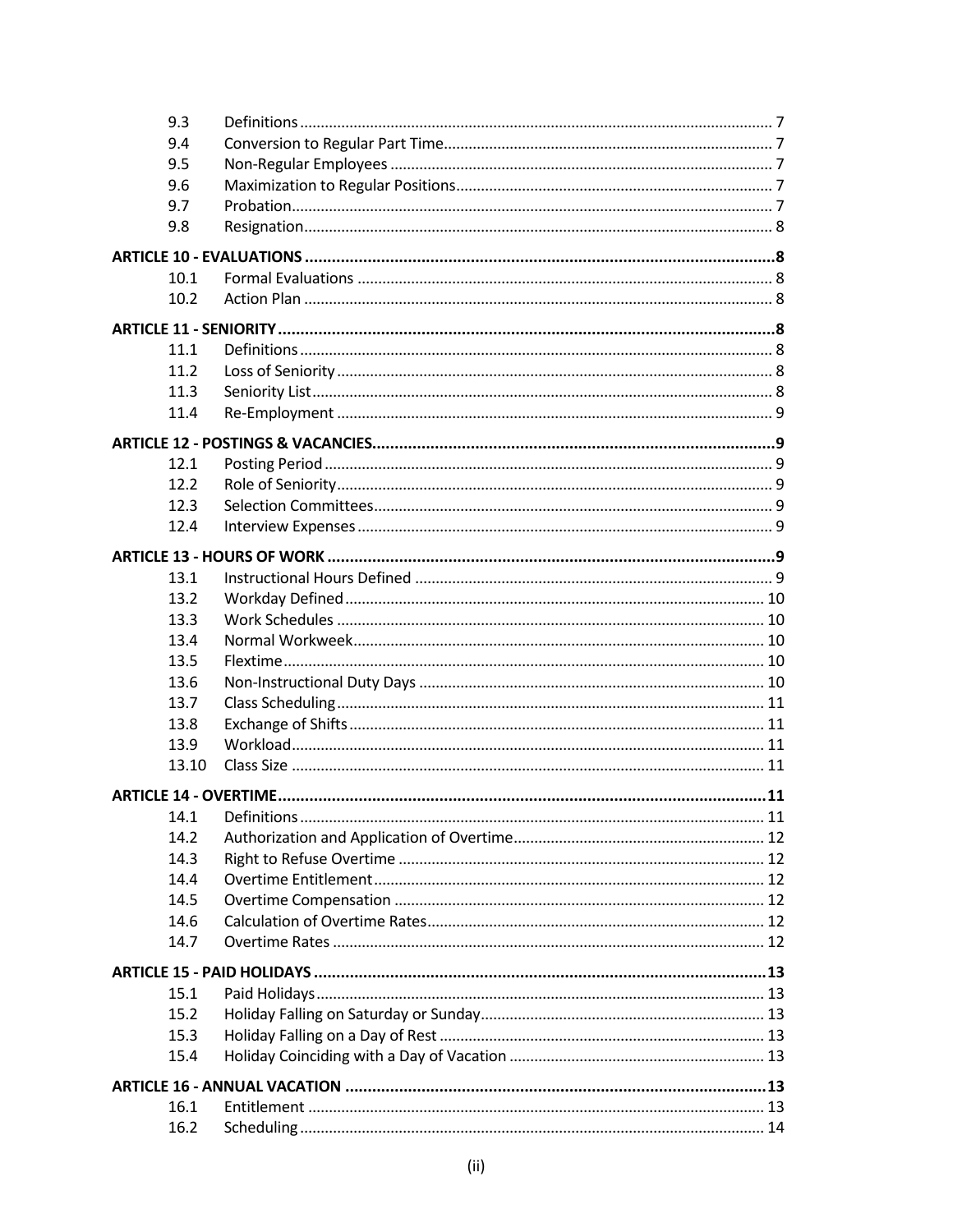| 16.3 |  |
|------|--|
| 16.4 |  |
| 16.5 |  |
|      |  |
| 17.1 |  |
| 17.2 |  |
| 17.3 |  |
| 17.4 |  |
| 17.5 |  |
| 17.6 |  |
| 17.7 |  |
| 17.8 |  |
|      |  |
| 18.1 |  |
| 18.2 |  |
| 18.3 |  |
|      |  |
| 19.1 |  |
| 19.2 |  |
| 19.3 |  |
| 19.4 |  |
|      |  |
|      |  |
| 20.1 |  |
| 20.2 |  |
| 20.3 |  |
| 20.4 |  |
| 20.5 |  |
|      |  |
| 21.1 |  |
| 21.2 |  |
| 21.3 |  |
| 21.4 |  |
| 21.5 |  |
|      |  |
| 22.1 |  |
| 22.2 |  |
| 22.3 |  |
| 22.4 |  |
| 22.5 |  |
|      |  |
|      |  |
| 24.1 |  |
| 24.2 |  |
|      |  |
|      |  |
| 25.1 |  |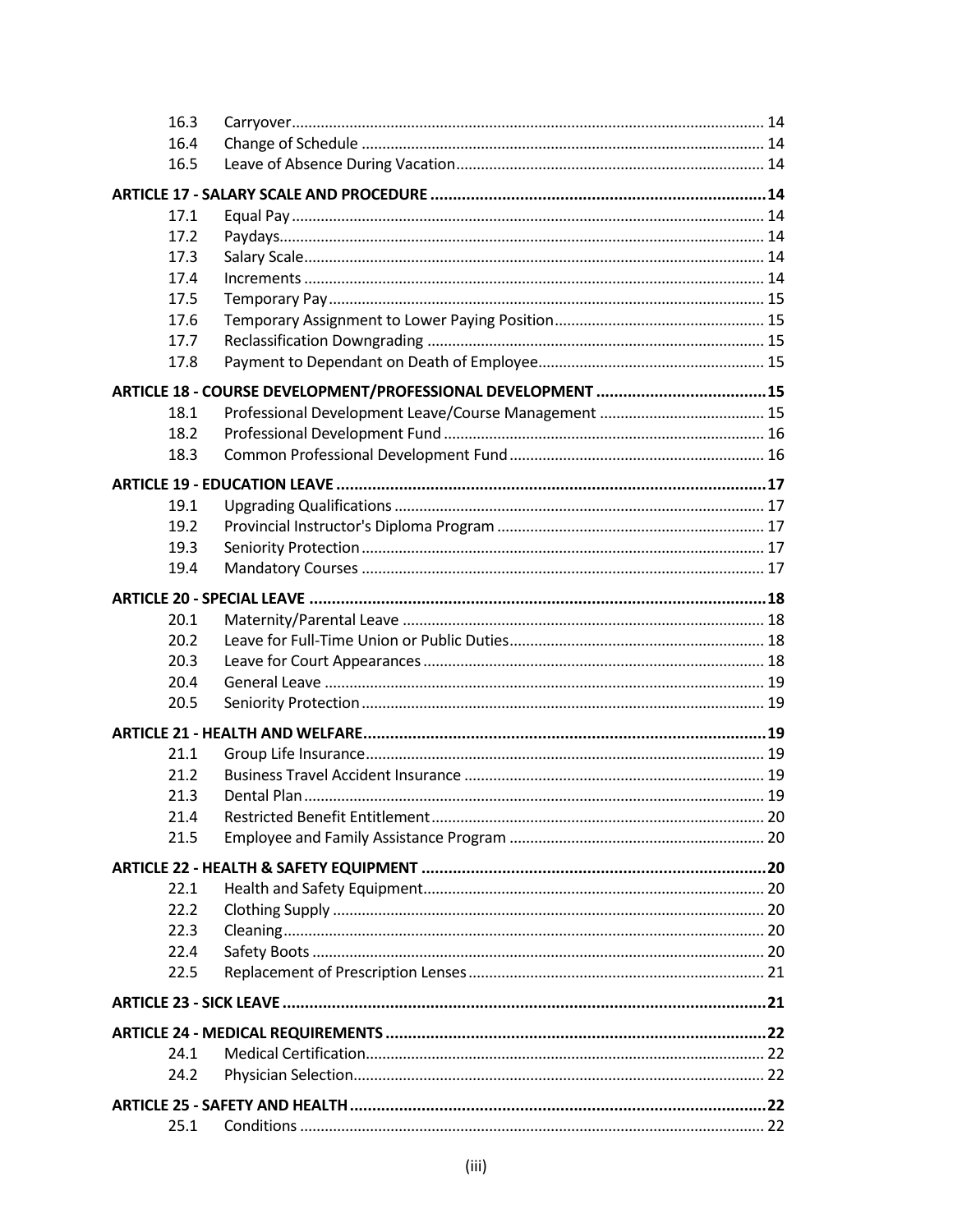| 25.2  |                                                                           |  |  |  |  |  |
|-------|---------------------------------------------------------------------------|--|--|--|--|--|
| 25.3  |                                                                           |  |  |  |  |  |
| 25.4  |                                                                           |  |  |  |  |  |
| 25.5  |                                                                           |  |  |  |  |  |
| 25.6  |                                                                           |  |  |  |  |  |
|       |                                                                           |  |  |  |  |  |
| 26.1  |                                                                           |  |  |  |  |  |
| 26.2  |                                                                           |  |  |  |  |  |
| 26.3  |                                                                           |  |  |  |  |  |
| 26.4  |                                                                           |  |  |  |  |  |
|       | ARTICLE 27 - REGULAR FULL-TIME AND REGULAR PART-TIME EMPLOYEES LAYOFF AND |  |  |  |  |  |
|       |                                                                           |  |  |  |  |  |
| 27.1  |                                                                           |  |  |  |  |  |
| 27.2  |                                                                           |  |  |  |  |  |
| 27.3  |                                                                           |  |  |  |  |  |
| 27.4  |                                                                           |  |  |  |  |  |
| 27.5  |                                                                           |  |  |  |  |  |
|       |                                                                           |  |  |  |  |  |
| 28.1  |                                                                           |  |  |  |  |  |
| 28.2  |                                                                           |  |  |  |  |  |
| 28.3  |                                                                           |  |  |  |  |  |
|       |                                                                           |  |  |  |  |  |
| 29.1  |                                                                           |  |  |  |  |  |
| 29.2  |                                                                           |  |  |  |  |  |
| 29.3  |                                                                           |  |  |  |  |  |
| 29.4  |                                                                           |  |  |  |  |  |
| 29.5  |                                                                           |  |  |  |  |  |
|       |                                                                           |  |  |  |  |  |
| 30.1  |                                                                           |  |  |  |  |  |
| 30.2  |                                                                           |  |  |  |  |  |
| 30.3  |                                                                           |  |  |  |  |  |
| 30.4  |                                                                           |  |  |  |  |  |
| 30.5  |                                                                           |  |  |  |  |  |
| 30.6  |                                                                           |  |  |  |  |  |
| 30.7  |                                                                           |  |  |  |  |  |
| 30.8  |                                                                           |  |  |  |  |  |
| 30.9  |                                                                           |  |  |  |  |  |
| 30.10 |                                                                           |  |  |  |  |  |
| 30.11 |                                                                           |  |  |  |  |  |
| 30.12 |                                                                           |  |  |  |  |  |
| 30.13 |                                                                           |  |  |  |  |  |
| 30.14 |                                                                           |  |  |  |  |  |
| 30.15 |                                                                           |  |  |  |  |  |
| 30.16 |                                                                           |  |  |  |  |  |
| 30.17 |                                                                           |  |  |  |  |  |
|       |                                                                           |  |  |  |  |  |
| 31.1  |                                                                           |  |  |  |  |  |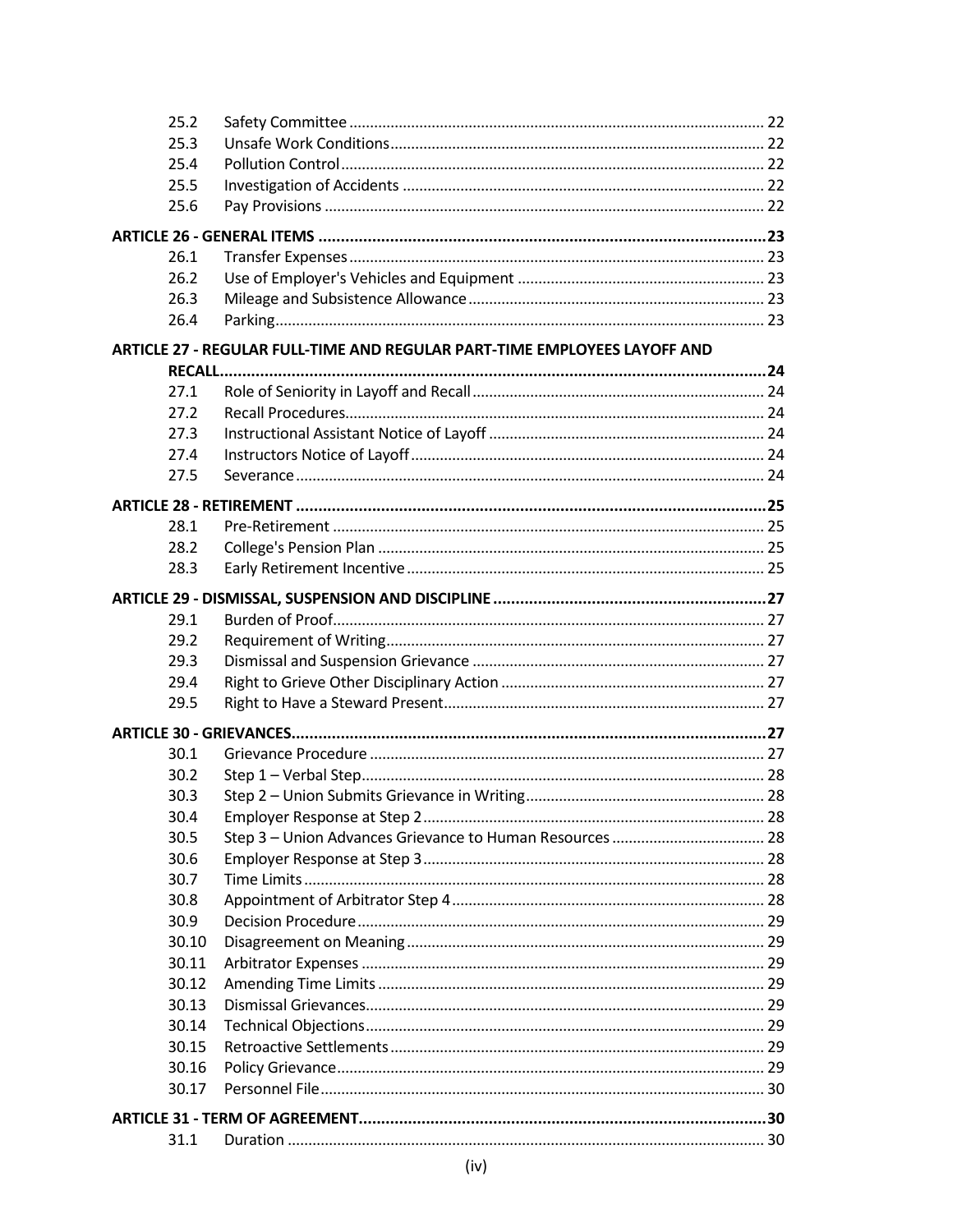| 31.2 |                                                                                        |  |
|------|----------------------------------------------------------------------------------------|--|
| 31.3 |                                                                                        |  |
| 31.4 |                                                                                        |  |
|      |                                                                                        |  |
|      | APPENDIX A-2 - Re: Article 18.2(c) *Instructors' Professional Development Stipend 32   |  |
|      |                                                                                        |  |
|      | APPENDIX B-2 - RE: Article 18.2(c) *Instructional Assistants' Professional Development |  |
|      |                                                                                        |  |
|      | APPENDIX C - School Chair / Department Head / Coordinator Stipends 34                  |  |
|      |                                                                                        |  |
|      |                                                                                        |  |
|      |                                                                                        |  |
|      |                                                                                        |  |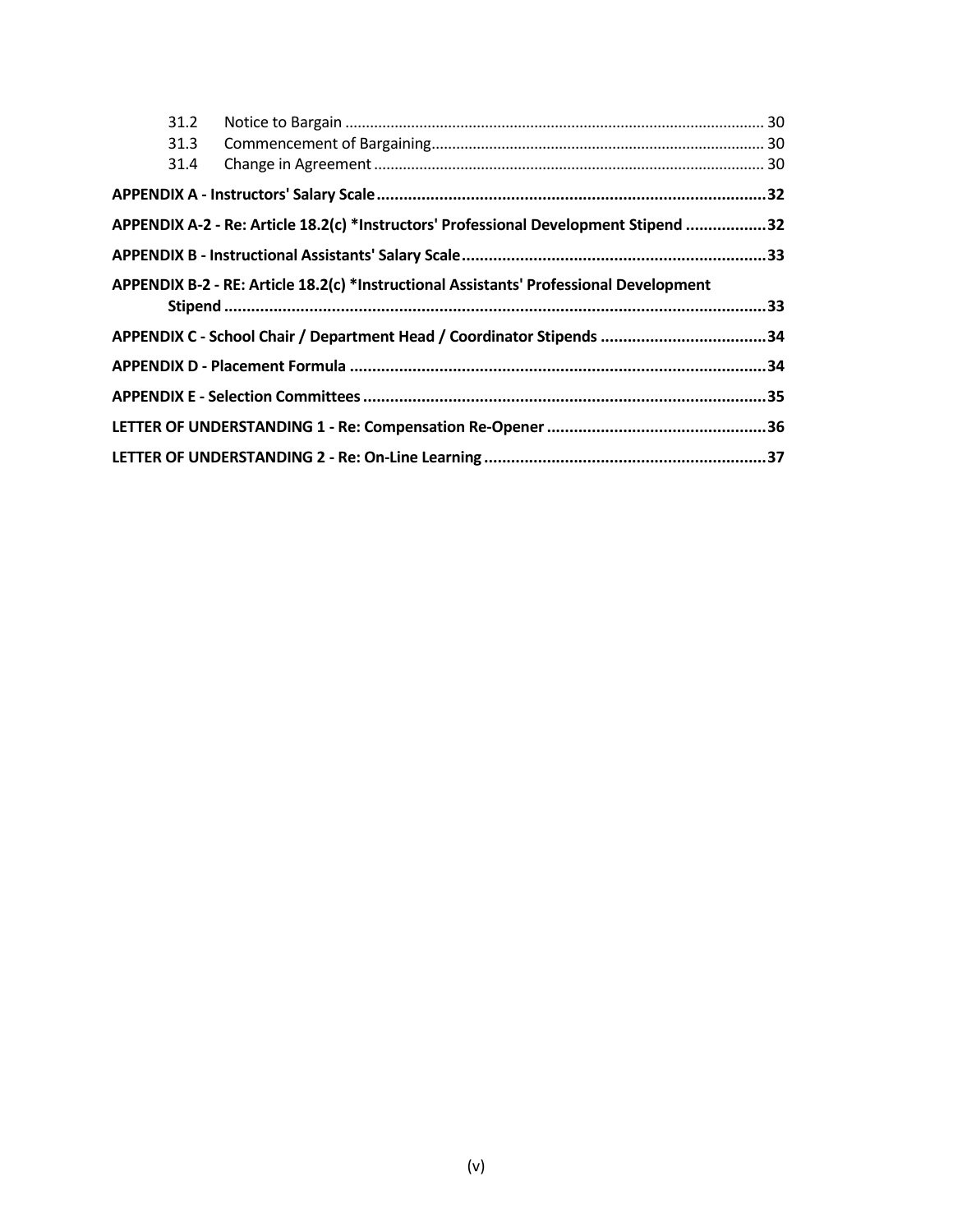### **ARTICLE 1 - PREAMBLE**

#### **1.1 Purpose of Agreement**

(a) The purpose of this Agreement is to establish and maintain orderly collective bargaining procedures between the College and the Union.

(b) In order to promote the efficient and effective operation of the College through the establishment and continuance of harmonious relations and acceptable working conditions and to assist in the development and expansion of the type of programs suitable to the communities served by the College, the parties herein therefore agree to the following terms of contract.

# **1.2 No Other Agreement**

No employee covered by this Agreement shall be required or permitted to make a written or oral agreement with the College or its representatives which may conflict with the terms of this Agreement.

#### **1.3 Union Security**

All employees in the bargaining unit shall within thirty (30) days of commencing employment, as a condition of continued employment, become and remain members of the Union.

### **1.4 College and Union shall acquaint New Employees**

The College agrees to acquaint new employees with the fact that a collective agreement is in effect and with the conditions of employment set out in the articles dealing with Union Security and Dues Check-off. A new employee shall be advised in writing of the name and location of his steward. Whenever the steward is employed in the same work areas as the new employee, the employee's immediate supervisor will introduce him to his steward, who will provide the employee with a copy of the Collective Agreement. Where operational requirements permit the College agrees that a union steward will be given an opportunity to interview each new employee within regular working hours, without loss of pay, for fifteen (15) minutes sometime during the first thirty (30) days of employment for the purpose of acquainting the new employee with the benefits and duties of union membership and the employee's responsibilities and obligations to the Employer and the Union.

# **1.5 Copies of Agreement**

The Union and the College desire every employee to be familiar with the provisions of this Agreement and his rights and obligations under it. For this reason the College shall print sufficient copies of the Agreement for distribution to the employees.

#### **1.6 Bulletin Boards**

The College shall provide bulletin board facilities for the exclusive use of the Union, the sites to be determined by mutual agreement. The use of such bulletin board facilities shall be restricted to the business affairs of the Union.

#### **ARTICLE 2 - REGULATIONS & RIGHTS**

# **2.1 Future Legislation**

In the event that any future legislation renders null and void or materially alters any provision of this Agreement, the parties hereto shall negotiate a mutually agreeable provision to be substituted for the provision so rendered null and void or materially altered.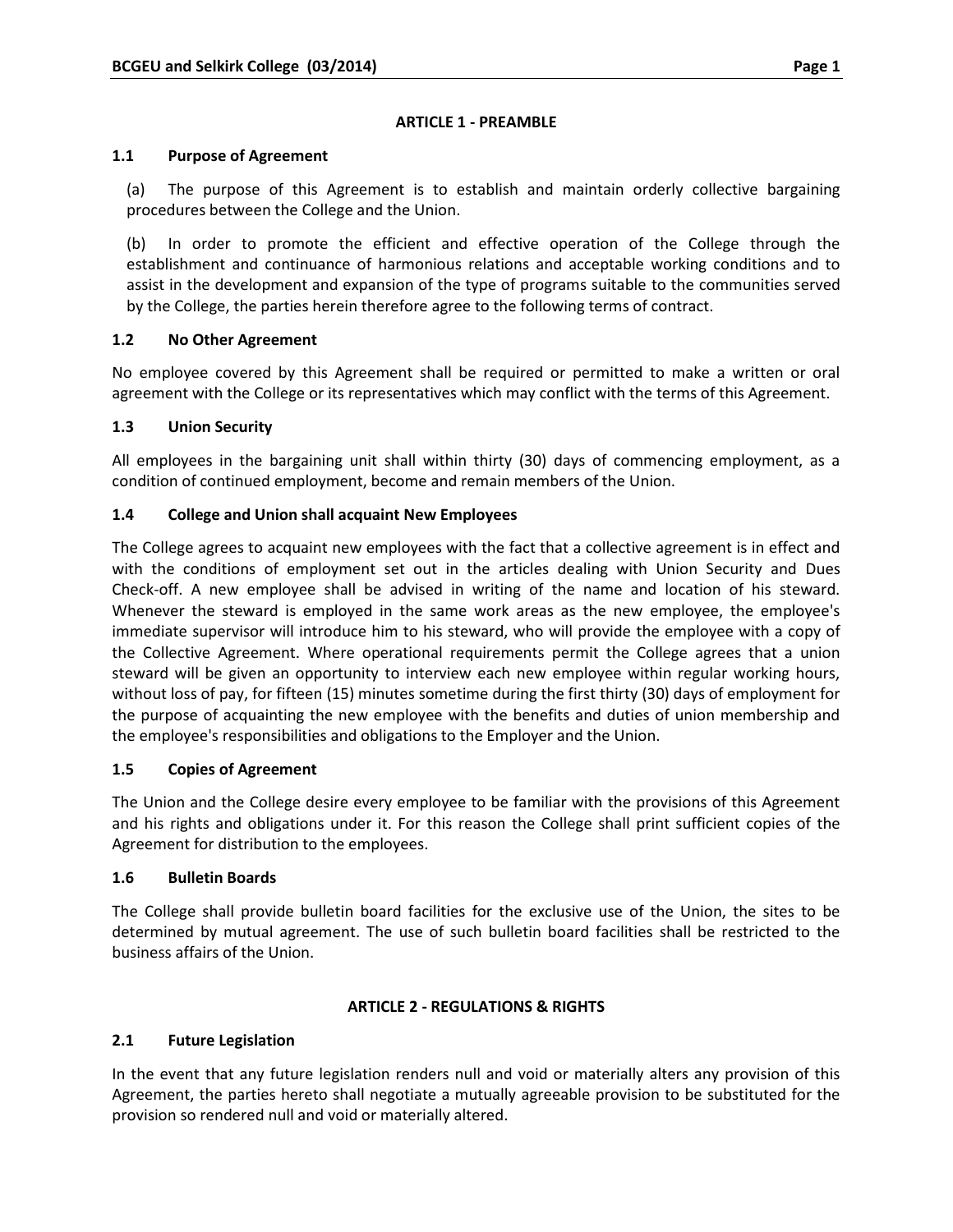# **2.2 Conflict with Regulations**

In the event that there is a conflict between the contents of this Agreement and any regulations made by the College, or on behalf of the College, this Agreement shall take precedence over the said regulation.

# **2.3 Use of Singular or Masculine/Feminine**

Wherever the singular or masculine/feminine is used in this Agreement, it shall be construed as meaning the plural or feminine/masculine, if the context requires, unless otherwise specifically stated.

# **2.4 Human Rights Code**

The parties hereto subscribe to the principles of the *Human Rights Code* of British Columbia.

# **2.5 Reduction in Salary or Benefits**

No employee shall suffer reduction in salary or any benefit as a result of this Agreement.

# **2.6 College's Rights**

The Union acknowledges that the management and directing of employees in the bargaining unit is retained by the College, except as this Agreement otherwise specifies.

# **2.7 Sexual Harassment**

The Union and the College recognize the right of employees to work in an environment free from sexual harassment, and the College undertakes to discipline any person engaging in sexual harassment.

# **ARTICLE 3 - COLLEGE-UNION RELATIONS**

# **3.1 Union and College Representation**

No employee or group of employees shall undertake to represent the Union at meetings with the College without the proper authorization of the Union. To implement this the Union shall supply the College with the names of its officers and similarly, the College shall supply the Union with a list of its supervisory or other personnel with whom the Union may be required to transact business.

# **3.2 Union Bargaining Committees**

A bargaining committee shall be appointed by the Union and shall consist of up to three (3) people representing the Union. The Union reserves the right to use up to three (3) additional persons at any one time for technical information or advice. The Union acknowledges that the normal operations of the College shall not be impaired. The Union shall advise the College of its appointees to this Committee.

# **3.3 Union Representatives**

The College agrees that access to its premises will be granted to representatives of the Union when dealing or negotiating with the College, as well as for the purpose of investigating and assisting in the settlement of a grievance.

Members of the union staff shall notify the designated supervisory official in advance of their intention and their purpose for entering and shall not interfere with the operation of the department or section concerned.

In order to facilitate the orderly, as well as the confidential, investigation of grievances, the College will make available to union representatives or stewards temporary use of an office or similar facility.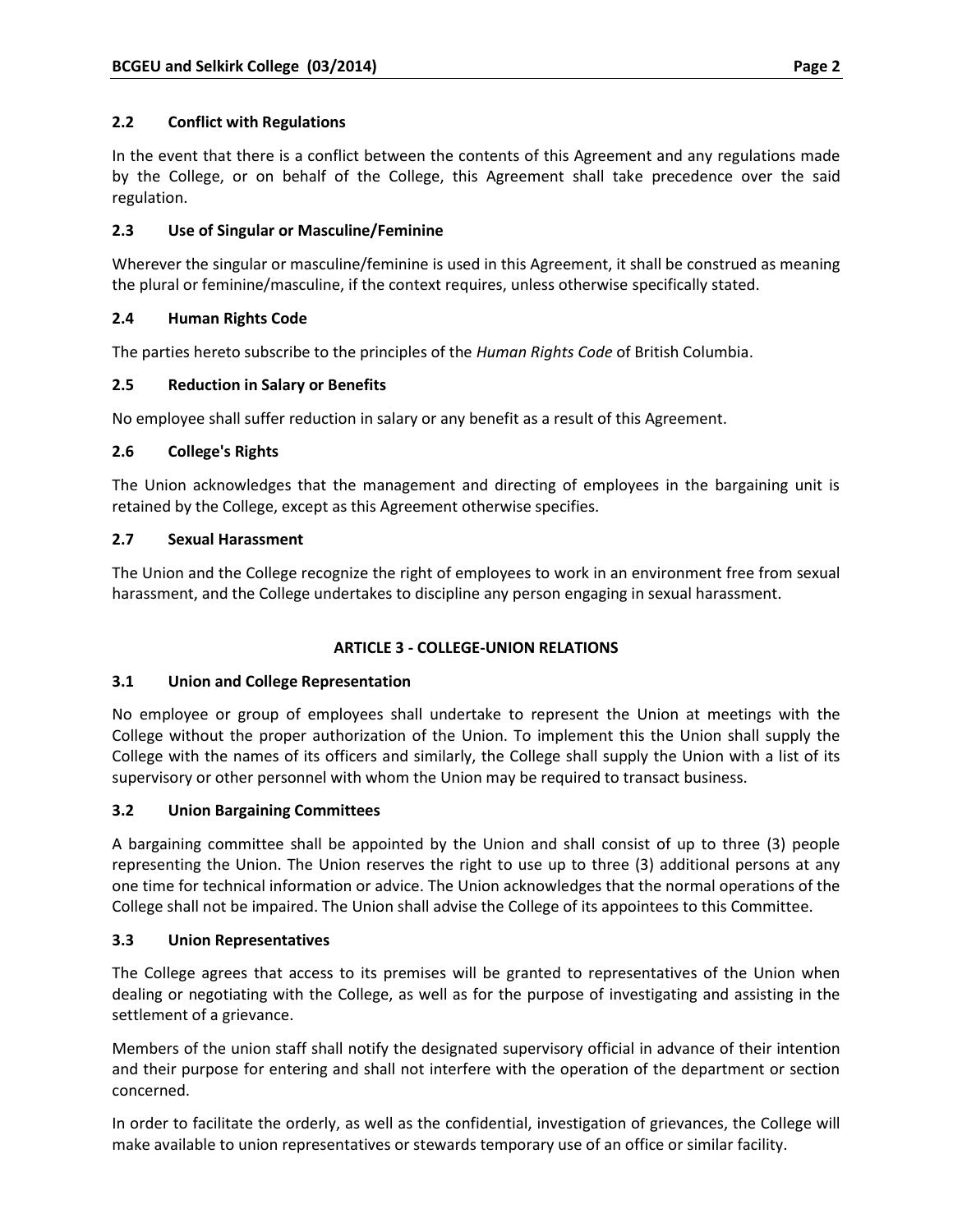### **3.4 Technical Information**

The College agrees to provide to the Union such information that is available relating to employees in the bargaining unit, as may be required by the Union for collective bargaining purposes.

### **3.5 Continued Relations**

(a) The Union and the College recognize the mutual value of ongoing joint discussions and negotiations in matters pertaining to working conditions, employment, services, and Labour-Management Relations. To this end the union negotiating committee and College representatives agree that in the event either party wishes to call a meeting under this clause, the meeting shall be held at a time and place fixed by mutual agreement. However, such meeting must be held not later than fourteen (14) days after the request has been submitted.

(b) Notwithstanding the above, both parties agree to meet at least once a year, during the term of this Agreement. Employees shall not suffer any loss of salary for time spent on the Committee.

#### **3.6 Present Practices**

The College agrees that present practices regarding benefits and conditions of employment not substantially changed by this Agreement shall not be changed during the life of the Agreement except by mutual agreement between the parties.

#### **3.7 Personnel File**

An employee or union representative with the written authority of the employee, shall be permitted to review his personnel file in the presence of the Director, Human Resources or his designate, upon written request, with two (2) working days' notice.

# **ARTICLE 4 - UNION RECOGNITION AND RIGHTS**

# **4.1 Bargaining Unit Defined**

The bargaining unit shall comprise all employees covered by the certification as issued or varied under the *Labour Relations Code* of BC*.*

# **4.2 Bargaining Agent Recognition**

The College recognizes the B.C. Government & Service Employees' Union as the exclusive bargaining agent for all employees covered by the certification as issued or varied under the *Labour Relations Code*  of BC*.*

#### **4.3 Correspondence**

The College agrees that all correspondence between the College and the Union related to matters covered in this Agreement shall be sent to the President of the Union or his designate with a copy to the Chairperson of Local 709 Selkirk College bargaining unit.

The College agrees that a copy of any correspondence between the College or department official and any employee in the bargaining unit covered by this Agreement, pertaining to the interpretation or application of any clause in this Agreement, shall be forwarded to the President of the Union or his designate, with a copy to the Chairperson of Local 709 Selkirk College bargaining unit.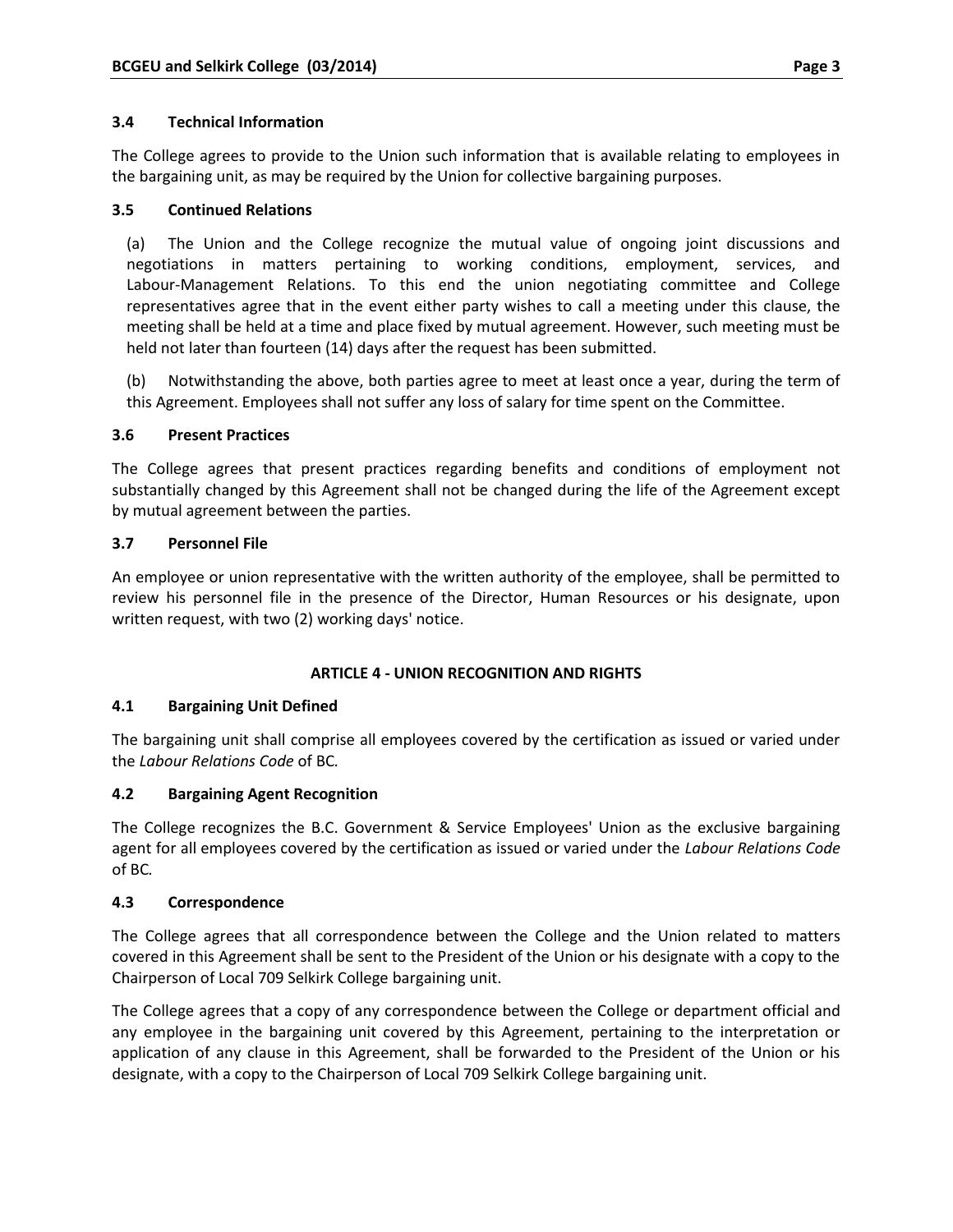# **4.4 No Discrimination for Union Activity**

The College and the Union agree that there shall be no discrimination, interference, restriction or coercion exercised or practised with respect to any employee for reason of membership or activity in the Union. A union member shall have the right to wear or display the recognized insignia of the Union.

# **4.5 Recognition and Rights of Stewards**

The College recognizes the Union's right to select stewards to represent employees.

The College and the Union will agree on the number of stewards, taking into account both operational and geographical considerations.

The Union agrees to provide the College with a list of the employees designated as stewards for each work unit.

A steward, or his alternative, shall obtain the permission of his immediate supervisor before leaving his work to perform his duties as a steward. Such permission shall not be unreasonably withheld.

The duties of stewards shall include:

(a) investigation of complaints of an urgent nature;

(b) investigation of grievances and assisting any employee which the steward represents in preparing and presenting a grievance in accordance with the grievance procedure;

- (c) supervision of ballot boxes and other related functions during ratification votes;
- (d) carrying out duties within the realm of safety responsibilities;
- (e) attending meetings called by management.

On resuming his normal duties, the steward shall notify his supervisor.

# **4.6 Right to Refuse to Cross Picket Lines**

(a) All employees covered by this Agreement shall have the right to refuse to cross a picket line arising out of a dispute as defined in the *Labour Relations Code* of BC. Any employee failing to report for duty shall be considered to be absent without pay.

(b) Failure to cross a picket line encountered in carrying out the College's business shall not be considered a violation of this Agreement nor shall it be grounds for disciplinary action.

# **4.7 Hot Products**

(a) No employee covered by this Agreement shall be required to handle any product declared by the Canadian Labour Congress or the BC Federation of Labour, to be a "*Hot Product*".

(b) No employee covered by this Agreement will be required to do any work that would normally be done by another employee of the College who is engaged in strike action.

# **4.8 Time Off for Union Business**

(a) *Without Pay*

Leave of absence without pay and without loss of seniority will be granted:

(1) to an elected or appointed representative of the Union to attend conventions of the Union and bodies to which the Union is affiliated;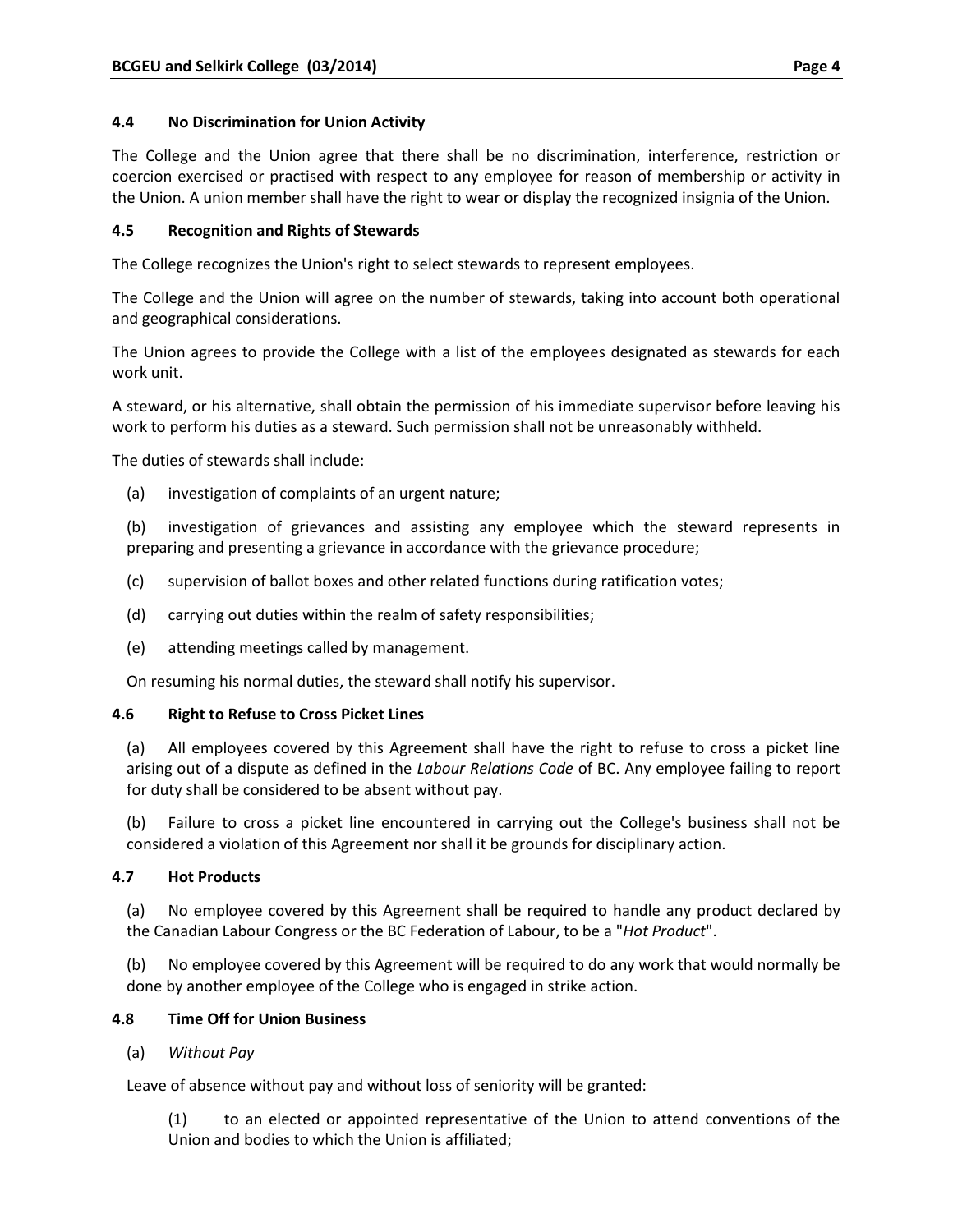(2) for elected or appointed representatives of the Union to attend to union business which requires them to leave the premises of their employment;

(3) for employees who are representatives of the Union on a bargaining committee to attend meetings of the Bargaining Committee.

(b) *With Pay*

Leave of absence with pay and without loss of seniority will be granted:

(1) to employees who are representatives of the Union to leave their employment to carry on negotiations with the Employer;

- (2) to stewards, or their alternates, to perform their duties pursuant to Article 4.5;
- (3) to employees called to appear as witnesses before an arbitration board.

It is understood that employees granted leave of absence pursuant to this article shall receive their current rate of pay while on leave of absence with pay. Leave of absence granted under this article shall include sufficient travel time. The College agrees that any of the above leaves of absence shall not unreasonably be withheld. To facilitate the administration of paragraph (a) of this section, when leave without pay is granted, the leave shall be given with pay and the Union shall reimburse the College for the appropriate salary costs, including travel time incurred. Requests for time off for union business should be directed as per Article 4.9.

# **4.9 Union Leave**

The Union agrees where possible a minimum of fourteen (14) days' notice shall be given in writing to the College to enable provision of replacement Instructors.

# **4.10 Union Representation**

Upon written request and where operational requirements permit, the College shall:

(a) allow reasonable time on the agenda of any course, seminar or workshop held by the College for the employees for a speaker from the Union;

(b) allow the President of the Union or his designate to meet with the employees at their place of work;

(c) time spent during the regular workday in such activity shall be considered as time worked at the straight-time rate.

# **ARTICLE 5 - CHECK-OFF OF UNION DUES**

(a) The College shall, as a condition of employment, deduct from the monthly wages or salary of each employee in the bargaining unit, the amount of the regular monthly dues payable to the Union by a member of the Union.

(b) The College shall deduct from any employee who is a member of the Union any assessments levied in accordance with the Union Constitution and/or Bylaws and owing by the employees to the Union.

(c) Deductions shall be made monthly in the second payroll period of each month and membership dues or payments in lieu thereof shall be considered as owing in the month for which they are so deducted.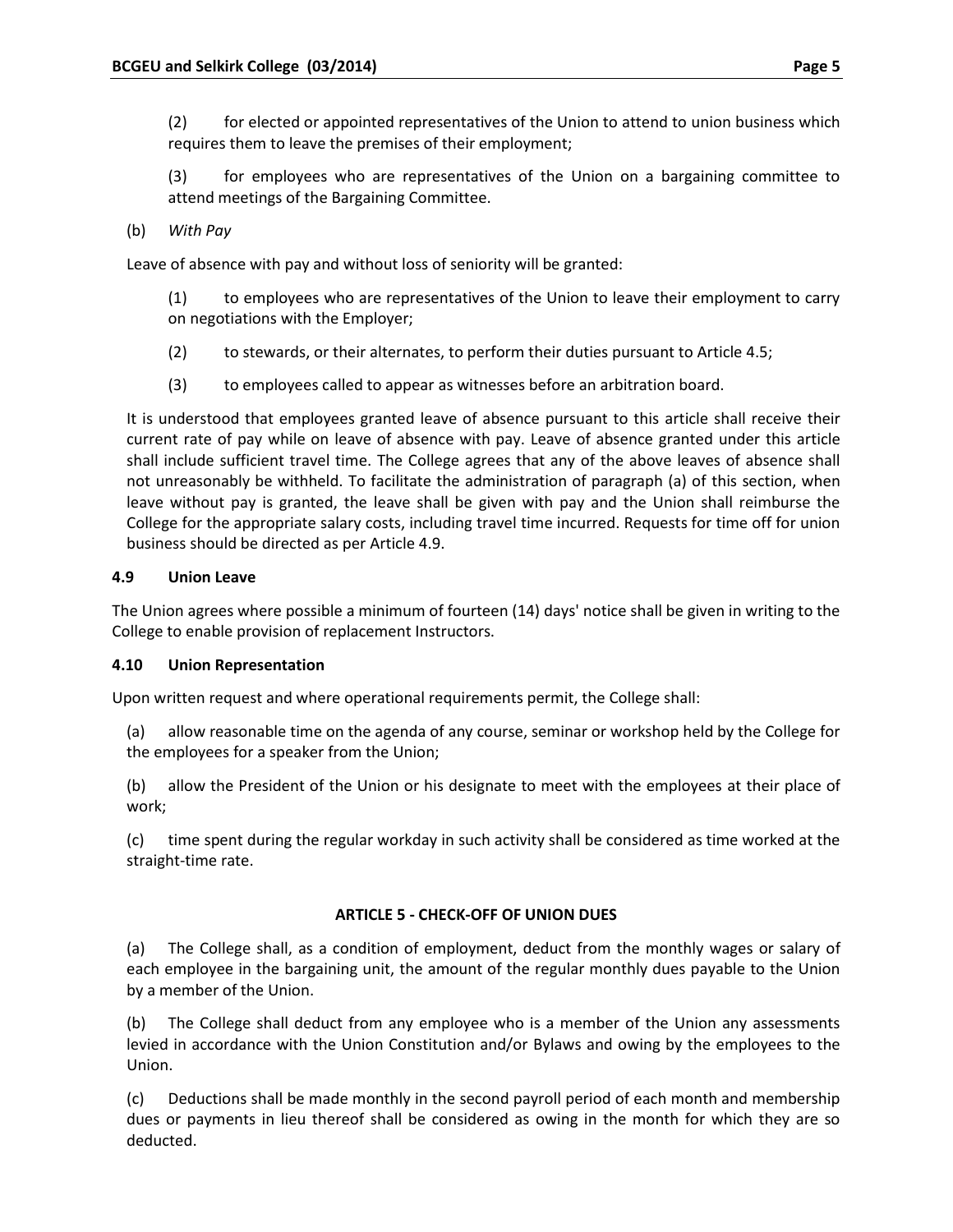(d) All deductions shall be remitted to the Union not later than twenty-eight (28) days after the date of deduction and the College shall also provide a list of names of those employees from whose salaries such deductions have been made, together with the amounts deducted from each employee. The College will provide the Union with a current mailing list once per year.

(e) Before the College is obliged to deduct any amount under Section (a) of this article, the Union must advise the College in writing of the amount of its regular monthly dues. The amount so advised shall continue to be the amount to be deducted until changed by further written notice to the College signed by the President of the Union. Upon receipt of such notice, such changed amount shall be the amount deducted.

(f) The Employer shall supply each employee, without charge, a receipt for income tax purposes in the amount of the deductions paid to the Union by the employee in the previous year. Such receipts shall be provided to the employees prior to March 1st of the succeeding year.

# **ARTICLE 6 - CONTRACTING OUT**

# **6.1 No Layoffs**

The College agrees not to contract out any work presently performed by the employees covered by this Agreement which would result in the laying off of such employees.

# **ARTICLE 7 - TECHNOLOGICAL CHANGE**

The procedures to be followed by the College and the Union concerning technological change shall be in accordance with the *Labour Relations Code* of BC*.*

# **ARTICLE 8 - CLASSIFICATION**

# **8.1 Introduction of New Classification**

In the event the College establishes a new classification which the Labour Relations Board determines falls within the bargaining unit, the College agrees to negotiate the conditions of employment with the Union. The College agrees that the new position shall be posted on the union bulletin boards for a period of fourteen (14) days prior to selection.

# **8.2 Definition**

(a) *Instructor* – an employee whose training, professional or academic qualifications, meets the minimum requirements necessary to assume full responsibility to provide the appropriate level of instruction.

(b) *Instructional Assistant* – an Instructional Assistant plays an instructional support role providing services related to shops, salons, laboratories, practical experience sessions or other similar areas.

(c) *Department Head/School Chair* – an employee who performs, in addition to his instructional duties, the administrative duties for a number of interrelated programs. The College shall provide the time necessary to perform the assigned administrative duties. The appointment will be reviewed every three (3) years.

(d) *Coordinator* – an employee who performs, in addition to his instructional duties, the administrative duties of a specific program area. The appointment will be reviewed every three (3) years.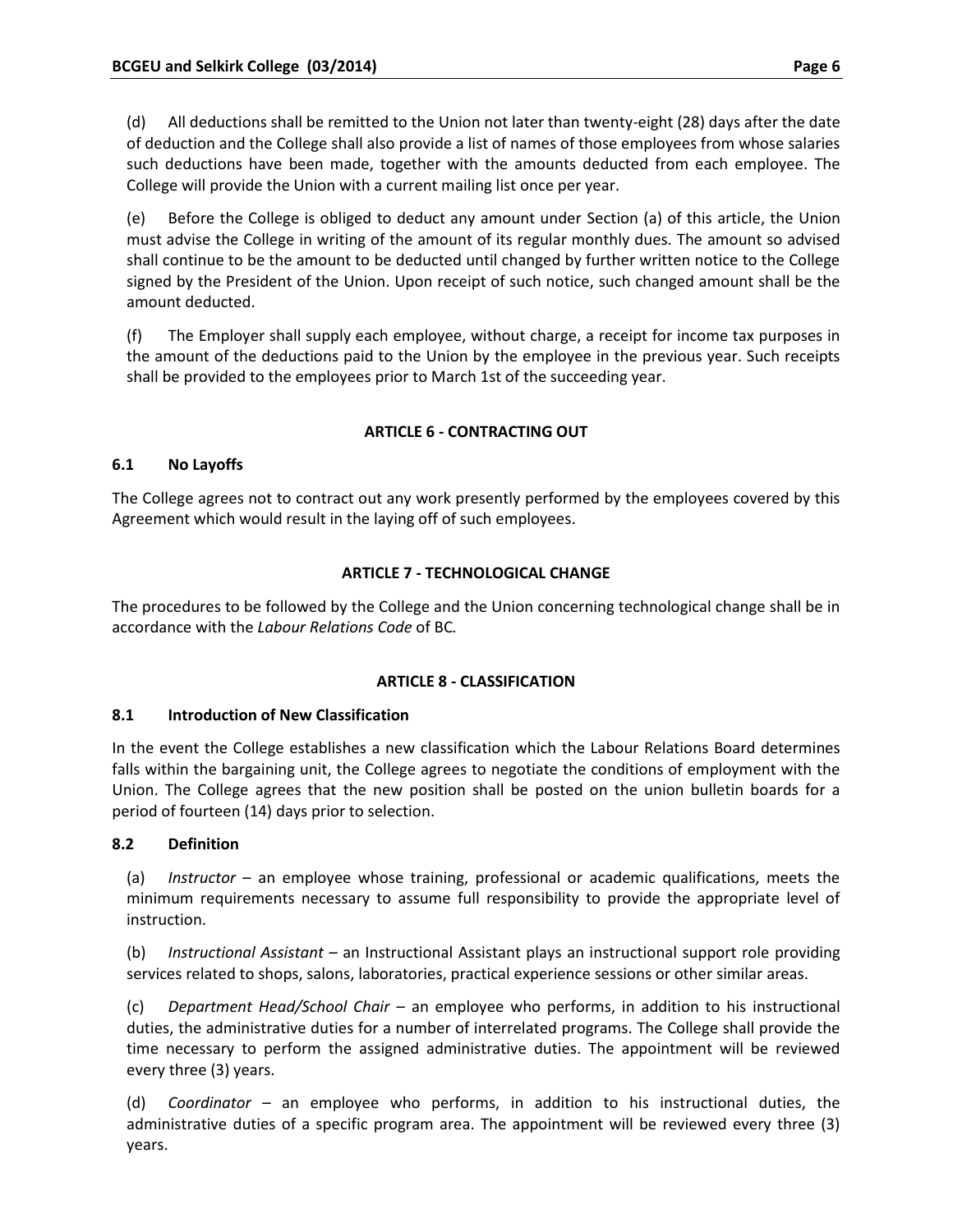(e) *Term of Placement* – all Department Head/School Chair appointments will be reposted every three (3) years after initial date of hire.

# **ARTICLE 9 - DEFINITION OF EMPLOYEES**

# **9.1 Appointments**

The College shall appoint and promote employees on the recommendation of the President.

# **9.2 Letters of Appointment**

The College shall provide each new employee with a contract letter. Each new employee shall confirm their acceptance of employment in writing. Such conditions of appointment shall not be contrary to the provisions of this Agreement.

# **9.3 Definitions**

Employees' appointments shall be categorized as regular full-time, regular part-time or non-regular.

(a) *Regular full-time* shall be defined as an employee who is employed on a full-time ongoing, 12 month per academic year basis.

(b) *Regular part-time* shall be defined as an employee who is employed on an ongoing basis per academic year with an annual workload of less than regular full time.

(c) *Non-regular* shall be defined as an employee who is employed on any basis other than regular full-time or regular part-time.

(d) *Academic year* shall be defined as the period July 1st to June 30th of the following year.

# **9.4 Conversion to Regular Part Time**

Non-regular employees who have been in the same profile base funded position for two (2) consecutive years shall receive a regular part-time contract which will state the total number of months of employment, the percentage of appointment, and the approximate start and end dates. The appointment letter will include only the eligible base funded activities. Any modification to the terms of the appointment letter would be communicated with a replacement appointment letter, four (4) months prior to the change.

# **9.5 Non-Regular Employees**

Non-regular employees will receive a contract which will contain their start date, terms of appointment, and appointment end date. The contract will serve as their notice of layoff.

# **9.6 Maximization to Regular Positions**

The Employer agrees to offer additional work opportunities to regular part-time or non-regular employees who are qualified to perform the work available provided there are no qualified employees on layoff. The additional opportunities shall be posted as per Article 12.1 and offered to the senior qualified applicant.

# **9.7 Probation**

All employees shall be regarded as probationary during the first one thousand and eighty (1080) hours of instruction in the respective program area. Employees who change program areas will be subject to a further probationary period if the change is requested/applied for by the employee.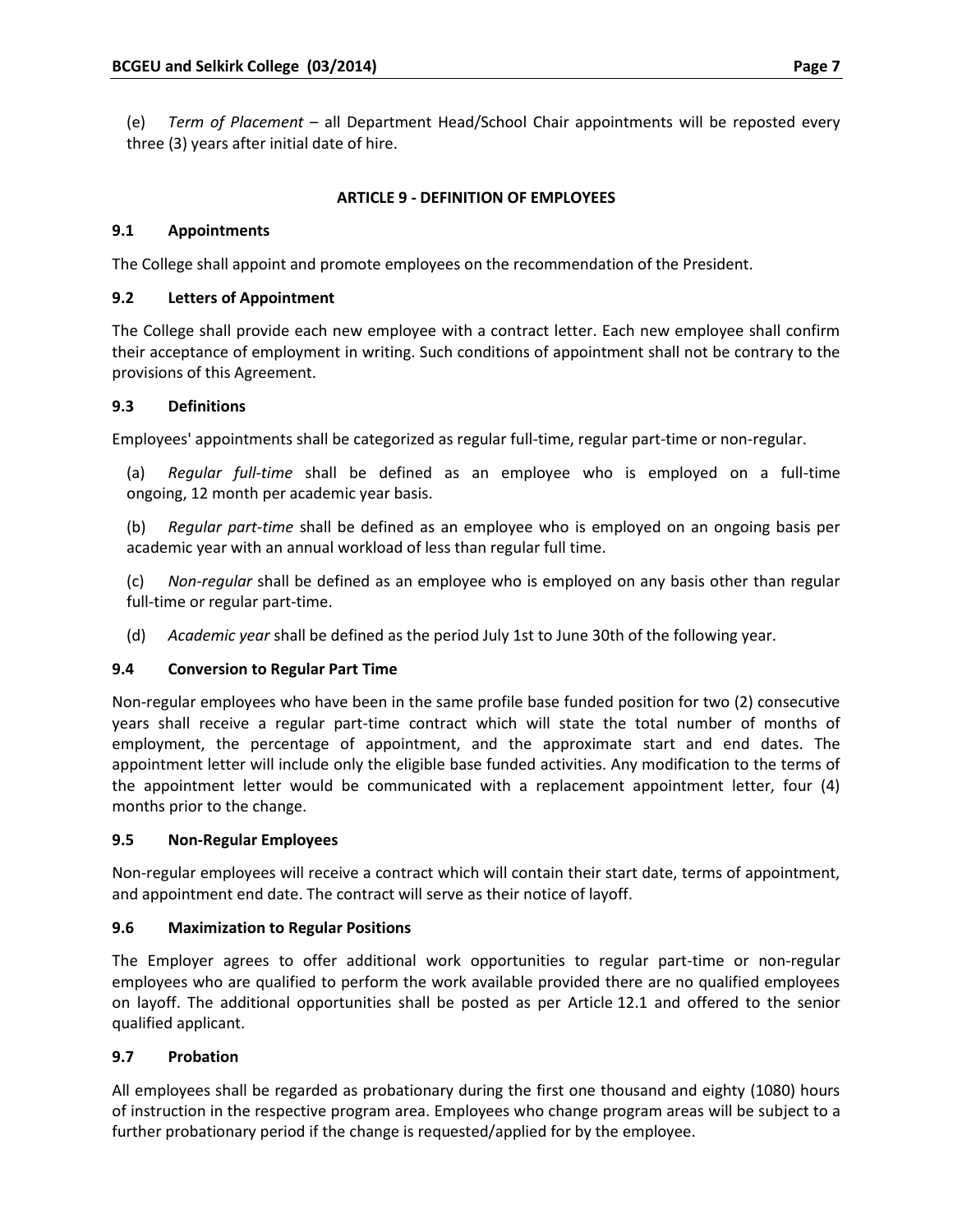During the probationary period the employee will be evaluated to determine whether employment will be continued.

# **9.8 Resignation**

Employees are encouraged to complete the instructional portion of their contract. If impossible to do so, they are required to provide at least two (2) months notice of resignation.

# **ARTICLE 10 - EVALUATIONS**

# **10.1 Formal Evaluations**

Where a formal appraisal of an employee's performance is carried out, the employee concerned shall be given the opportunity to read and review the appraisal. The form shall provide for the employee's signature in two (2) places; one indicating that the employee has read and accepts the appraisal, and the other indicating that the employee disagrees with the appraisal. The employee shall sign in only one of the places provided. No employee may initiate a grievance regarding the contents of an evaluation report unless the signature indicates disagreement with the appraisal. An employee shall, upon request, receive a copy of his evaluation report.

# **10.2 Action Plan**

Wherever a Department Head/School Chair or Dean discerns a problem either by direct observation or through information received from other sources, he will meet with the employee to clarify the situation.

Action plans will be developed to overcome the identified problem. An action plan will be documented in writing in the departmental files and a copy given to the employee. Such documents will not be considered part of an Employee's Personnel Record. However, the formal appraisal may refer back to the discussion, the action plan and the change, if any, in performance.

# **ARTICLE 11 - SENIORITY**

# **11.1 Definitions**

Seniority is defined as the length of service with the College within the bargaining unit and all employees shall have their seniority accumulated on an hourly basis and is subject to Article 11.2 below.

For the purpose of determining years of service, one thousand eighty (1080) hours of instructional time or one thousand three hundred seventy-four (1374) hours of instructional assistant time will constitute one (1) year of service.

# **11.2 Loss of Seniority**

Seniority can only be lost if:

- (a) an employee is discharged for just cause and is not reinstated;
- (b) an employee resigns or abandons his position;
- (c) an employee is on layoff for more than two (2) years.

# **11.3 Seniority List**

The College shall provide the Union with an employee seniority list by July  $1<sup>st</sup>$  annually.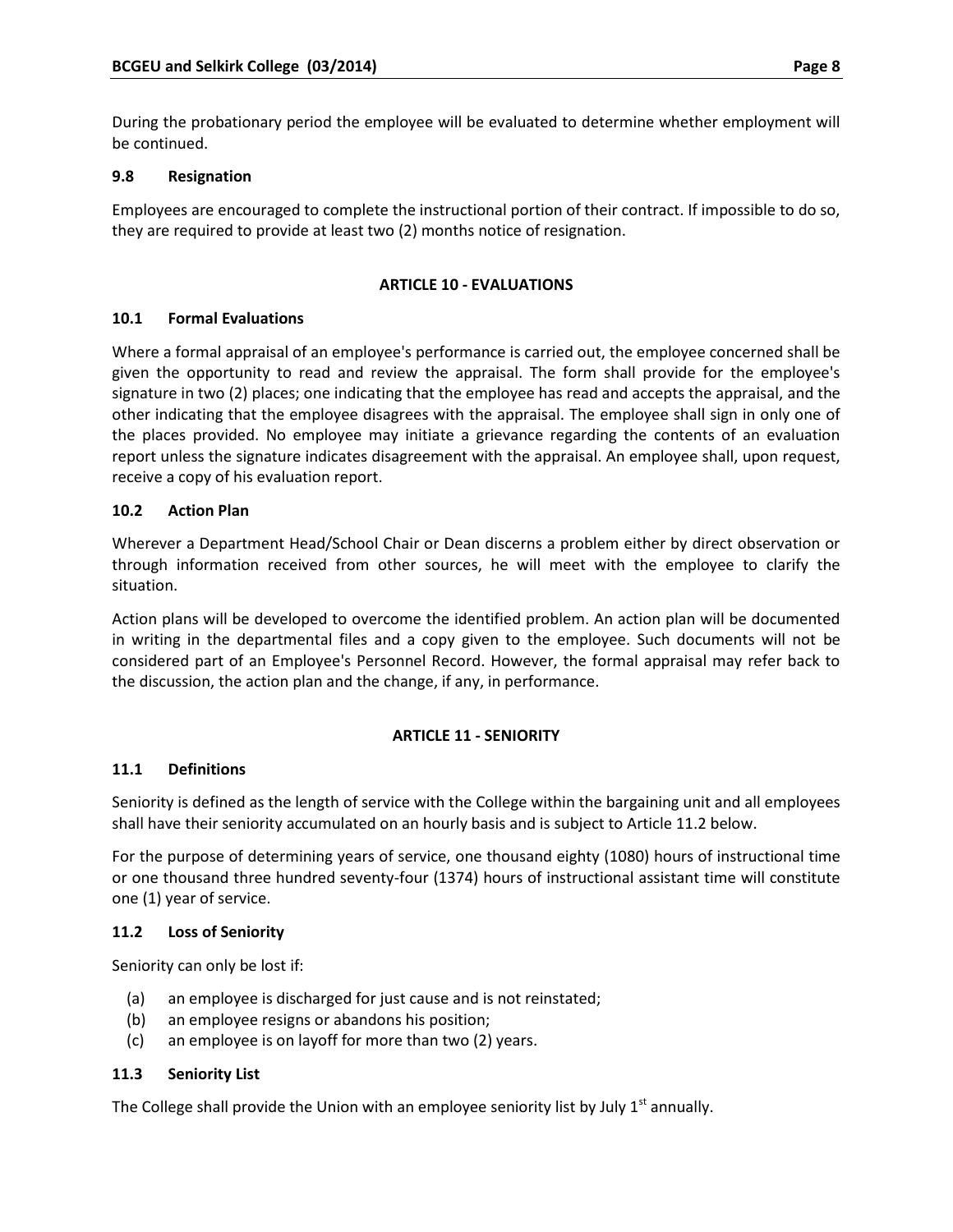# **11.4 Re-Employment**

A regular full-time employee who resigns his position, and within sixty (60) days is re-employed as a regular full-time employee, shall be granted leave of absence without pay for those days absent and shall retain all provisions and rights in relation to seniority and other fringe benefits provided he has not withdrawn his College Pension Plan contributions.

# **ARTICLE 12 - POSTINGS & VACANCIES**

# **12.1 Posting Period**

All vacancies in the bargaining unit will be posted internally on the appropriate bulletin boards and College Website for a minimum seven (7) day period provided that there are no qualified employees on layoff. The vacancy may be posted externally, however external candidates will only be considered if there are no qualified internal candidates.

# **12.2 Role of Seniority**

Where applicants have skills and qualifications which are relatively equal, the applicant with the greater seniority shall be selected.

# **12.3 Selection Committees**

(a) When an opening occurs for a position of Department Head/School Chair, notice of the vacancy shall be posted on the appropriate union bulletin board. Applications for the position shall be accepted from departmental employees. A selection committee comprising of two (2) appropriate College representatives and two (2) departmental employees elected by and from the department shall be convened. This Committee shall review the applications and make a recommendation to the President for his decision. In making the recommendation, the Committee shall strive to select the best candidate by examining the candidate's qualifications and experience, as required to fulfill the administrative duties of the assignment and to meet the educational needs of the department.

# (b) *Representation on Selection Committee*

Vacancies for the positions of senior administrators (for example, Deans, Directors, Vice-Presidents, Presidents) shall be posted on the union bulletin boards in accordance with the terms of this Agreement. Local 709, Selkirk College bargaining unit shall be entitled to select one (1) representative to serve on the selection panel established to select an individual to fill either of these positions. The Local 709 representation shall be at minimum equal in number to that allocated to the Faculty Association.

(c) Selection Committees for instructor vacancies shall be in accordance with the procedures set out at Appendix E.

# **12.4 Interview Expenses**

An internal candidate for a posted position who has been called for a panel interview shall have his authorized expenses paid by the College.

# **ARTICLE 13 - HOURS OF WORK**

# **13.1 Instructional Hours Defined**

For the purpose of this article, "*instructional hour*" means a scheduled student-contact hour in a classroom, laboratory, shop or any other related instructional area.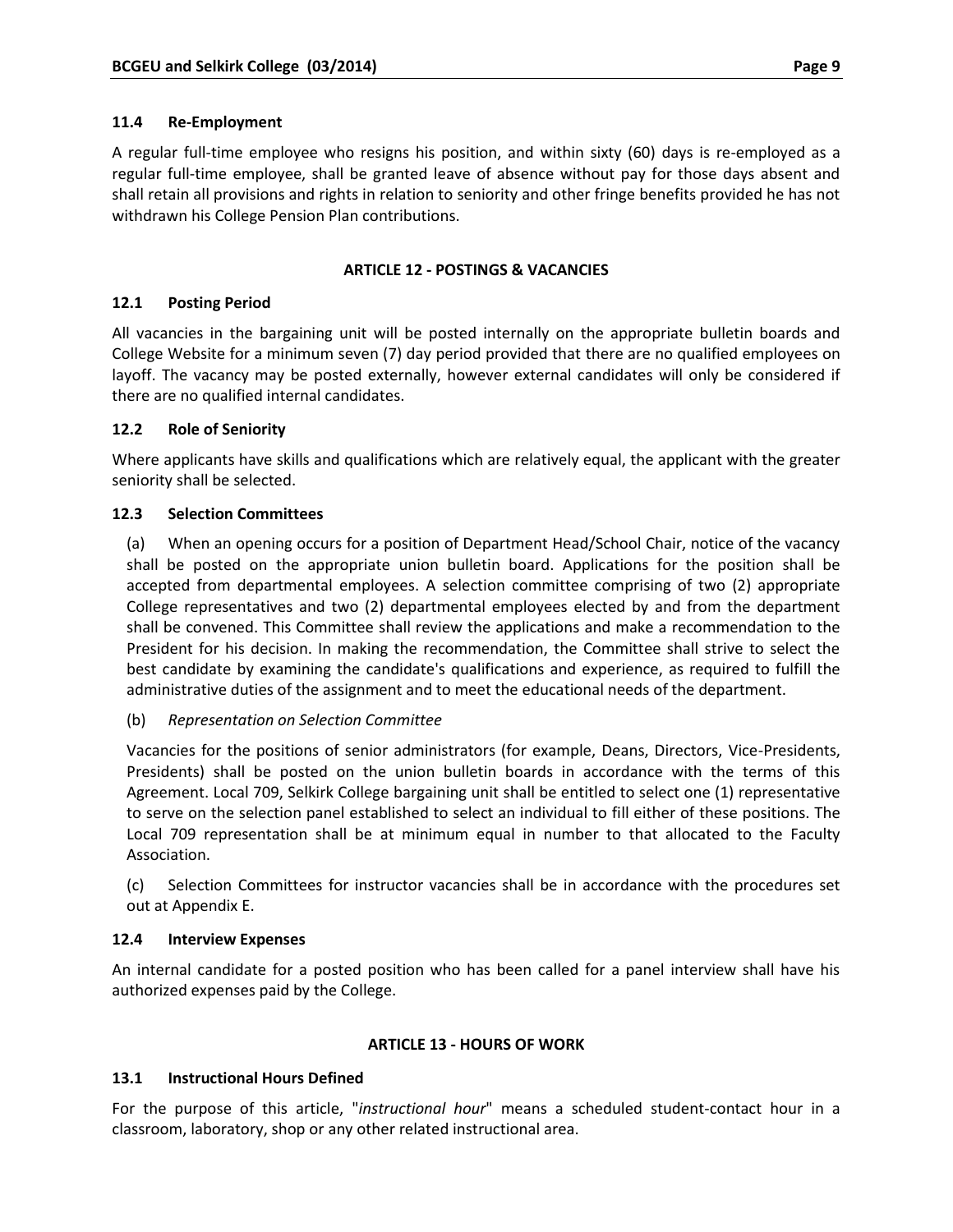### **13.2 Workday Defined**

(a) The normal workday shall be six (6) hours of assigned duty for instructors and instructional assistants. By mutual agreement between the College and the employee hours may be extended to a maximum of twelve (12) hours per day.

(b) Arrangements will be made for one (1) meal period, and two (2) fifteen (15) minute rest periods during each normal working day. An additional meal period will be provided when the scheduled workday is eleven (11) hours or longer. Meal periods and rest periods shall be scheduled by mutual agreement between the College and the employee. Rest periods shall be taken without loss of pay to the employee.

(c) There shall be no split shifts unless by mutual agreement between the College and the employee.

(d) The Union shall be advised of any agreements made under the above articles.

# **13.3 Work Schedules**

(a) Instructors will normally be assigned twenty seven and one-half (27½) hours of instruction per week by the College. Instructors will be required to schedule two and one-half (2½) office hours per week to meet with students.

Annual instructional hours as outlined in the instructional plans will total 1080 hours. The instructional hours will include those duties noted at Article 13.9 of this Agreement except for the following:

- Non-Instructional Duty Days (Article 13.6)
- Overtime (Article 14)
- Paid Holidays (Article 15)
- Annual Vacation (Article 16)
- Course Development, Professional Development (Article 18)

(b) Instructors will provide an instructional plan to the Employer as early as possible prior to the commencement of the instructional program. If an employee opts for flextime, the Dean will file a copy of the plan with the Human Resources Department. If there is no agreement between the instructor and the College, the College will provide an instructional plan for the instructor within fourteen (14) days of the original submission on an interim basis and the dispute will be submitted to the Joint Labour/ Management Committee for review.

(c) The Instructional Plan shall cover a complete Academic year.

# **13.4 Normal Workweek**

The normal workweek shall be Monday to Friday, except that this arrangement may be changed by mutual agreement between the College and the employee.

# **13.5 Flextime**

For the purpose of this Agreement flextime means the hours worked by an employee other than those defined by the normal workday (Article 13.2) or normal workweek (Article 13.4).

# **13.6 Non-Instructional Duty Days**

The workdays falling between Christmas and New Year's shall be non-instructional duty days.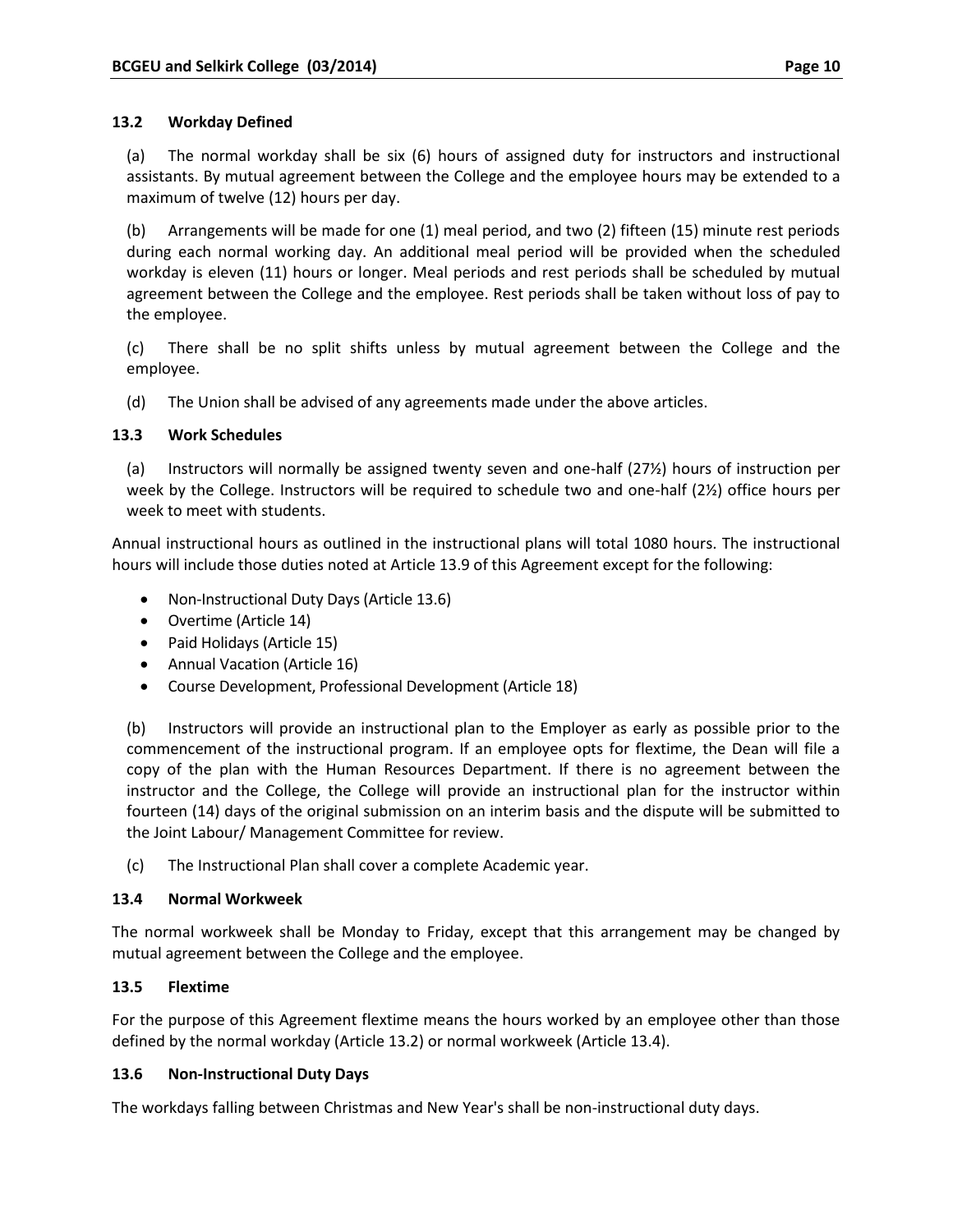# **13.7 Class Scheduling**

(a) *Classes*

To meet the needs of the College's training commitments, classes may be scheduled by the College as follows:

| First Shift  | classes start between 7:00 a.m. and 9:00 a.m. and terminate appropriately; |
|--------------|----------------------------------------------------------------------------|
| Second Shift | classes start after 12:00 noon and terminate appropriately;                |
| Third Shift  | classes start after 6:00 p.m. and terminate appropriately.                 |

Employees initially hired to work first shifts only shall not be assigned second and third shifts except by mutual agreement.

Employees working a second shift shall be paid one dollar (\$1.00) per hour premium and employees working the third shift shall be paid one dollar and fifty cents (\$1.50) per hour premium.

# (b) *Night School and Related Duties*

In addition, the College may also schedule "*night school*" classes of two (2), two and one-half (2½) or three (3) hours duration. Such classes may normally be held on weekday evenings or at other times convenient to instructors and students by mutual agreement between the College and the employee provided there is no additional cost to the College.

# **13.8 Exchange of Shifts**

Employees may exchange shifts with the approval of the College, provided sufficient advance notice is given, and there is no increase in cost to the College.

# **13.9 Workload**

(a) The parties recognize that an instructor's workload includes classroom instruction, course preparation, student contact, marking and other functions and responsibilities ancillary to instruction.

(b) When an employee considers his workload to be excessive, he should discuss the issue with the assistance of a union steward, with his Department Head/School Chair. If appropriate revisions to the instructional plan are not forthcoming within a reasonable period, the dispute may be referred in writing to the Joint Labour-Management Committee. Failing resolve at the Joint Labour Management Committee within thirty (30) days of referral, the Union may refer the matter to an arbitrator listed in Article 30.8.

(c) The Employer confirms that education technologies incorporation is recognized as workload in the current language.

# **13.10 Class Size**

Class sizes for instructors in shops will not normally exceed sixteen (16) and in no case exceed eighteen (18). Where an instructor's class size is to be increased due to extraordinary circumstances, the maximum class size will be determined through consultation between the instructor and the appropriate administrator.

# **ARTICLE 14 - OVERTIME**

# **14.1 Definitions**

(a) "*Overtime*" means work performed by an employee in excess or outside of his regularly assigned hours of work.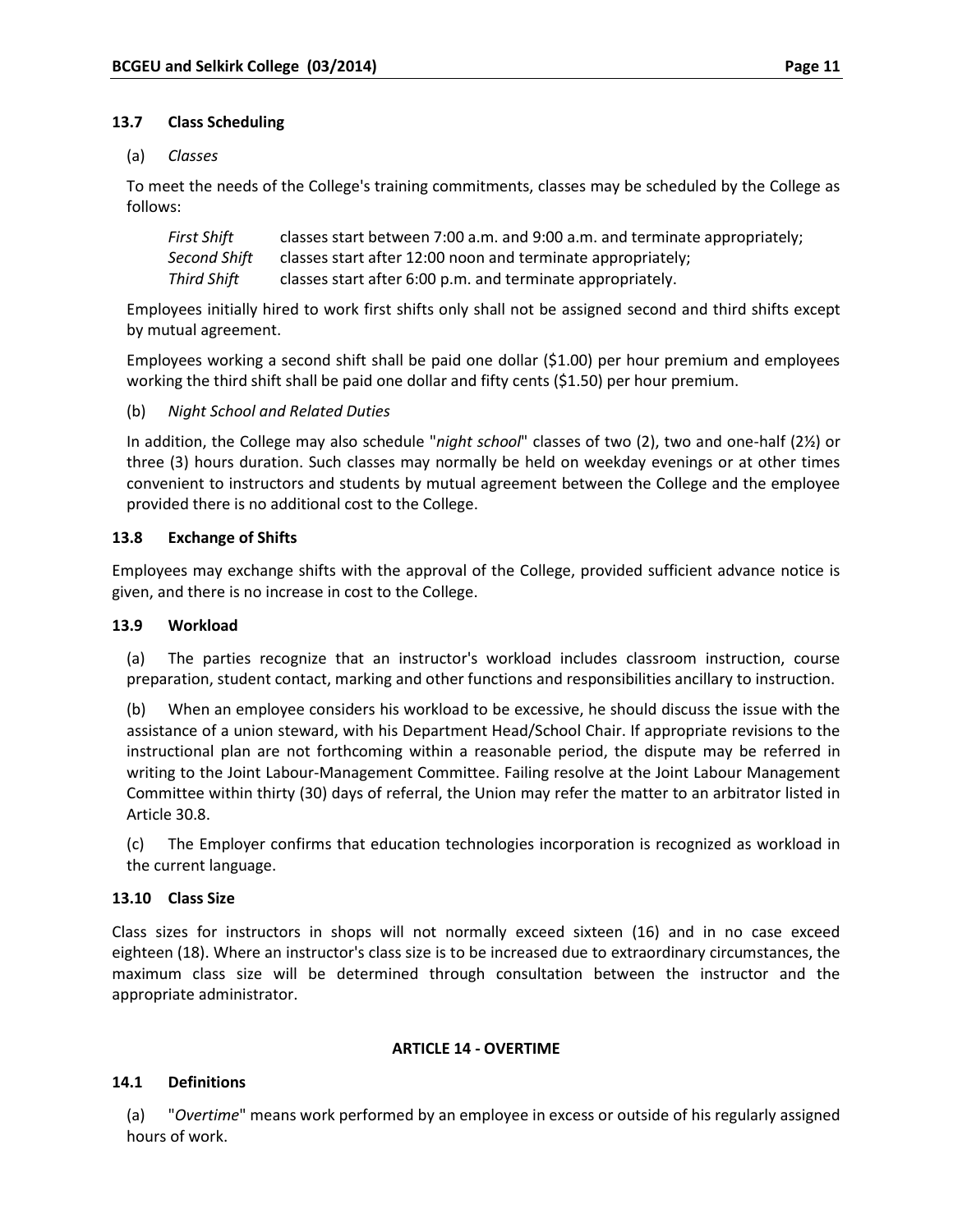- (b) "*Straight-time rate*" means the hourly rate of remuneration.
- (c) "*Time and one-half*" means one and one-half (1½) times the straight-time rate.
- (d) "*Double-time*" means twice the straight-time rate.
- (e) An employee will be entitled to compensation for overtime in excess of
	- (1) the scheduled daily hours, or
	- (2) the maximum daily hours for those employees on flextime, or

(3) the annual instructional hours. (Interpretation = one thousand eighty [1080] for instructors and one thousand three hundred seventy-four [1374] for instructional assistants.)

#### **14.2 Authorization and Application of Overtime**

An employee who is required to work overtime shall be entitled to overtime compensation when the overtime worked is authorized in advance by the College

#### **14.3 Right to Refuse Overtime**

All employees shall have the right to refuse to work overtime, except when required to do so in emergency situations without being subject to disciplinary action for so refusing.

#### **14.4 Overtime Entitlement**

An employee will be entitled to compensation for authorized overtime after six (6) hours of work on a regular scheduled workday, and for all work on a scheduled day of rest.

#### **14.5 Overtime Compensation**

(a) *Election of Time Off*

If the employee elects to take compensating time off for overtime compensation, he shall be entitled, within sixty (60) days, to schedule such earned time off on the same basis as the vacation schedule or by mutual agreement.

(b) *No Carryover of Overtim*e

Any overtime due at the fiscal year end for that year, or prior to termination, shall be paid in cash.

(c) *Minimum Overtime Increment*

Overtime shall be calculated in thirty (30) minute increments. However, the employee shall not be entitled to any compensation for periods of overtime of less than five (5) minutes per day.

#### **14.6 Calculation of Overtime Rates**

For the purpose of calculating the hourly rate, an employee's monthly rate shall be divided by one hundred thirty (130) and multiplied by the applicable overtime rate.

#### **14.7 Overtime Rates**

Overtime worked shall be compensated at the following rates:

(a) time and one-half  $(1\frac{1}{2})$  for the first four (4) hours of overtime on a regularly scheduled workday; and

(b) double-time for hours worked in excess of (a);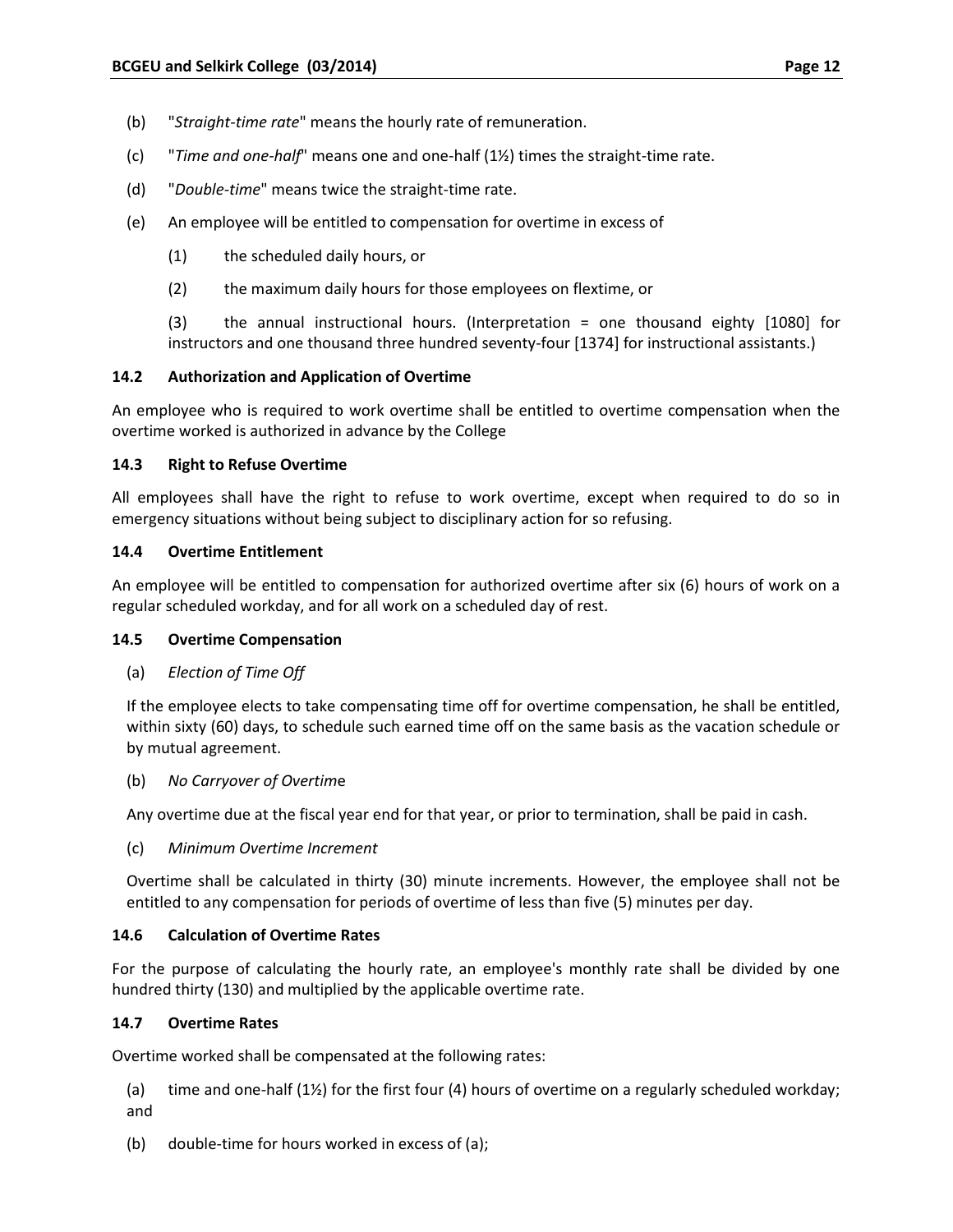(c) double-time for all hours worked on a day of rest.

The compensation of overtime in (a) and (b) is to be on a daily basis and not cumulative.

# **ARTICLE 15 - PAID HOLIDAYS**

#### **15.1 Paid Holidays**

The following have been designated as paid holidays:

| New Year's Day       | British Columbia Day    |
|----------------------|-------------------------|
| <b>Family Day</b>    | Labour Day              |
| Good Friday          | <b>Thanksgiving Day</b> |
| <b>Easter Monday</b> | Remembrance Day         |
| Victoria Day         | Christmas Day           |
| Canada Day           | <b>Boxing Day</b>       |

Any other holiday proclaimed as a holiday by the federal, provincial or municipal government for the locality in which the employee is working shall also be a paid holiday.

#### **15.2 Holiday Falling on Saturday or Sunday**

For an employee whose workweek is from Monday to Friday and when any of the above noted holidays fall on a Saturday and is not proclaimed as being observed on some other day, the following Monday shall be deemed to be the holiday for the purpose of this Agreement; and when a holiday falls on a Sunday and it is not proclaimed as being observed on some other day, the following Monday (or Tuesday, where the preceding section already applies to the Monday) shall be deemed to be the holiday for the purpose of this Agreement.

#### **15.3 Holiday Falling on a Day of Rest**

When a paid holiday falls on an employee's day of rest, the College shall make every reasonable effort to give the employee a lieu day off, with pay, on the first regularly scheduled workday following the day of rest so affected. Where this is not possible, the lieu day shall be taken at a mutually agreeable time.

#### **15.4 Holiday Coinciding with a Day of Vacation**

Where an employee is on vacation leave and a day of paid holiday falls within that period, the paid holiday shall not count as a day of vacation.

#### **ARTICLE 16 - ANNUAL VACATION**

#### **16.1 Entitlement**

- (a) Instructors will have an annual vacation entitlement of forty (40) working days.
- (b) Instructional Assistants will have an annual vacation entitlement of twenty (20) working days.

(c) Instructors working an appointment of two (2) months or less shall be paid eight percent (8%) of gross earnings for vacation pay. Instructors working an appointment of more than two (2) months but less than a full year shall be paid sixteen percent (16%) of gross earnings for vacation pay.

(d) Vacation entitlement for partial months will be prorated and rounded off upwards to the nearest full or half day.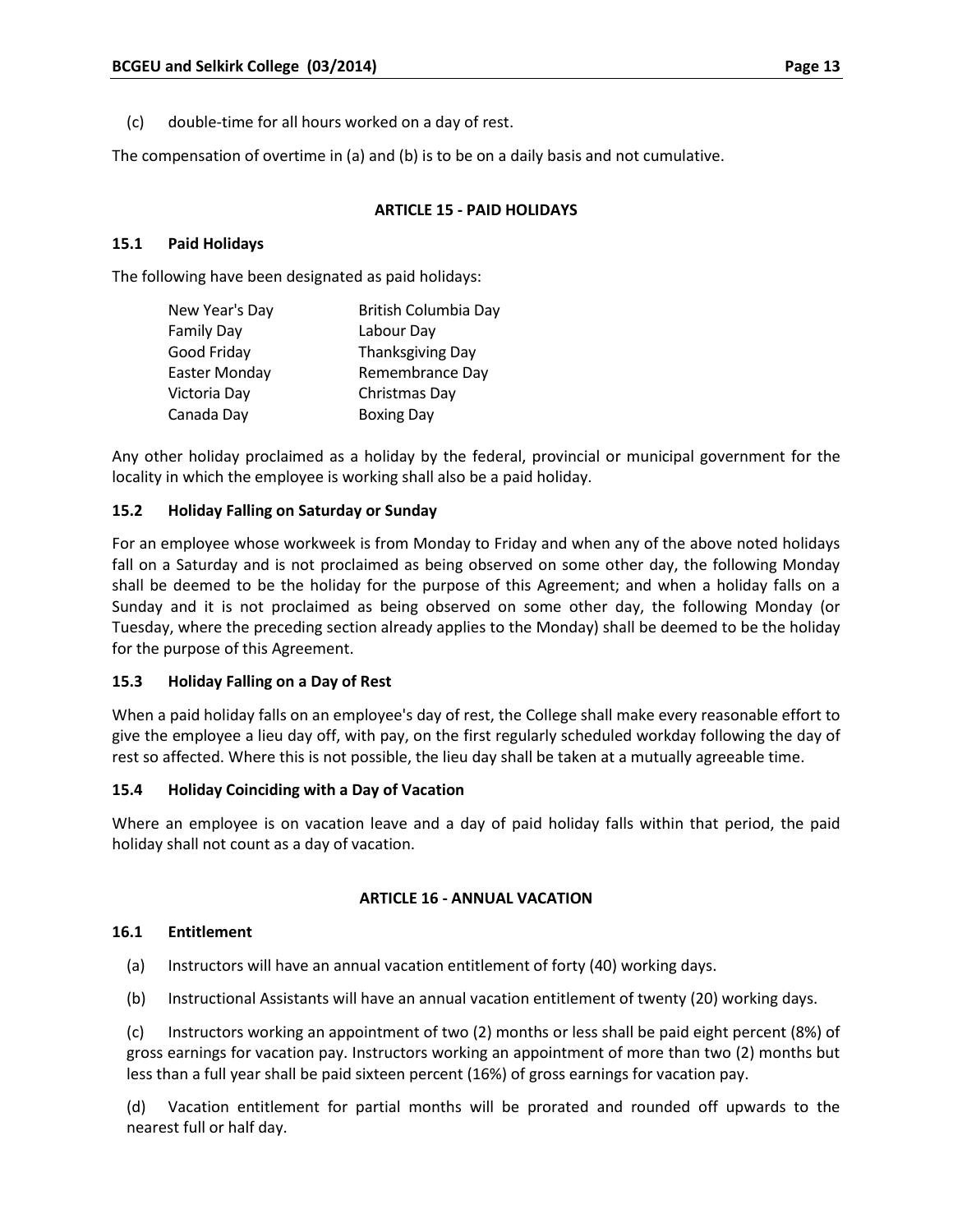Vacations shall be scheduled by mutual agreement between the Department/School employees, the Department Head/School Chair and the Dean, except as outlined in Article 27. The College agrees to make every effort to allow employees to take their vacation entitlement during the period June 1 to August 31, inclusive.

# **16.3 Carryover**

An Instructor may, with the approval of the College, carry over twenty (20) days vacation for one (1) year only.

# **16.4 Change of Schedule**

Vacation schedules shall be included in the approved Instructional Plan and may not be changed except by mutual agreement between the College and the employee.

# **16.5 Leave of Absence During Vacation**

If an employee qualifies for approved leave with pay during his vacation, there shall be no deduction from the vacation credits for such leave. The period of vacation so displaced shall be taken at a mutually agreeable time. Should the leave be sick leave, a doctor's certificate establishing sickness over a one (1) week period will be required before this article will be applied.

# **ARTICLE 17 - SALARY SCALE AND PROCEDURE**

# **17.1 Equal Pay**

The Employer shall not discriminate between male and female employees by employing a person of one sex for any work at a rate of salary that is less than the rate of salary which a person of the other sex is employed for similar or substantially similar work.

# **17.2 Paydays**

Employees shall be paid biweekly. Paydays will be every second Friday.

# **17.3 Salary Scale**

(a) The salary scale for instructors covered by this Agreement shall be as set out in Appendix A of this Agreement.

(b) The salary scale for Instructional Assistants covered by this Agreement shall be as set out in Appendix B of this Agreement.

- (c) Stipends are set out in Appendix C of this Agreement.
- (d) The placement formula is set out in Appendix D of this Agreement.

# **17.4 Increments**

(a) Increments shall be awarded annually and will take effect on July 1. During his first year of employment an employee shall be entitled to an increment provided six hundred (600) hours of satisfactory service has been completed by July 1st. An instructor shall be entitled to an increment provided one thousand eighty (1080) hours of satisfactory service has been accumulated and an Instructional Assistant shall be entitled to an increment provided one thousand three hundred seventy-four (1374) hours of satisfactory service has been completed by July 1, 2004. Effective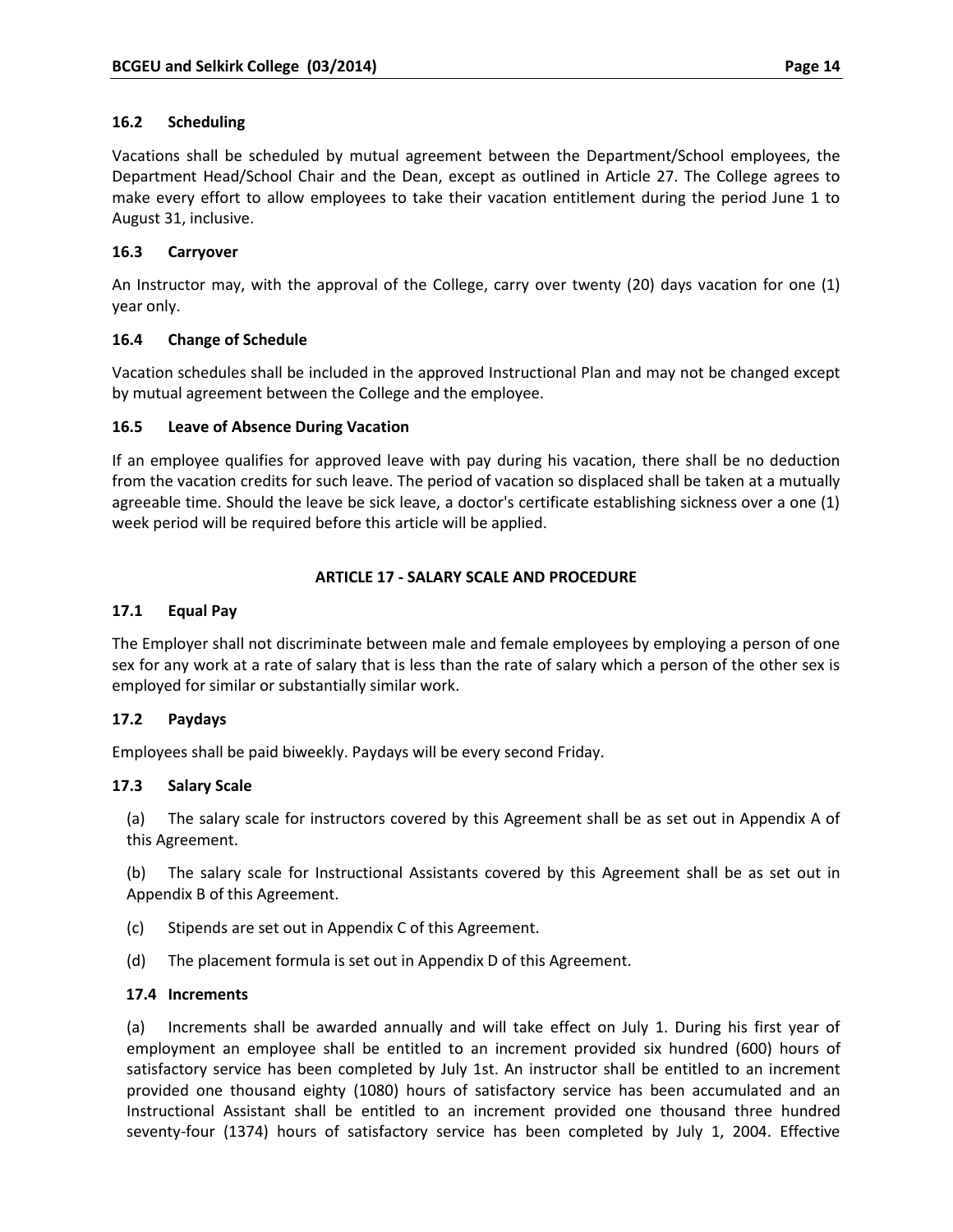July 1, 2005, an instructor shall be entitled to an increment provided a minimum of two hundred sixteen (216) hours of satisfactory service (twenty percent [20%] of one thousand eighty [1080] contact hours) has been accumulated by July 1st. An Instructional Assistant shall be entitled to an increment provided a minimum of two hundred seventy-four (274) hours of satisfactory service (twenty percent [20%] of one thousand three hundred seventy-four [1374] contact hours) has been accumulated by July 1st . Increments may be withheld for just cause. Instructors who do not have a BC Provincial Instructor Diploma or a Teacher Certification or a Bachelor of Education degree and who fail to enrol in the Provincial ID program shall not receive increments.

(b) Employees shall progress through all increments except as otherwise specified in (c) below.

(c) Instructors enrolled in the Provincial Instructor's Diploma Program shall receive an increment upon successful completion of the program.

(d) An employee will not have an annual increment withheld if requested by the College to forego attendance at courses leading to the Instructor's Diploma due to extenuating or unusual circumstances.

(e) Any employee may request that his placement on scale be reviewed. Such a request will be submitted in writing to the appropriate administrator with a copy to the Union and the Director of Human Resources. Upon receipt of the request, a written acknowledgement will be issued by the Director of Human Resources. Further, within ten (10) days of receipt of the original request, the appropriate administrator and Director of Human Resources will review the placement and advise the employee and the Union of their decision.

# **17.5 Temporary Pay**

An employee assigned to substitute in or who performs the principal duties of, a higher paying position, shall receive the higher rate of salary for the period of substitution.

# **17.6 Temporary Assignment to Lower Paying Position**

An employee temporarily assigned to a position with a lower salary rate than his regular salary rate, shall maintain his regular salary rate for the period of his temporary assignment.

# **17.7 Reclassification Downgrading**

An employee shall not have his salary rate reduced by reason of a change in the classification of his position that is caused other than by the employee himself.

# **17.8 Payment to Dependant on Death of Employee**

The College agrees that on the death of an employee, the employee's beneficiaries shall receive:

(a) payment of the employee's full month's salary irrespective of the day of the month on which death occurred;

(b) payment of all accrued vacation leave.

# **ARTICLE 18 - COURSE DEVELOPMENT/PROFESSIONAL DEVELOPMENT**

# **18.1 Professional Development Leave/Course Management**

(a) A regular full-time appointment Instructor will be entitled to twenty-two (22) days Course Management or Professional Development Leave annually with full pay for the following purposes: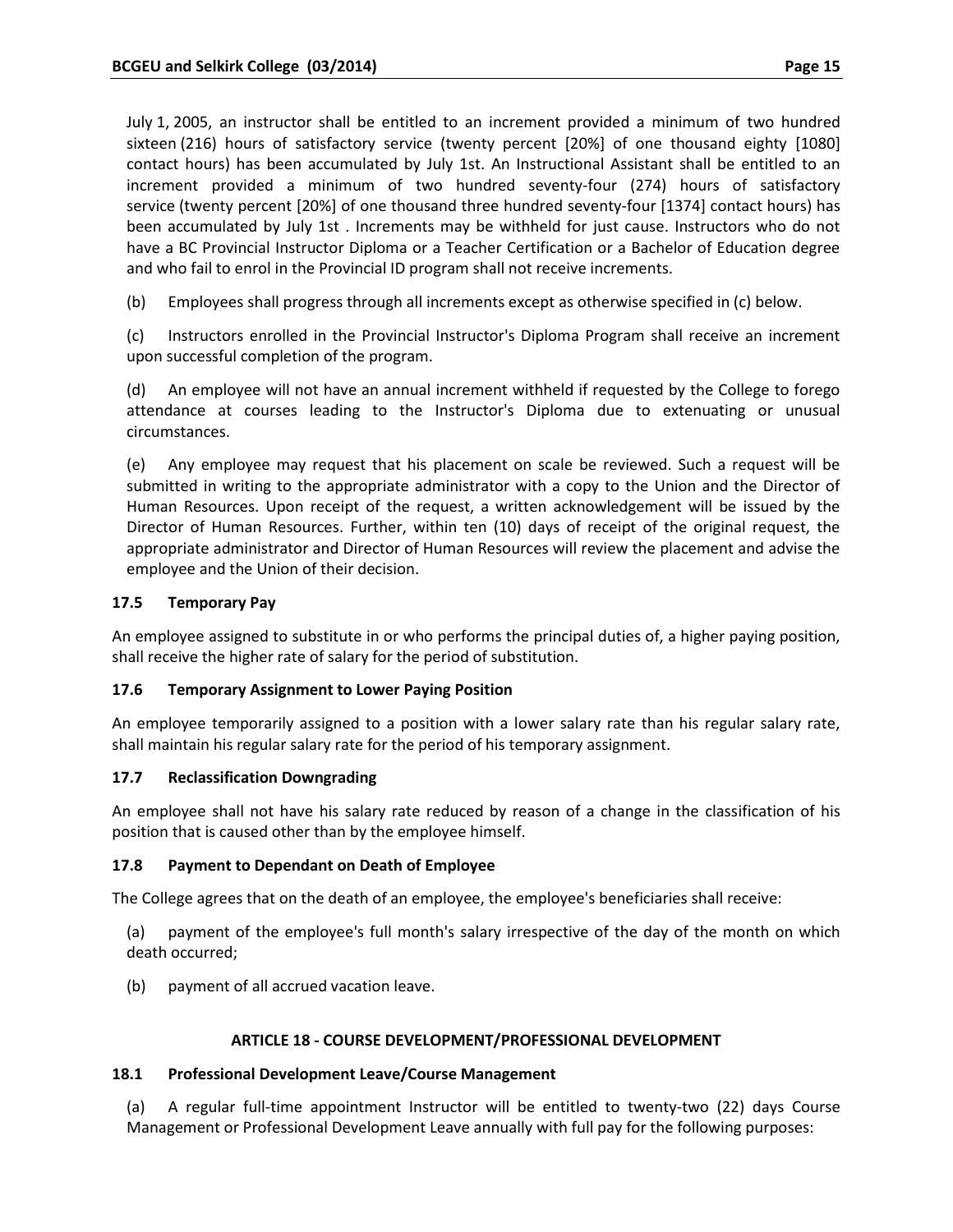(1) course management;

(2) on campus seminars or courses;

(3) conferences or conventions related to the employee's field or specialization;

(4) visiting business and/or industrial establishments to keep abreast of technological changes;

(5) for research or development designed to enhance the professional or educational status of the College and the individual.

The time for these activities will be mutually agreed to by the instructor and the appropriate administrator.

The leave contained in this article will be prorated for regular part-time and non-regular instructors.

(b) Applications for such leave shall be in writing to the Professional Development Committee with a copy to the appropriate administrator. This Committee will be comprised of three (3) members representative of the Union and three (3) members representative of the College. A majority decision of the Committee shall be binding. The Committee will direct the College in the allocation of professional development funds.

(c) The employee shall file with the Committee a comprehensive written report of the substance studied during the leave.

#### **18.2 Professional Development Fund**

(a) Effective April 1, 1995 the College will establish a fund in the amount of two percent (2%) of the annual BCGEU instructional salary budget. The fund will be for approved activities as stated in Article 18.2. Balances incurred in this fund will be carried forward from year to year.

(b) The Professional Development Committee referred to in Article 18.1(b) shall administer the fund pursuant to the terms of reference set by the Joint Labour/Management Committee. The primary purpose of this fund will be to support activities which lead to a direct benefit to students. The majority of funds in any one (1) year will be directed towards short-term professional development. The actual allocation of monies of this fund shall be at the direction of this Committee.

(c) Effective April 1, 2005 a two percent (2%) Annual Professional Development Stipend will be paid to all employees as per Appendices A-2 & B-2. This stipend will be deducted from Article 18.2(a) and will be paid to all employees on a monthly basis.

#### **18.3 Common Professional Development Fund**

(a) Effective April 1, 2005 a common faculty professional development fund will be set at a point six of one percent (0.6%) of the annual BCGEU salary.

(b) *Purpose:* The BCGEU Common Professional Development Fund is in support of various types of professional development activities. Such professional development is for the maintenance and development of the employee's professional competence and effectiveness. The purpose is to assist employees to remain current and active in their discipline and program. The fund is not meant to replace any existing development or educational funds.

(c) *Process:* The parties will mutually agree on a process and criteria for the review and adjudication of employee applications to the fund. The process will include the recommendation of adjudicated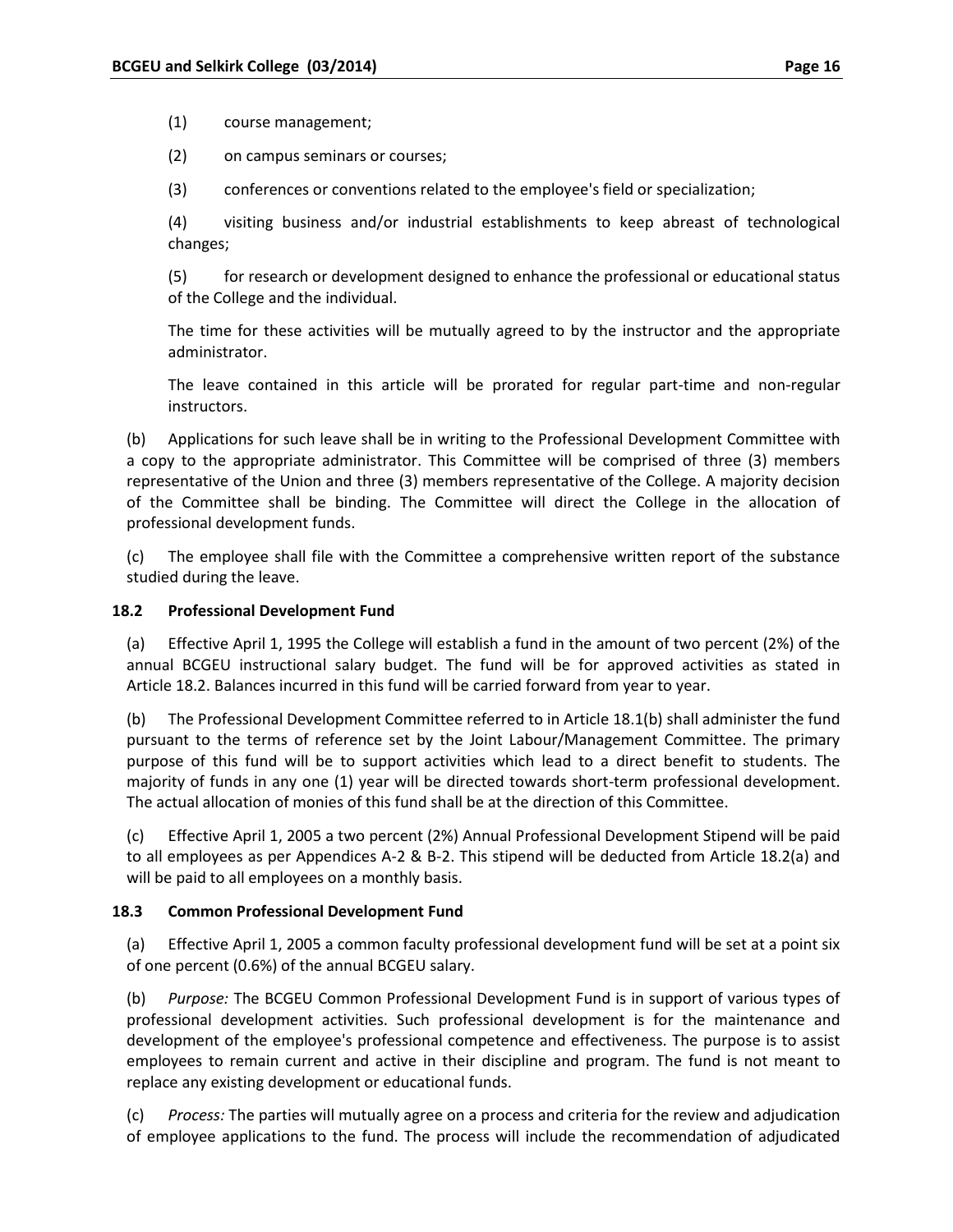applications to the applicable senior administrator or designate. The senior administrator is responsible for the final approval of applications.

### **ARTICLE 19 - EDUCATION LEAVE**

#### **19.1 Upgrading Qualifications**

The College agrees to pay the full cost of any courses of instruction, required by the College, for an employee to better qualify that employee to perform his job. Full cost shall include travel expenses, accommodation and subsistence, and the employee shall suffer no loss of salary.

#### **19.2 Provincial Instructor's Diploma Program**

(a) If an instructor is to be employed for a period greater than six hundred (600) hours in an academic year, the instructor will be required to complete the Provincial Instructor's Diploma Program or be in possession of a valid Teaching Certificate and to provide proof of completion to the College upon request.

Time spent by an instructor in taking the Provincial Instructor's Diploma Program will be considered a part of the entitlement provided for course management or professional development in Article 18.1.

(b) The College agrees to pay the following costs for Regular full-time, regular part-time and non-regular instructors who work for a period greater than six hundred (600) hours per academic year:

(1) the full tuition fees for the Provincial ID Program;

(2) one economy return airfare to Vancouver or closer location if the instructor is unable to obtain ID Courses within the College region;

(3) approved accommodation for the program duration.

(c) An employee is required to return to the College upon completion of training for a period to that for which assistance was given or refund all assistance subsidies received during the period for which assistance was given.

(d) Normally, all regular full-time and regular part-time appointment instructors, upon commencement of employment by the College will be given a two (2) week orientation period prior to classroom instruction during which time the instructor will complete Instructional Skills Workshop or equivalent, receive an orientation of the campus and observe instruction taking place.

(e) If the instructor is given a further appointment of any kind, the instructor will be allowed to complete the remainder of the ID Certification Program.

(f) Instructors who are employed shall be entitled to leave with full pay during the period required to complete Instructor's Diploma training.

(g) The College agrees to pay tuition fees for non-regular employees on a prorated basis.

# **19.3 Seniority Protection**

An employee shall accrue seniority during periods of educational leave under this article.

#### **19.4 Mandatory Courses**

An employee on course at the request of the College shall be considered as working and not on leave.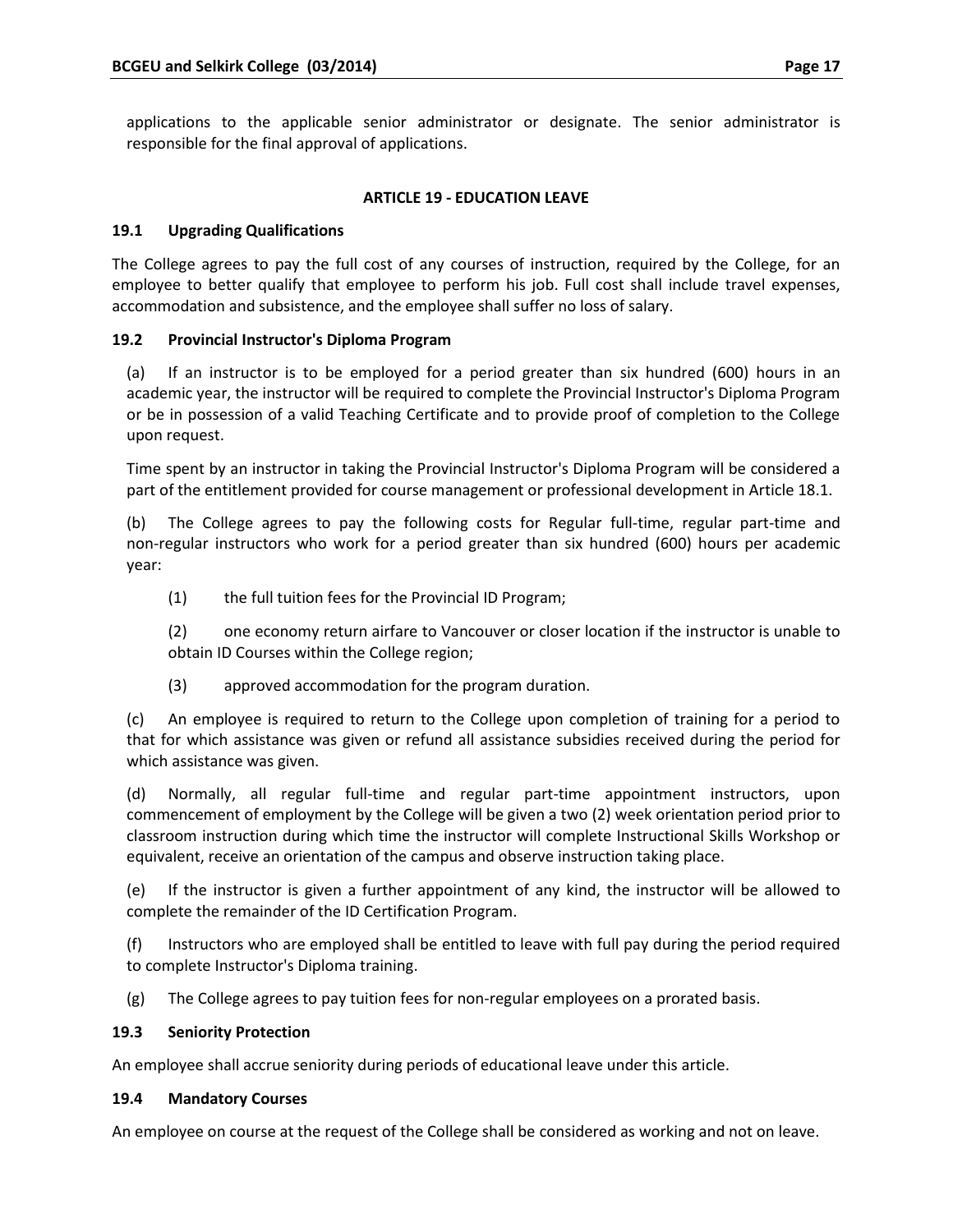### **ARTICLE 20 - SPECIAL LEAVE**

#### **20.1 Maternity/Parental Leave**

(a) An employee will be granted pregnancy or parental leave as specified in the *Employment Standards Act*. The length of leave may be extended by mutual agreement with consideration of the needs of the employee. Extensions shall not be unreasonably withheld.

(b) Where both parents are employees of the College, the employees shall determine how the parental leave shall be divided between them.

(c) A written request must be made at least six (6) weeks prior to the proposed leave commencement date for leave under either 20.1(a) or (b).

(d) The College agrees to maintain the employee's health and welfare coverage and to pay the College's share of the premiums, to a maximum of eighteen (18) weeks. The employee shall pay his share of the premiums to the College for transmission to the Carrier.

(e) An employee who is on maternity or parental leave shall accrue seniority.

# **20.2 Leave for Full-Time Union or Public Duties**

- (a) The College shall grant, on written request, leave of absence without pay for employees:
	- (1) to seek election in a municipal, provincial or federal election.

(2) for a period to a maximum of five (5) years for employees elected to union or public office.

(b) An employee who is on leave for full-time union or public duties shall accrue seniority to a maximum of two (2) years regardless of length of leave

(c) Upon return after a period of two (2) years or more the employee shall be subject to a further probationary period of six hundred (600) hours.

(d) Increments as per Article 17.4 will not be awarded for leave under this article.

# **20.3 Leave for Court Appearances**

(a) The College shall grant paid leave to employees, other than employees on leave without pay, who serve as jurors or witnesses in a court action, provided such court action is not occasioned by the employee's private affairs.

(b) In cases where an employee's private affairs have occasioned a court appearance, such leave to attend court shall be without pay.

(c) An employee in receipt of his regular earnings while serving at court shall remit to the College all monies paid to him by the court, except travelling and meal allowances not reimbursed by the College.

(d) Time spent at court by an employee in his official capacity shall be at his regular rate of pay.

(e) Court actions arising from employment, requiring attendance at court, shall be with pay.

(f) In the event an accused employee is jailed pending a court appearance, such leave of absence shall be without pay.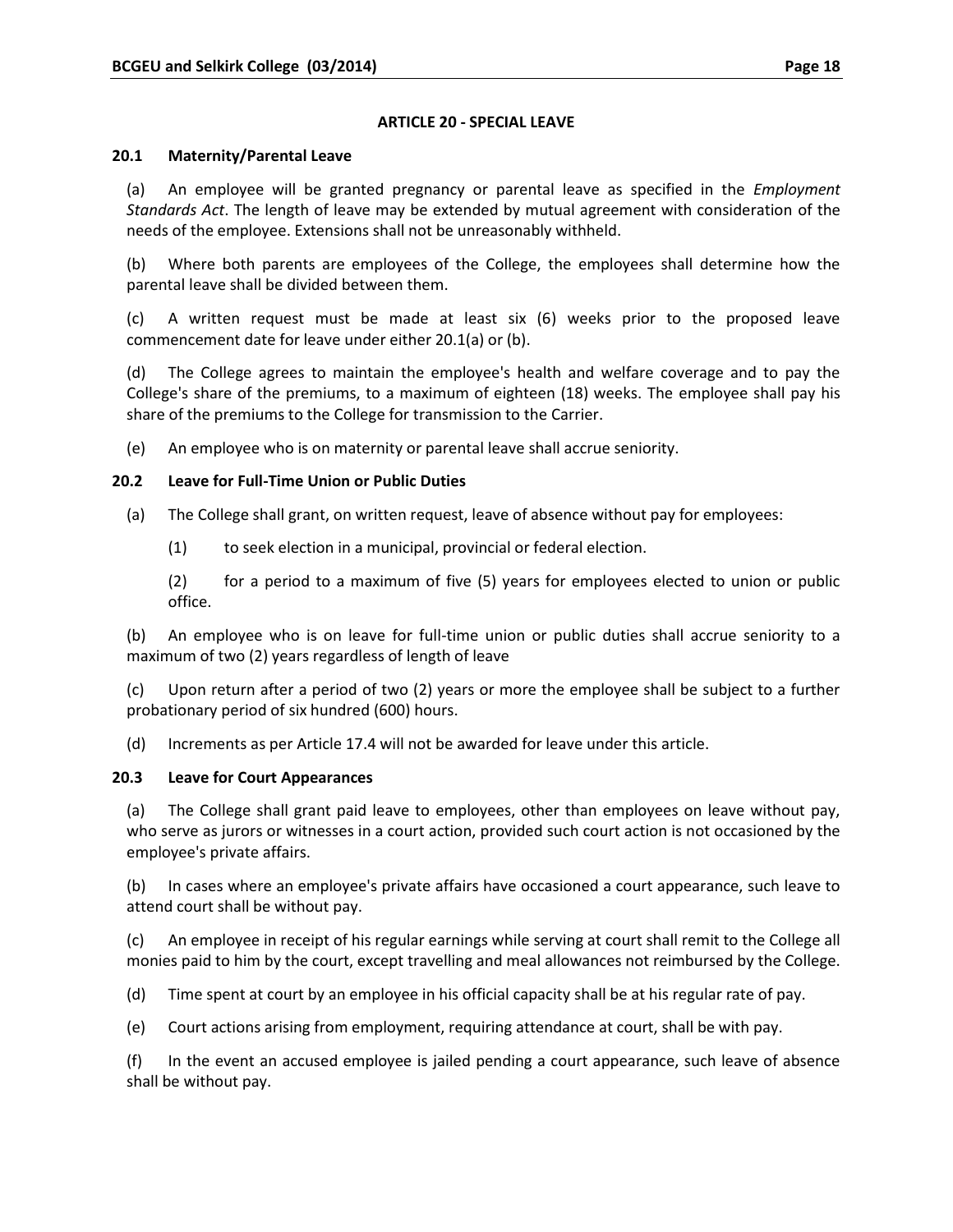Notwithstanding any provision for leave in this Agreement, the College may grant leave of absence with or without pay to an employee based on emergency, compassionate or personal circumstances. Such leaves shall not be unreasonably withheld.

# **20.5 Seniority Protection**

(a) For general leave granted to allow for international instruction arranged through Selkirk College, seniority shall accrue for up to two (2) years.

(b) An employee shall accrue seniority for general leaves of sixty (60) days or less.

(c) Additional seniority for general leaves may be recognized upon mutual agreement between the College and the Union.

(d) Seniority entitlement shall be based on the seniority accrued in the academic year preceding the request of the leave.

# **ARTICLE 21 - HEALTH AND WELFARE**

# **21.1 Group Life Insurance**

All employees are eligible on the first day of the month coincident with or next following employment day. Benefits are as per conditions existing in the contract with the carrier. The Employer agrees to give a copy of an information brochure to each employee. The College agrees to advise the Union of any program changes and further that all proposed program changes will be discussed with the Union prior to initiating the change.

(a) The Employer shall provide a mutually acceptable Group Life Plan with benefits as follows:

| Under age 35    | 400% of Annual Salary |
|-----------------|-----------------------|
| Age 35-40       | 375% of Annual Salary |
| Age 41-45       | 350% of Annual Salary |
| Age 46-50       | 325% of Annual Salary |
| Age 51 and over | 300% of Annual Salary |

# **21.2 Business Travel Accident Insurance**

Insurance coverage while travelling on the business of the College will be afforded to all employees at the rate of fifty thousand dollars (\$50,000). (This does not include travel to and from your normal place of work.)

# **21.3 Dental Plan**

All regular full-time employees are eligible for participation in the dental plan as provided by Manulife Financial. The cost of the plan will be borne entirely by the College. Regular part-time and non-regular employees shall receive prorated College contributions.

| 100% | - Plan A                                              |
|------|-------------------------------------------------------|
| 60%  | - Plan B                                              |
| 50%  | - Plan C, to a lifetime maximum of \$2000 per patient |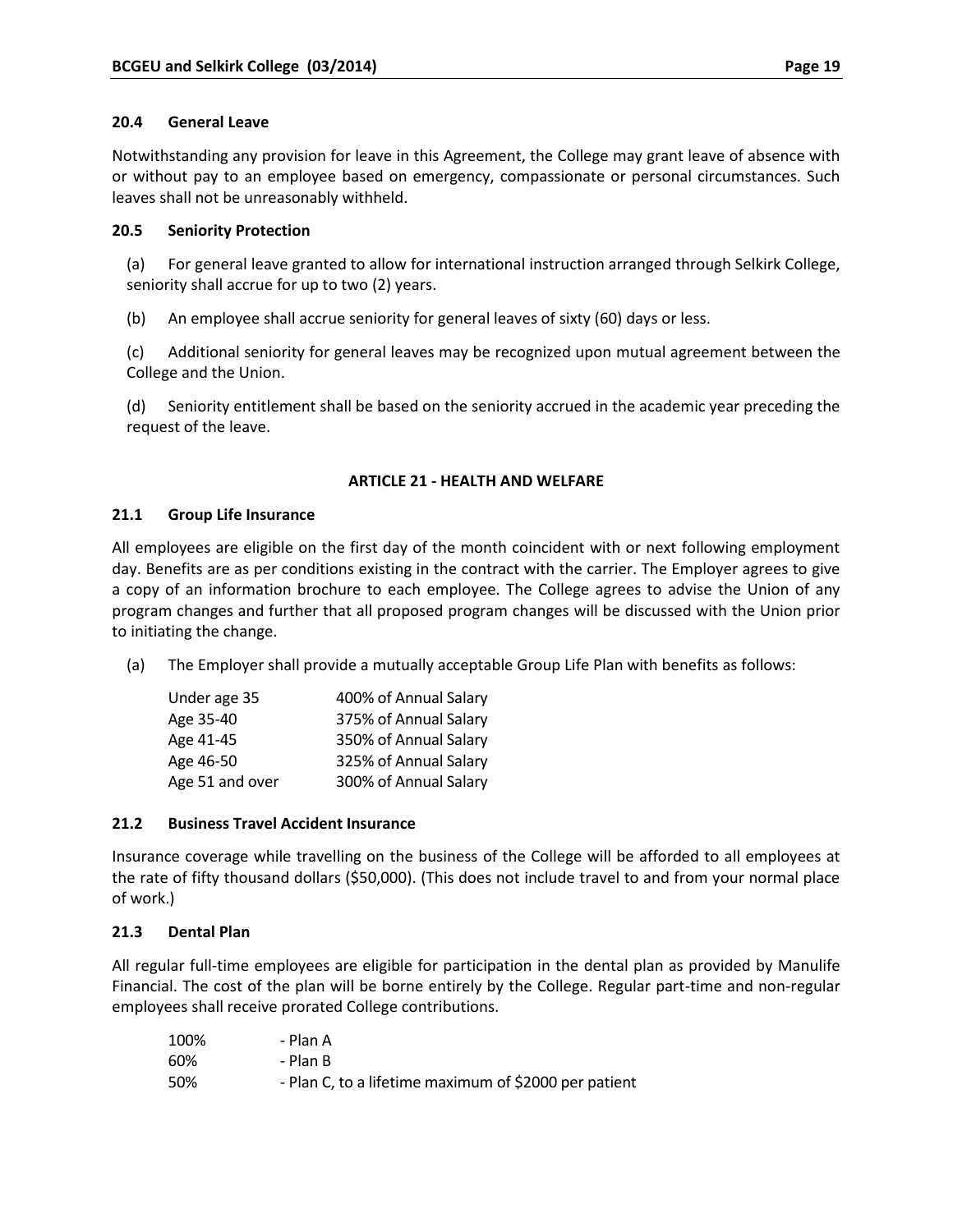# **21.4 Restricted Benefit Entitlement**

- (a) (1) Employees on an appointment of two (2) months (forty [40] consecutive working days) or less shall not be entitled to the following benefits for the duration of such appointment:
	- (i) medical;
	- (ii) extended health;
	- (iii) group life;
	- (iv) long-term disability.

(2) Should such appointment result in a term of longer than two (2) months, the College shall provide the above benefits from the first day of the month following the month in which it is determined that such longer term will take place.

(b) (1) Dental plan benefits shall not be provided to employees on a regular part-time appointment or to non-regular employees on appointments of three (3) months or less.

(2) Should such appointment result in a term of longer than three (3) months, the College shall provide the above benefit from the first day of the month following the month in which it is determined that such longer term will take place.

The College agrees not to lay off regular part-time or non-regular employees just to replace that employee or same employee with another so as to avoid paying the above listed benefits or holiday pay.

# **21.5 Employee and Family Assistance Program**

An employee and Family Assistance Program (EFAP) was implemented effective September 1, 1996.

The parties agreed to a joint committee of representatives from all bargaining units and College members be formed to implement and operate an Employee and Family Assistance Program (EFAP).

The Committee shall consist of two (2) appointees from each bargaining unit and two (2) appointees from the College.

# **ARTICLE 22 - HEALTH & SAFETY EQUIPMENT**

# **22.1 Health and Safety Equipment**

The Employer agrees to supply at no cost to the employee all pieces of health and safety apparel and equipment required by Workers' Compensation.

# **22.2 Clothing Supply**

If a particular type of work clothing, or special apparel, is required by the nature of the employee's job, such clothing or apparel shall be provided by the College. Employees will be allowed a reasonable choice of style.

# **22.3 Cleaning**

The College shall be responsible for laundering, dry cleaning, maintenance and replacement of all clothing and/or apparel supplied by the College.

# **22.4 Safety Boots**

In areas designated by the Workers' Compensation Board or the College where safety-toed boots are required to be worn, the College shall provide these boots at no cost to the employee. This clause is not applicable to relief instructors.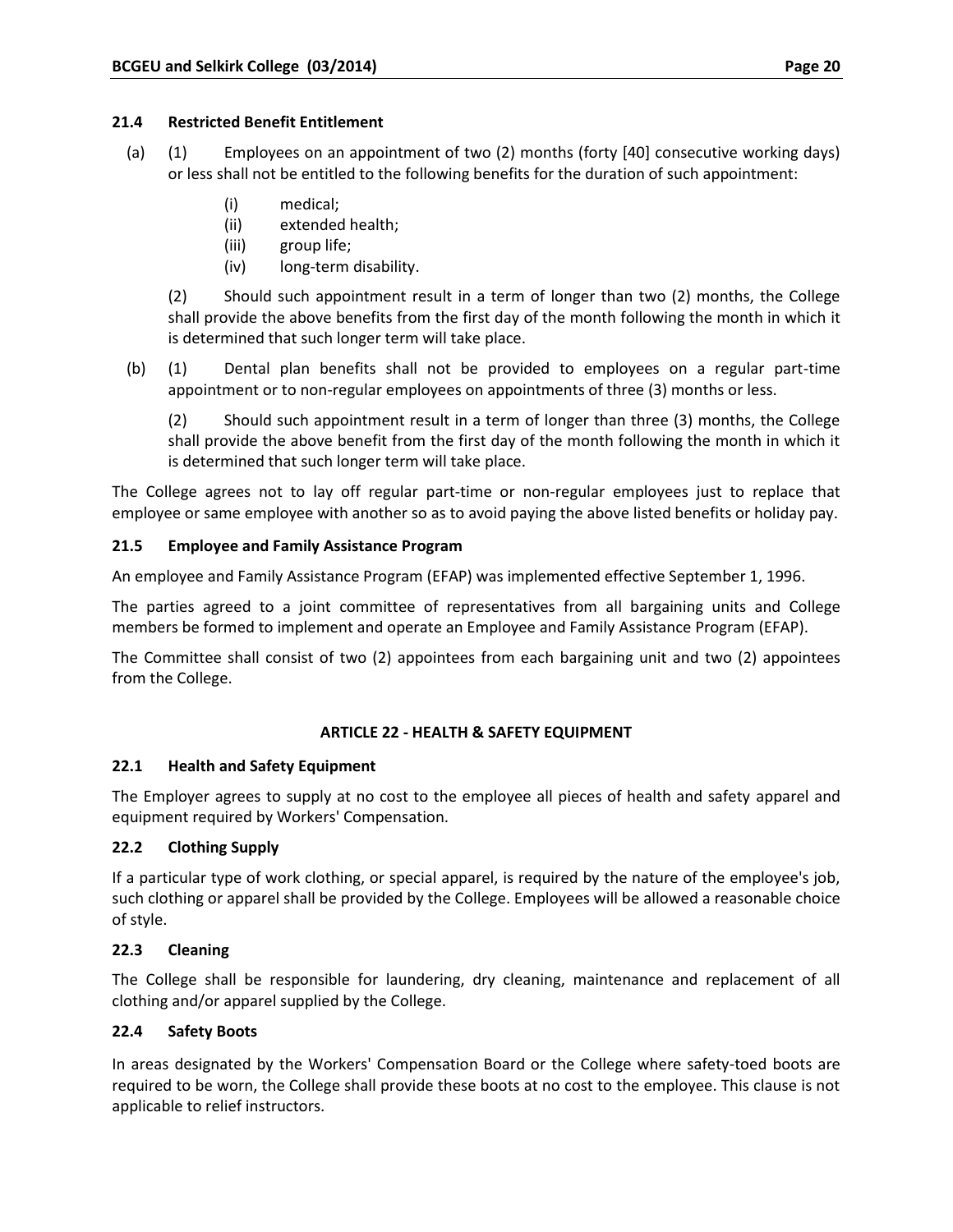#### **22.5 Replacement of Prescription Lenses**

Prescription lens shall be replaced at no cost to the employee in the trades department. The College agrees to replace prescription lens upon reasonable proof that such damage occurred on the job.

# **ARTICLE 23 - SICK LEAVE**

# **23.1**

The Employers shall continue a single disability plan for the provision of disability benefits, pursuant to Article 9.3.3 in the 2001-2004 Common Agreement.

# **23.2**

The disability benefits plan will be as set out in the findings of the Joint Committee on Benefits Administration (JCBA) entitled Long-Term Disability Benefit Initiative, but will include the following elements:

(a) Benefit level of sick leave at one hundred percent (100%) for the first thirty (30) calendar days, short-term disability at seventy percent (70%) weekly indemnity for the next twenty-one (21) weeks, and long-term disability leave of seventy percent (70%) thereafter;

(b) Long-term disability as defined on the basis of two-year own occupation and any other occupation thereafter as described by the JCBA plan;

(c) Health and welfare benefit premiums will be paid by the Employer or the Plan for employees on sick leave, short-term disability and long-term disability;

(d) Employer payment of premiums for both short-term and long-term disability benefits;

(e) Claims Review Committee made up of three (3) medical doctors (one designated by the claimant, one by the Employer and the third agreed to by the first two (2) doctors);

(f) Mandatory rehabilitation as described in the JCBA plan;

(g) Subject to provisions of the Plan, enrolment is mandatory for all active regular employees and for active non-regular employees employed on a continuing basis for at least a four (4) month period with fifty percent (50%) or more of a full-time workload as defined by local provisions.

# **23.3**

Current employees, as of March 31, 2002, in the local bargaining unit will be entitled to a non-recurring sick leave top up of thirty percent (30%) of salary to a maximum of one hundred (100) days of sick leave top up to be added to their short-term disability benefits.

# **23.4**

Employees not eligible for enrolment in the Plan shall be entitled to accumulate sick leave at the rate of one point five (1.5) days for every twenty (20) days worked. Minimum entitlement, based on percentage of employment, shall be twenty (20) working days to a maximum of thirty (30) days.

# **23.5**

The Joint Committee on Benefits Administration (JCBA) shall oversee the continuation of the plan as described in 9.3.2 of the Common Agreement. and shall address such matters pertaining to the plan as are included in the JCBA's mandate as set out in Article 9.1.2 of the Common Agreement.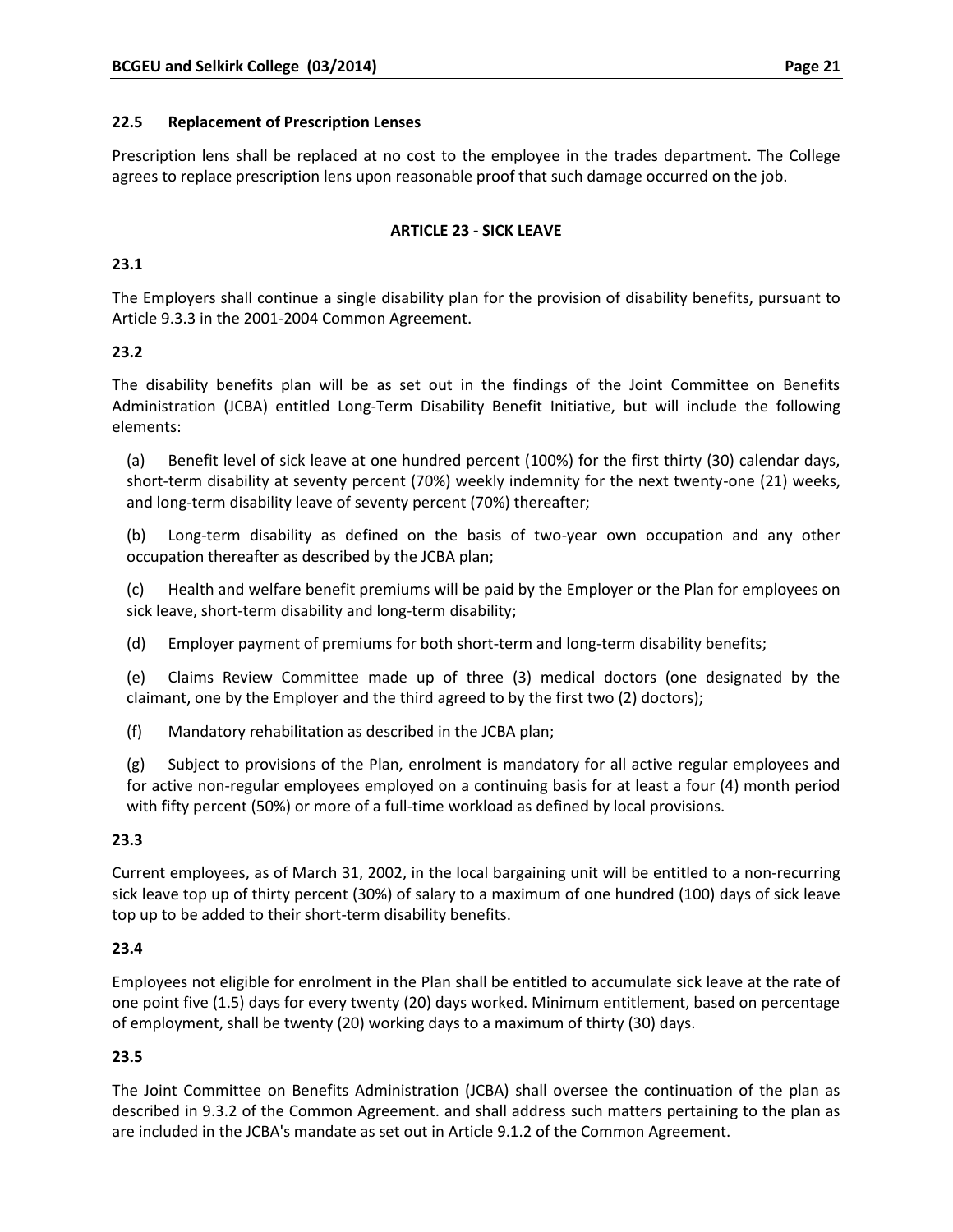### **ARTICLE 24 - MEDICAL REQUIREMENTS**

#### **24.1 Medical Certification**

The Employer may require additional medical certification to confirm an employee is unfit for work or fit to return to work.

### **24.2 Physician Selection**

In such circumstances the parties will agree to a suitable physician and any costs incurred by an employee in this regard will be borne by the College.

# **ARTICLE 25 - SAFETY AND HEALTH**

#### **25.1 Conditions**

The Union and the College agree that regulations made pursuant to the *Workers Compensation Act* or any other statute of the Province of British Columbia pertaining to the working environment, shall be fully complied with. First aid kits shall be supplied in accordance with this article.

#### **25.2 Safety Committee**

The College and the Union agree to establish Safety and Health Committees. Safety and Health Committees shall be composed of personnel employed at the location. The composition will be determined locally through management and local union representatives. Where such committees are formed, they may encompass more than one component. These committees will meet, at regular intervals to be determined by the committees, to make recommendations on unsafe, hazardous or dangerous conditions with the aim of preventing and reducing risk of occupational injury and illness.

A copy of all minutes of the Safety and Health Committees shall be sent to the Union and the College.

# **25.3 Unsafe Work Conditions**

No employee shall be disciplined for refusal to work on a job which he deems unsafe until a decision has been rendered by the Safety Committee.

# **25.4 Pollution Control**

The College and the Union agree to limit all forms of environmental pollution.

# **25.5 Investigation of Accidents**

The Safety and Health Committee as provided in Article 25.2, shall be notified of each accident or injury and shall investigate and report to the Union and the College on the nature and cause of the accident or injury.

# **25.6 Pay Provisions**

An employee who serves on a safety and health committee shall receive his regular rate of pay for attending meetings of the Committee held during working hours and for investigations by the Safety Committee.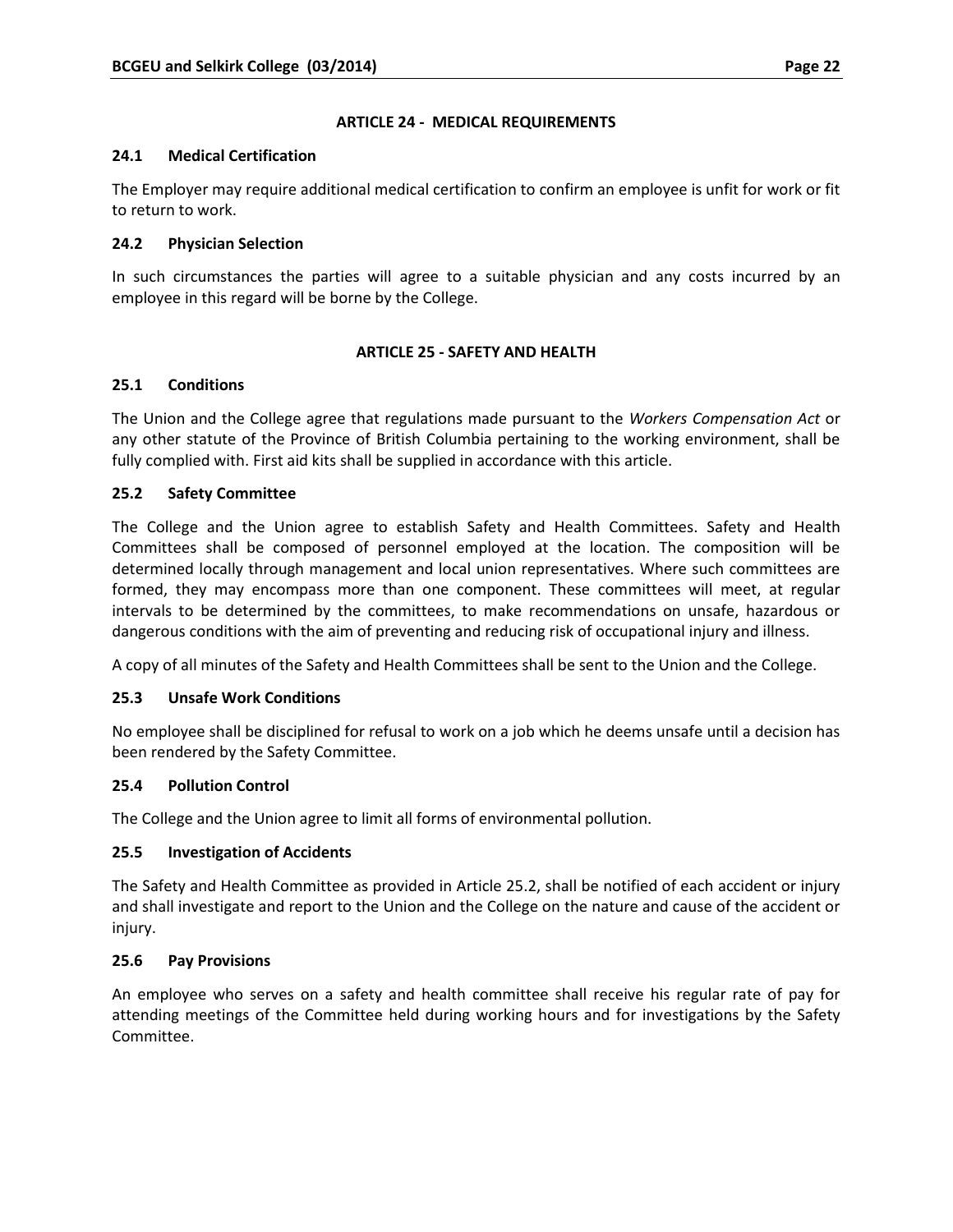# **ARTICLE 26 - GENERAL ITEMS**

#### **26.1 Transfer Expenses**

Selkirk is a multi-campus institution. An employee may be required to transfer from campus to campus where instructional needs demand.

(a) Transfer to a campus over sixty (60) kilometres from the one to which an employee was originally assigned will be assisted by the College in the form of moving expenses which shall include:

(1) the cost of moving and insuring the move of furniture and personal effects;

(2) temporary accommodation at the new location for one (1) month, and up to three (3) months where it can be established that suitable accommodation is not available;

(3) the cost of service disconnections and connections to a maximum of fifty dollars (\$50); and

(4) real estate fees incurred in the sale of previous residence and legal title search and transfer fees on the purchase of a new residence.

(b) Transfer shall not occur more frequently than every three (3) years except by mutual agreement where a lesser time may be acceptable.

(c) An employee shall not be subject to transfer if he has a viable program of instruction at the campus at which he was hired and if he is to be replaced at his original campus. Notice of transfer shall be consistent with notice given for renewal of appointments.

# **26.2 Use of Employer's Vehicles and Equipment**

(a) It is to the mutual advantage of both the College and the employee that employees shall not operate vehicles which are not in a safe operating condition. It shall be the duty of the employee to report in writing not later than the end of his shift all safety and/or mechanical defects on the equipment that he has operated during that shift.

(b) The College agrees to have the vehicle inspected and repaired, as necessary, to conform with the safe and efficient operation of that equipment. In the event that repairs cannot immediately be effected, the equipment will be correctly identified and kept out of service until repaired. It shall not be considered a violation of his employment when an employee refuses to operate such identified equipment.

# **26.3 Mileage and Subsistence Allowance**

Employees covered by this Agreement required to be away from their regular place of employment on authorized College business shall receive reimbursement for meals, lodging and travel expenses at rates as in effect by current College Board policy.

# **26.4 Parking**

The College shall provide, free of charge, parking space for the motor vehicle of each employee covered by this Agreement.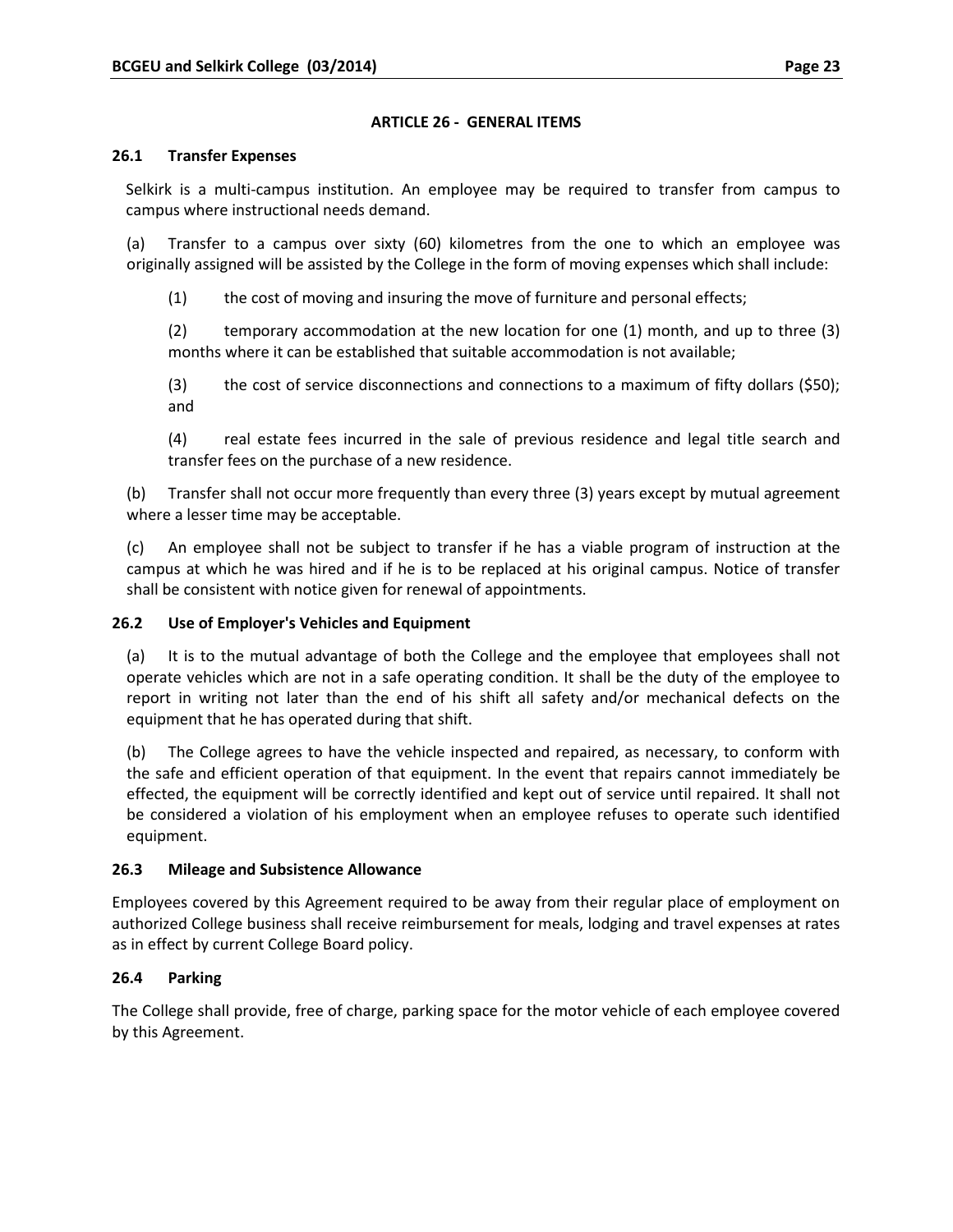# **ARTICLE 27 - REGULAR FULL-TIME AND REGULAR PART-TIME EMPLOYEES LAYOFF AND RECALL**

### **27.1 Role of Seniority in Layoff and Recall**

(a) Layoff and recall shall occur subject to instructional needs.

(b) Employees shall be laid off in reverse order of seniority and recalled in order of seniority, provided that they are qualified to perform the work available, and hold the appropriate professional qualifications/certification.

(c) Employees on recall will have first right of refusal to work for which they are qualified, and this right supersedes the rights of other employees to maximize their workload in accordance with Article 9.6

#### **27.2 Recall Procedures**

(a) Laid off regular employees are eligible for recall for a period of two (2) years, commencing on the date of layoff.

(b) Laid off employees who are eligible for recall may accept non-regular work. Non-regular work will not extend the recall period. Should regular work become available, that employee would have first right of refusal for such regular work.

(c) Laid off employees will not realize an increase in their percentage of appointment by virtue of recall.

#### **27.3 Instructional Assistant Notice of Layoff**

Instructional Assistants may exercise their seniority rights only within the Instructional Assistant seniority list. Instructional Assistants with less than one (1) year's seniority shall receive one (1) month's notice. Instructional Assistants with one (1) to three (3) years' seniority shall receive three (3) months' notice. Instructional Assistants with over three (3) years service shall receive four (4) months' notice. The notice given will be exclusive of accrued vacation credits.

#### **27.4 Instructors Notice of Layoff**

(a) Instructors may exercise their seniority rights within the Instructional Assistant or Instructor's seniority lists.

(b) Instructors with less than one (1) year's seniority shall receive one (1) month's notice. Instructors with one (1) to three (3) years' seniority shall receive three (3) months' notice. Instructors with over three (3) years' seniority shall receive four (4) months' notice. The notice given will be exclusive of accrued vacation credits.

# **27.5 Severance**

(a) An employee who is to be laid off shall be entitled to severance pay calculated on the basis of one (1) month current salary for each year of service to a maximum of six (6) months' salary, which will be paid out on a monthly basis.

(b) If an employee who has received a severance payment is recalled, he will refund to the College, the portion of severance that exceeds one (1) month severance for each month of layoff.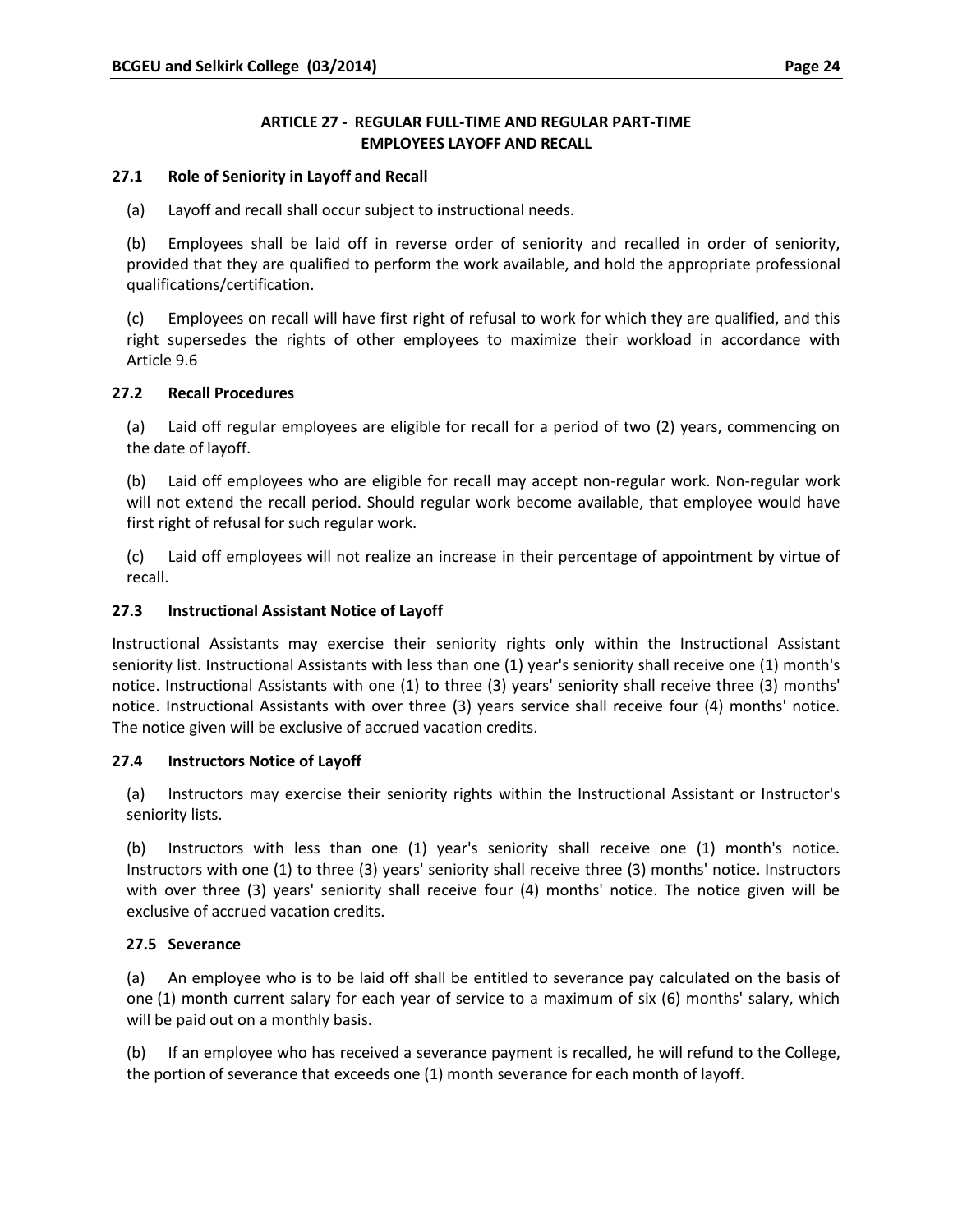(c) An employee who receives severance pay and who is recalled will have his years of service for the purpose of future severance payments recalculated beginning with the employee's start date for the position to which they were recalled.

# **ARTICLE 28 - RETIREMENT**

# **28.1 Pre-Retirement**

The College and the Union recognize a joint responsibility towards preparing employees for retirement upon acceptance of a mutually agreeable retirement program.

# **28.2 College's Pension Plan**

The Pension Plan for employees of BC Regional Colleges, established under the *College's Pension Act*, is available for employees.

As provided in the Common Agreement, enrolment in the College Pension Plan shall be as set out by the *Pension (College) Act*.

If an employee elects to purchase past service pension within the five year window proposed by the College Pension Board, the Employer will also contribute based on the following conditions:

(a) All calculations will be determined on an individual basis at the time of the buy back.

(b) The present three (3) year buy back maximum for the Employer buy back portion will be increased by using all savings generated in (a) above such that the total cost to the Employer is no greater than it would have been under the old buy back provisions.

(c) The Employer will not in any case contribute to the purchase of more years than the employee.

(d) The current purchase rules require the purchase of the most recent eligible years first.

(e) Buy back will be possible within a five (5) year window under the terms set out by the College Pension Board Trustees.

# **28.3 Early Retirement Incentive**

(a) For the purposes of this article, early retirement is defined as retirement after age fifty-five (55) and before age sixty-five (65).

The College will offer or accept at least one early retirement incentive each year. In the event no employee is eligible for an incentive, the funding for the incentive will be carried forward to a maximum of five (5) incentives.

# (b) *Qualification Criteria*

The College may offer or an employee may request an early retirement incentive provided the employee meets the following qualifications:

- (1) is age fifty-five (55) years or over;
- (2) has a minimum of ten (10) years employment with the College;
- (3) is a regular full-time employee at the time of early retirement;
- (4) is on the maximum step of the salary scale;
- (5) resigns for purposes of retirement as a regular full-time employee.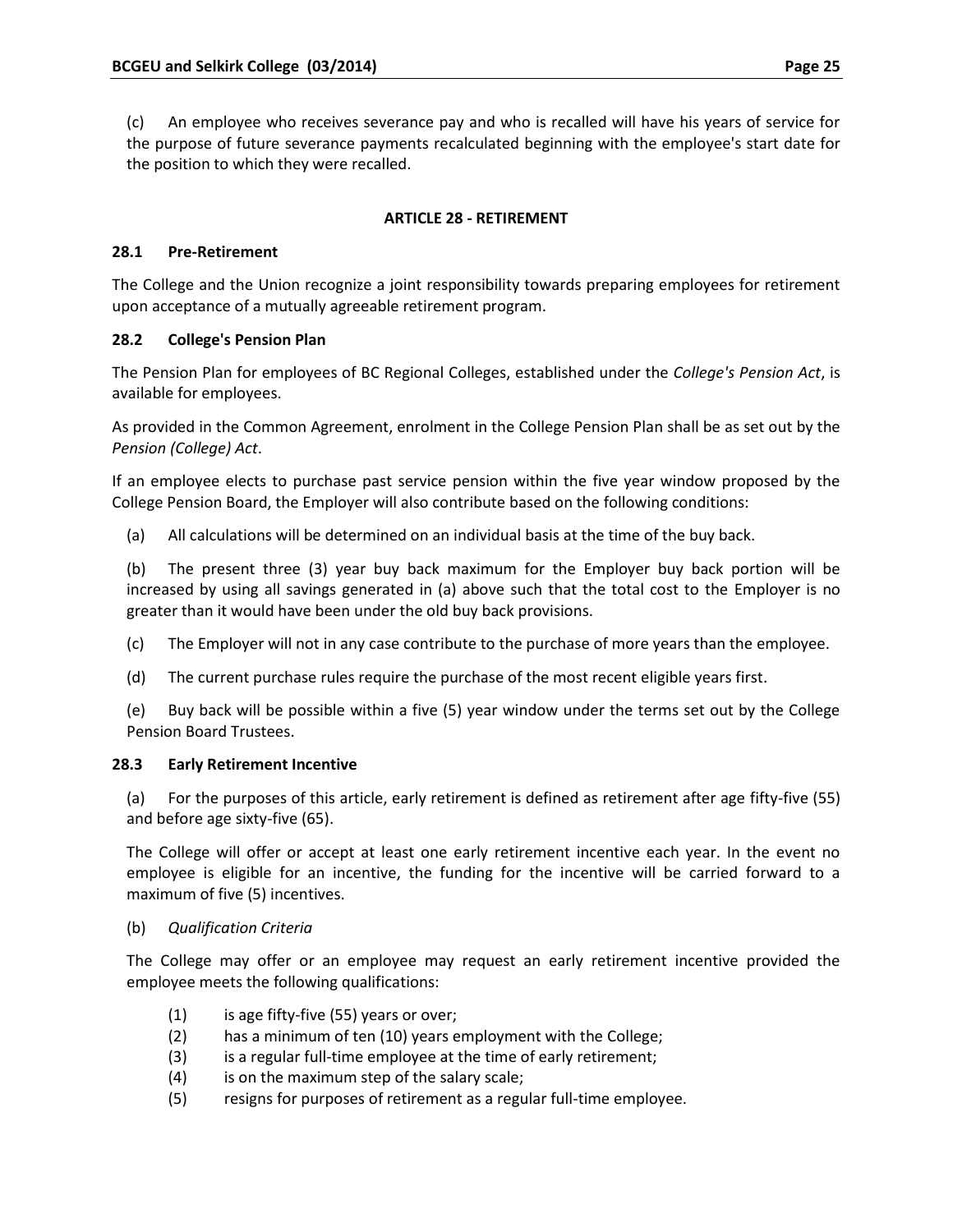#### (c) *Selection Criteria*

The allocation of retirement incentives will be decided based on the following priorities:

- (1) employees within program areas in which downsizing is planned;
- (2) employees with the greater seniority based on years of service or fraction thereof;
- (3) employees with the least time remaining prior to retirement;

# (d) *Application and Agreement*

(1) An employee who wishes to be considered for an early retirement incentive must make the necessary application by November  $1<sup>st</sup>$  the year prior to intended retirement. The College will consider all applications. Offers or rejections will be made to employees by the following March  $31<sup>st</sup>$ .

(2) An employee has the right to accept or decline an early retirement incentive offer made by the College within thirty (30) days of the offer being made.

(3) All applications for early retirement incentive which have not been granted by the College will not be considered standing applications for the following twelve (12) month period. Applicants will need to reapply on an annual basis.

(4) When an offer of an early retirement incentive is accepted, an employee's early retirement will be effective on a date mutually agreed upon between the employee and the College. All earned vacation entitlements shall be utilized prior to the date of retirement.

(5) The individual employee's early retirement incentive agreement will be in writing and will specify the early retirement date, the payment date or dates, and the specific dollar amount of the incentive.

(6) The College will provide the Union with copies of all early retirement incentive agreements.

# (e) *Early Retirement Incentive Payment*

(1) The early retirement incentive will be based on the number of full years to retirement and will be paid in the following amounts:

| <b>Age at Retirement</b> | % of Annual Salary at Time<br>of Retirement |  |  |  |
|--------------------------|---------------------------------------------|--|--|--|
| 55 to 59                 | 100%                                        |  |  |  |
| 60                       | 80%                                         |  |  |  |
| 61                       | 60%                                         |  |  |  |
| 62                       | 40%                                         |  |  |  |
| 63                       | 20%                                         |  |  |  |
|                          | ሰ%                                          |  |  |  |

(2) The early retirement incentive payment will be based on the employee's salary, exclusive of stipends, at the date of retirement.

(3) The early retirement incentive will be paid in equal yearly payments, based on full years to retirement, until the employee's normal retirement date has been reached or, three (3) yearly payments have been made.

(4) The yearly retirement incentive may be paid using any other mutually agreed upon payment plan which takes into account the individual employee's personal circumstances.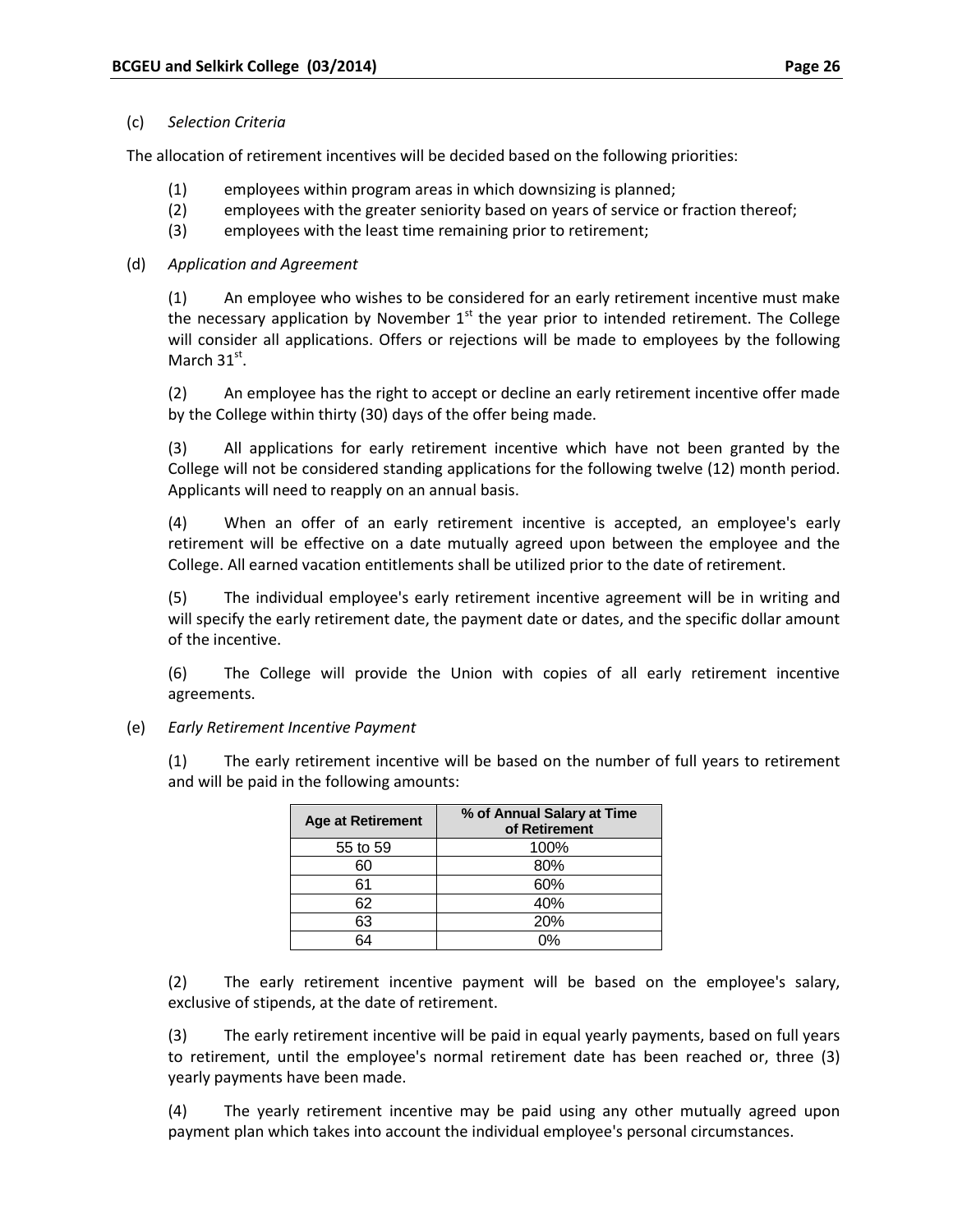### **ARTICLE 29 - DISMISSAL, SUSPENSION AND DISCIPLINE**

#### **29.1 Burden of Proof**

In all cases of discipline, the burden of proof of just cause shall rest with the College.

#### **29.2 Requirement of Writing**

Notice of dismissal shall be in writing and shall set forth the reason for dismissal.

#### **29.3 Dismissal and Suspension Grievance**

All dismissals and suspensions will be subject to formal grievance procedure under Article 30 of this Agreement. A copy of the written notice of dismissal or suspension shall be forwarded to the President of the Union or his designate, with a copy to the Chairperson of local 709 Selkirk College bargaining unit within five (5) days of the action being taken.

#### **29.4 Right to Grieve Other Disciplinary Action**

Disciplinary action grievable by the employee shall include written censures, letters of reprimand and adverse reports or performance evaluation. An employee shall be given a copy of any such document placed on the employee's file which might be the basis of disciplinary action. Should an employee dispute any such entry in his file, he shall be entitled to recourse through the grievance procedure and the eventual resolution thereof shall become part of his personnel record. Upon the employee's request any such document, other than official evaluation reports, shall be removed from the employee's file after the expiration of eighteen (18) months from the date it was issued provided there has not been a further infraction.

The College agrees not to introduce as evidence in any hearing any document from the file of an employee, the existence of which the employee was not aware at the time of filing.

#### **29.5 Right to Have a Steward Present**

(a) Where the College intends to interview an employee for purposes which may be the basis of disciplinary action, the College shall notify the employee in advance of the purpose of the interview in order that a steward may be contacted.

(b) Where a steward is called to a meeting with the College which he believes may be the basis of personal disciplinary action, he will have the right to consult with and/or have union representation at such a meeting.

#### **ARTICLE 30 - GRIEVANCES**

#### **30.1 Grievance Procedure**

The College and the Union agree that disputes arising from:

(a) the interpretation, application or any alleged violation of the Agreement, or an arbitral award including the question of arbitrability; or

(b) the dismissal, suspension or discipline of any employee in the bargaining unit; or

(c) any act by the College alleged to be unfair or arbitrary, shall be resolved without stoppage of work in accordance with the following procedures: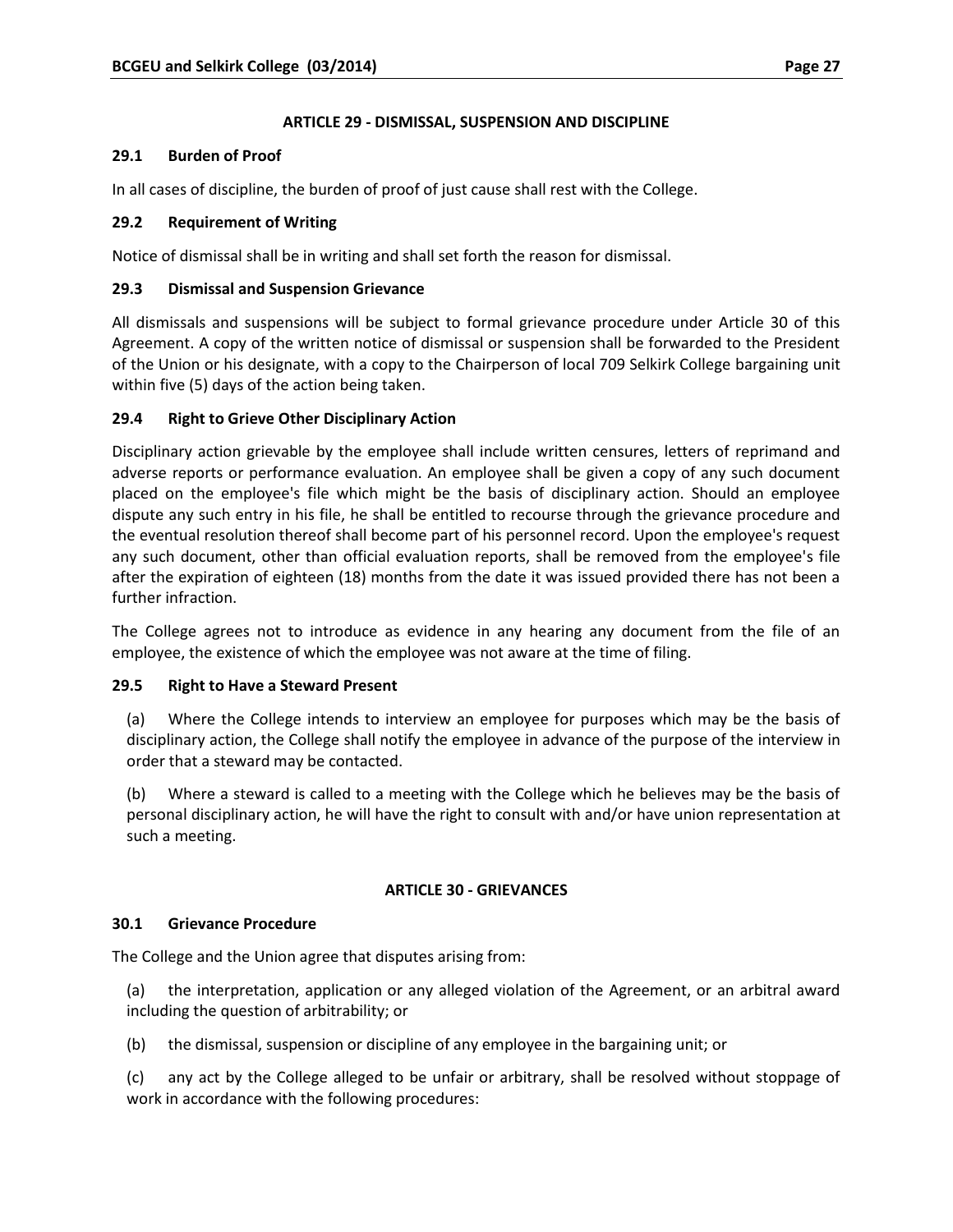In the first step of the grievance procedure every effort shall be made to settle the dispute verbally with the immediate excluded supervisor. The grievor shall have the right to have a steward present at this discussion. If the dispute is not resolved verbally, the grievor may proceed to Step 2 of the grievance procedure.

# **30.3 Step 2 – Union Submits Grievance in Writing**

At Step 2 the grievance shall be submitted in writing by the steward to the immediate excluded supervisor. The steward must do so no later than fifteen (15) working days after the date:

(a) on which the grievor was notified verbally or in writing of the action or circumstances giving rise to the grievance; or

(b) on which the grievor first became aware of the action or circumstance giving rise to the grievance.

# **30.4 Employer Response at Step 2**

(a) The parties shall meet and attempt to resolve the issue within five (5) working days of receipt of the written grievance.

(b) The College's designate at Step 2 shall reply in writing to the union steward within ten (10) working days of the meeting referred to in (a) above.

# **30.5 Step 3 – Union Advances Grievance to Human Resources**

The Union's area staff representative, or designate, may present a grievance at Step 3 by notification to the Director, Human Resources, or his designate, within fifteen (15) working days of the Employer's response at Step 2 or when that response was due, whichever occurs first.

# **30.6 Employer Response at Step 3**

(a) The employer and union designates at Step 3 shall meet and attempt to resolve the issue within five working days of the Union advancing the grievance to Step 3.

(b) The College's designate at Step 3 shall respond to the Union's area representative or designate within ten (10) working days of the meeting referred to in (a) above.

If the Union is not satisfied with the College's response at Step 3 the Union must indicate their decision to proceed to arbitration within ten (10) working days.

# **30.7 Time Limits**

If the Union fails to act within the time limits specified in Steps 1, 2 and 3 then the grievance shall be considered abandoned. If the College fails to act within the time limits specified in Steps 1, 2 and 3, then the grievance shall be considered denied. However, time limits may be extended by mutual agreement in writing between the parties.

# **30.8 Appointment of Arbitrator Step 4**

When a party has requested that a grievance be submitted to arbitration, the grievance shall be submitted to one of the following single arbitrators on a rotational basis, subject to their availability,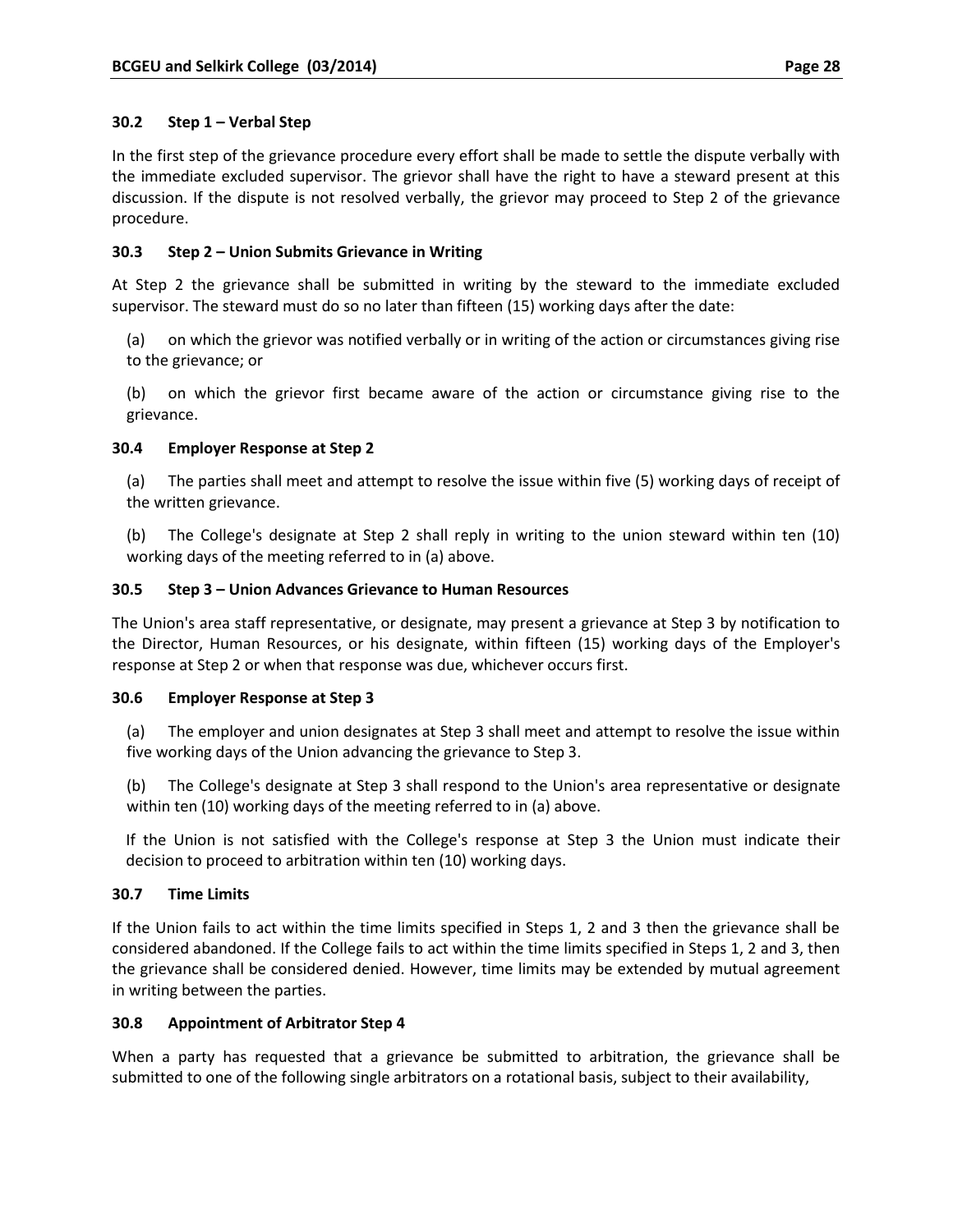within ninety (90) days. In the event that none of the following arbitrators are available within ninety (90) days, then the arbitrator who is available at the earliest date shall be appointed.

- (a) Joan Gordon
- (b) Rod Germaine
- (c) Chris Sullivan

#### **30.9 Decision Procedure**

The Arbitrator may determine his own procedure in accordance with the *Labour Relations Code* of BC and shall give full opportunity to all parties to present evidence and make full representations. He shall hear and determine the difference or allegation and shall render a decision within thirty (30) days of the conclusion of the hearing. The decision of the Arbitrator shall be final, binding and enforceable on the parties. The Arbitrator shall have the power to dispose of a discharge or discipline grievance by any arrangement which he deems just and equitable. However, the Arbitrator shall not have the power to change this Agreement.

#### **30.10 Disagreement on Meaning**

Should the parties disagree as to the meaning of the Arbitrator's decision, either party may apply to the Arbitrator to clarify the decision, which he shall make every effort to do within seven (7) days of receipt of such application.

#### **30.11 Arbitrator Expenses**

Each party shall pay one-half  $(\frac{1}{2})$  of the fees and expenses of the Arbitrator.

#### **30.12 Amending Time Limits**

The time limits fixed in the arbitration procedure may be altered by mutual consent of the parties. All requests for time limit extensions and all responses must be in writing.

#### **30.13 Dismissal Grievances**

In the event of a dispute arising from an employee's dismissal, the grievance shall commence at Step 3 within fifteen (15) working days of the employee receiving written notice of dismissal.

#### **30.14 Technical Objections**

No grievance shall be dismissed because a technical error has been inadvertently made by either party. Both parties shall have the right to make representation to the Arbitrator. The Arbitrator shall have the right to determine whether a technical error has been made and to make the necessary corrections in the interest of arriving at a decision according to equitable principles and the justice of the case.

#### **30.15 Retroactive Settlements**

Settlements reached at any stage of the grievance procedure shall be applied retroactively to the date of the occurrence of the action or situation which gave rise to the grievance or the date set by the Arbitrator.

#### **30.16 Policy Grievance**

Where either party disputes a general application of this Agreement, the dispute will be discussed initially at Step 3. Where no satisfactory agreement is reached, either party may submit the matter to arbitration in accordance with Article 30.8 of this Agreement.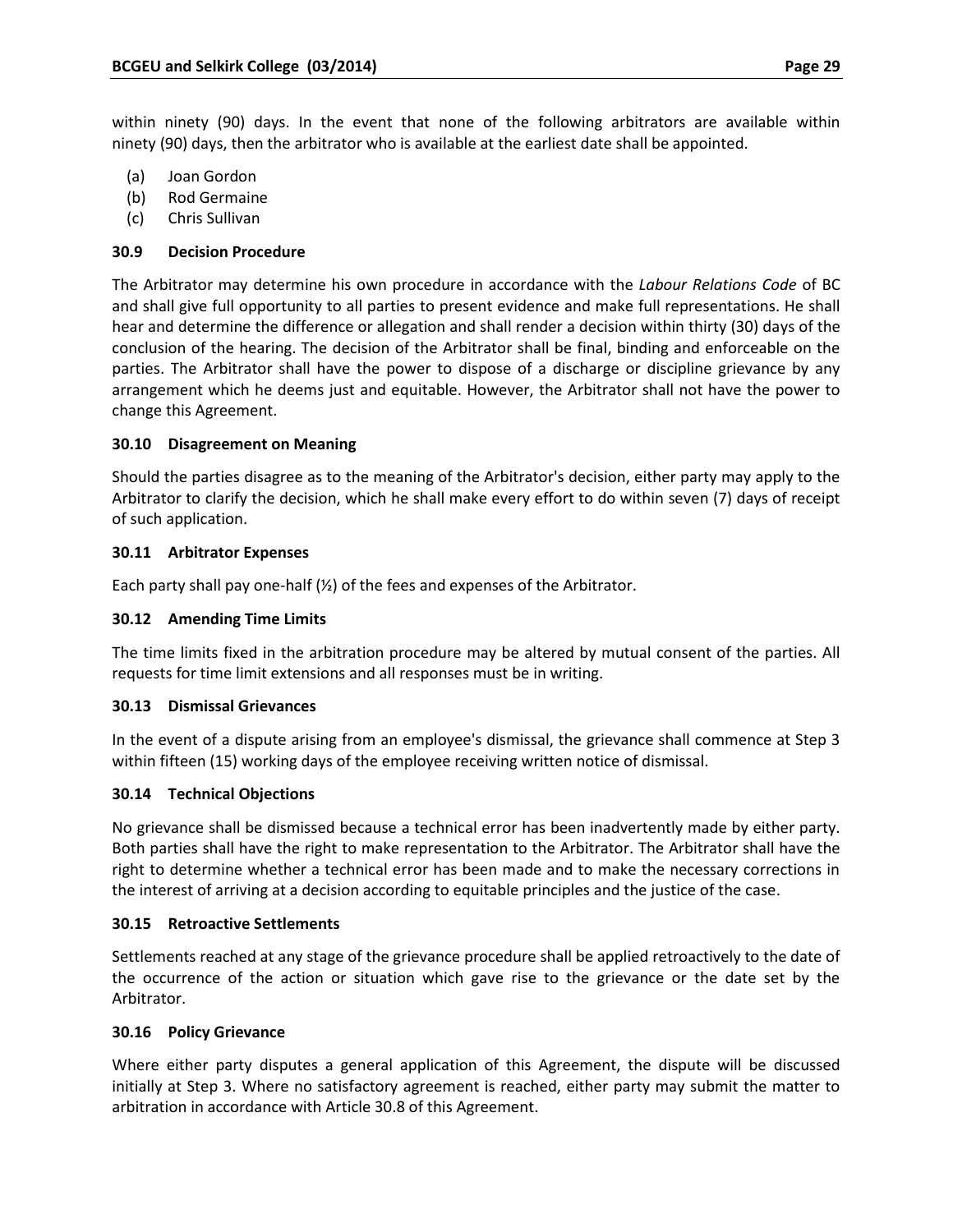#### **30.17 Personnel File**

In order to facilitate the investigation of a grievance or appeal, an employee shall be entitled upon reasonable notice to review his personnel file. The employee may authorize, in writing, the Union's President or designate to review the file on his behalf. The Union shall give reasonable written notice of its intention to review the file in question.

#### **ARTICLE 31 - TERM OF AGREEMENT**

#### **31.1 Duration**

This Agreement shall be binding and remain in effect from April 1, 2010 to March 31, 2012.

#### **31.2 Notice to Bargain**

(a) This Agreement shall be open for collective bargaining by either party giving written notice to the other party on or after January 1, 2012, but in any event, no later than midnight January 31, 2012.

(b) Where no notice is given by either party prior to January 31, 2012, both parties shall be deemed to have been given notice under this clause on January 31, 2012 and thereupon Article 31.3 of this Agreement applies.

(c) All notices on behalf of the Union shall be given by the President of the Union and similar notices on behalf of the Employer shall be given by the Board.

#### **31.3 Commencement of Bargaining**

Where a party of this Agreement has given written notice under Article 31.2 of this Agreement the parties shall, within fourteen (14) days after the notice was given, commence collective bargaining.

# **31.4 Change in Agreement**

Any change deemed necessary in this Agreement may be made by mutual agreement at any time during the life of this Agreement.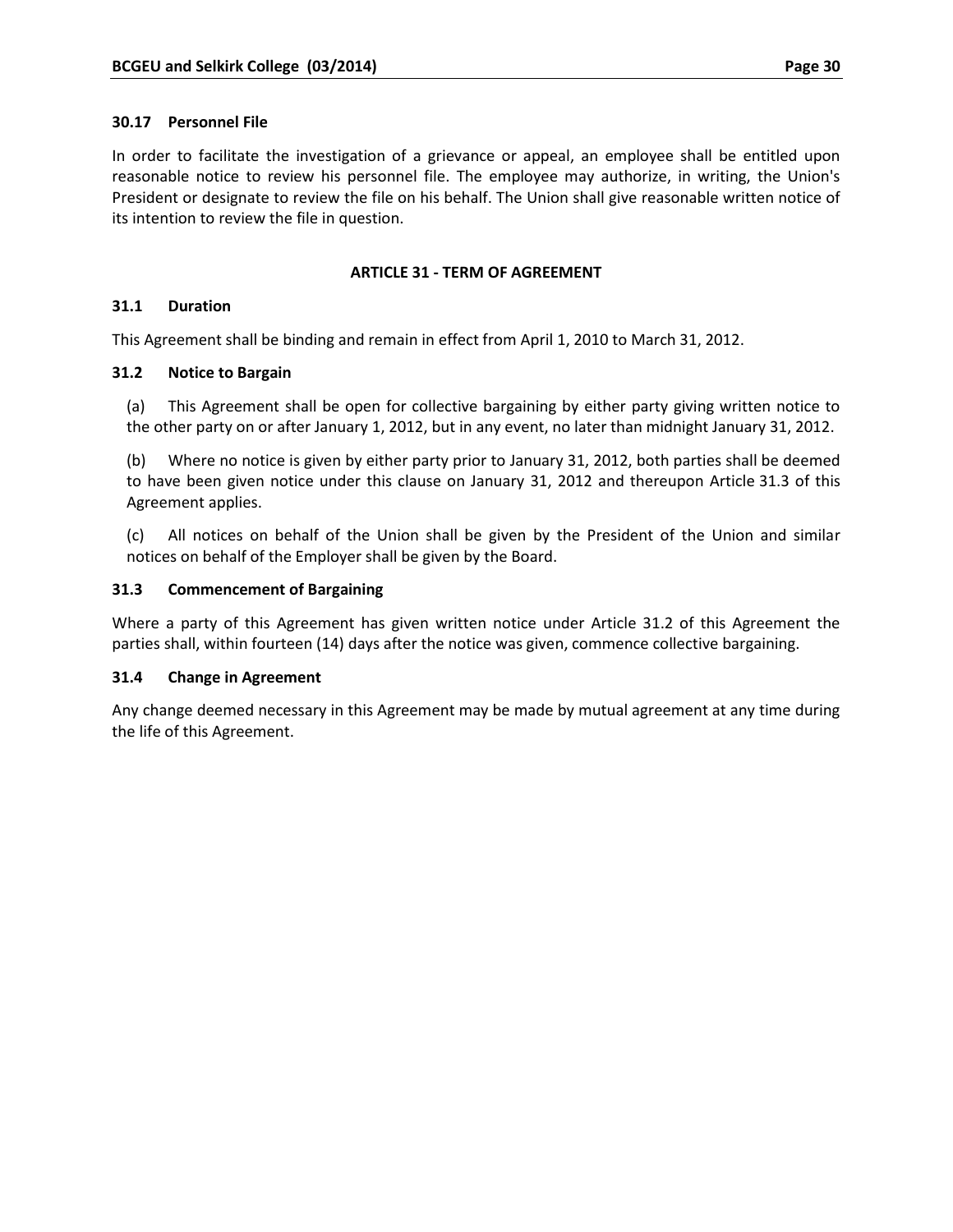IN WITNESS WHEREOF the parties hereto have executed this Agreement under seal.

| <b>SIGNED ON BEHALF OF THE</b><br>UNION: | <b>SIGNED ON BEHALF OF THE</b><br><b>EMPLOYER:</b> |
|------------------------------------------|----------------------------------------------------|
|                                          |                                                    |
|                                          |                                                    |
|                                          |                                                    |
|                                          |                                                    |
|                                          |                                                    |
|                                          |                                                    |
|                                          |                                                    |
|                                          |                                                    |
|                                          |                                                    |
|                                          |                                                    |
|                                          | PSEA Representative                                |
|                                          |                                                    |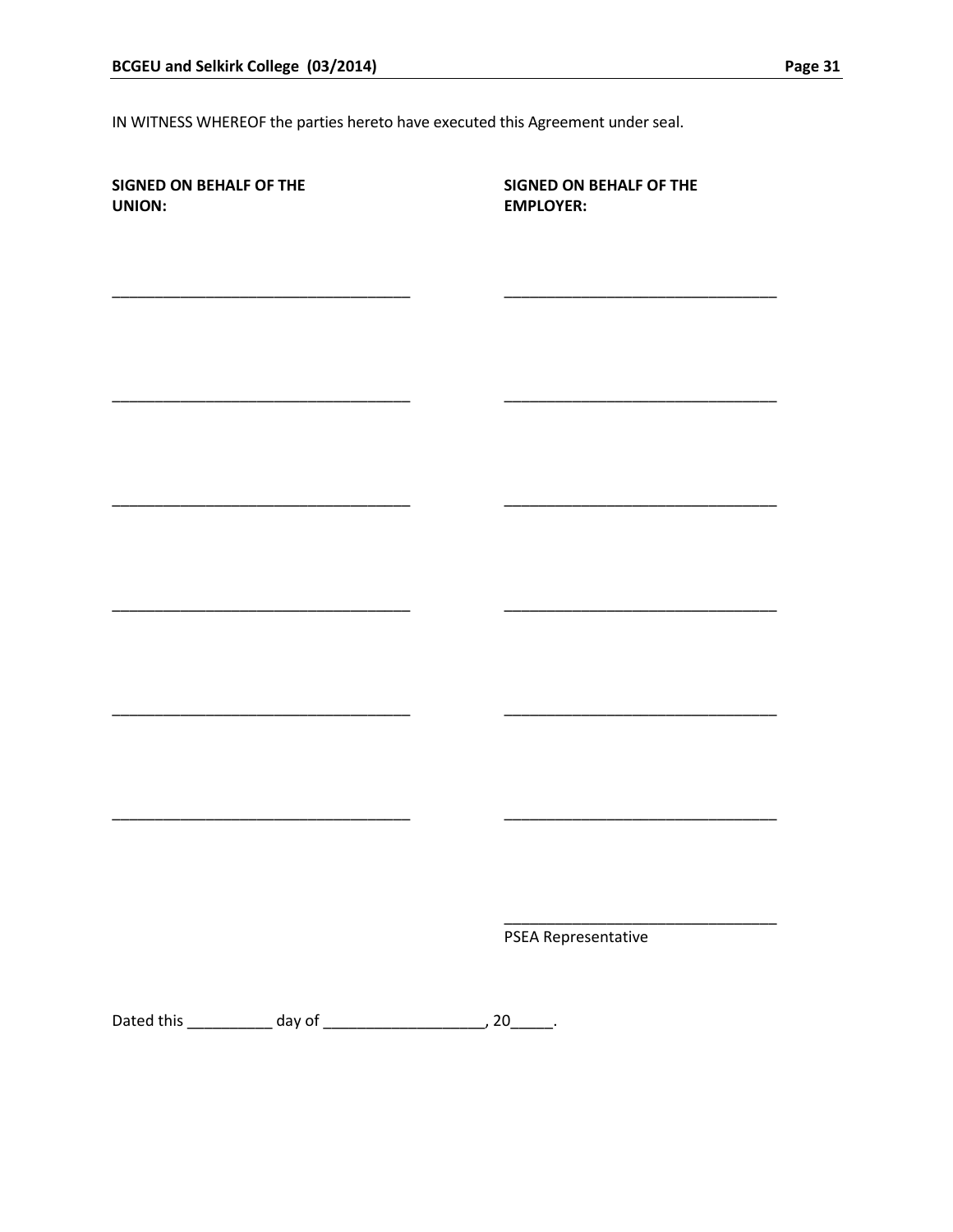|             | December 31, 2012 |                | April 1, 2013 |                | September 1, 2013 |                | <b>January 1, 2014</b> |                |
|-------------|-------------------|----------------|---------------|----------------|-------------------|----------------|------------------------|----------------|
| <b>STEP</b> | Annual            | <b>Monthly</b> | Annual        | <b>Monthly</b> | Annual            | <b>Monthly</b> | Annual                 | <b>Monthly</b> |
|             | 84,063            | 7,005.25       | 84,904        | 7,075.33       | 85,753            | 7,146.08       | 86,611                 | 7,217.58       |
| 2           | 78,750            | 6,562.50       | 79,538        | 6,628.17       | 80,333            | 6,694.42       | 81,136                 | 6,761.33       |
| 3           | 73,354            | 6,112.83       | 74,088        | 6,174.00       | 74,829            | 6,235.75       | 75,577                 | 6,298.08       |
| 4           | 70,352            | 5,862.67       | 71,056        | 5,921.33       | 71,767            | 5,980.58       | 72,485                 | 6,040.42       |
| 5           | 67,775            | 5,647.92       | 68,453        | 5,704.42       | 69,138            | 5,761.50       | 69,829                 | 5,819.08       |
| 6           | 65,199            | 5,433.25       | 65,851        | 5,487.58       | 66,510            | 5,542.50       | 67,175                 | 5,597.92       |
| 7           | 62,622            | 5,218.50       | 63,248        | 5,270.67       | 63,880            | 5,323.33       | 64,519                 | 5,376.58       |
| 8           | 60,045            | 5,003.75       | 60,645        | 5,053.75       | 61,251            | 5,104.25       | 61,864                 | 5,155.33       |
| 9           | 57,468            | 4,789.00       | 58,043        | 4,836.92       | 58,623            | 4,885.25       | 59,209                 | 4,934.08       |
| 10          | 54,891            | 4,574.25       | 55,440        | 4,620.00       | 55,994            | 4,666.17       | 56,554                 | 4,712.83       |
| 11          | 52,315            | 4,359.58       | 52,838        | 4,403.17       | 53,366            | 4,447.17       | 53,900                 | 4,491.67       |

# **APPENDIX A Instructors' Salary Scale**

# **APPENDIX A-2 Re: Article 18.2(c) \*Instructors' Professional Development Stipend**

|                | December 31, 2012        |        | April 1, 2013 |                | September 1, 2013 |                | <b>January 1, 2014</b> |                |
|----------------|--------------------------|--------|---------------|----------------|-------------------|----------------|------------------------|----------------|
| <b>STEP</b>    | <b>Monthly</b><br>Annual |        | Annual        | <b>Monthly</b> | Annual            | <b>Monthly</b> | Annual                 | <b>Monthly</b> |
| 1              | 1,681.27                 | 140.11 | 1,698.08      | 141.51         | 1,715.06          | 142.92         | 1,732.21               | 144.35         |
| $\overline{2}$ | 1,574.99                 | 131.25 | 1,590.74      | 132.56         | 1,606.65          | 133.89         | 1,622.71               | 135.23         |
| 3              | 1,467.09                 | 122.26 | 1,481.76      | 123.48         | 1,496.58          | 124.71         | 1,511.54               | 125.96         |
| 4              | 1,407.03                 | 117.25 | 1,421.10      | 118.43         | 1,435.31          | 119.61         | 1,449.66               | 120.81         |
| 5              | 1,355.50                 | 112.96 | 1,369.06      | 114.09         | 1,382.75          | 115.23         | 1,396.57               | 116.38         |
| 6              | 1,303.97                 | 108.66 | 1,317.01      | 109.75         | 1,330.18          | 110.85         | 1,343.48               | 111.96         |
| $\overline{7}$ | 1,252.44                 | 104.37 | 1,264.96      | 105.41         | 1,277.61          | 106.47         | 1,290.39               | 107.53         |
| 8              | 1,200.89                 | 100.07 | 1,212.90      | 101.07         | 1,225.03          | 102.09         | 1,237.28               | 103.11         |
| 9              | 1,149.36                 | 95.78  | 1,160.85      | 96.74          | 1,172.46          | 97.71          | 1,184.19               | 98.68          |
| 10             | 1,097.83                 | 91.49  | 1,108.81      | 92.40          | 1,119.90          | 93.32          | 1,131.10               | 94.26          |
| 11             | 1,046.30                 | 87.19  | 1,056.76      | 88.06          | 1,067.33          | 88.94          | 1,078.00               | 89.83          |

*Note: \*1. The Instructor Professional Development Stipend is funded entirely by the Professional Development Fund.*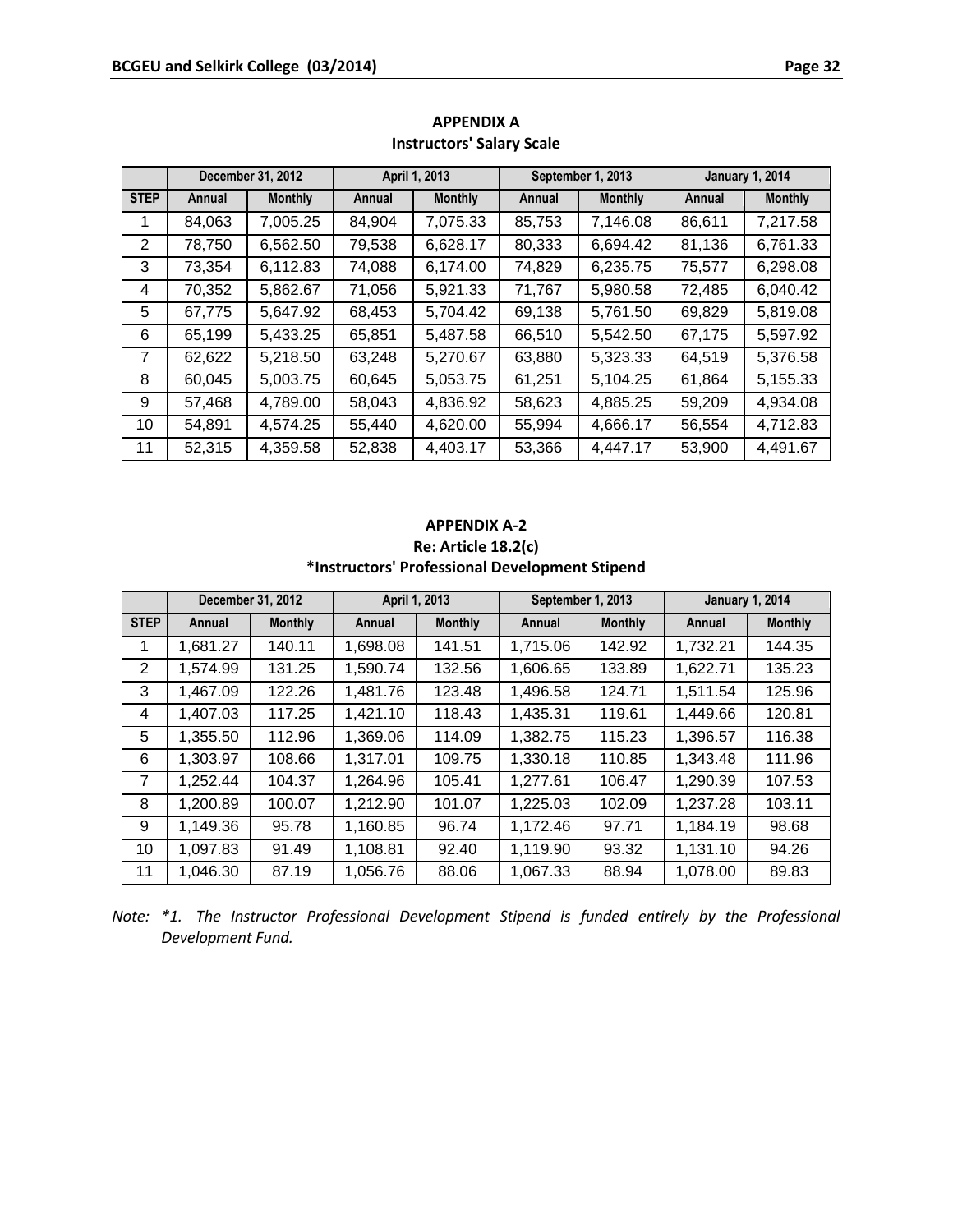| Instructional Assistants scales at Selkirk College will be equivalent to 80% of Appendix A. |                          |          |               |                |                   |                |                        |                |  |
|---------------------------------------------------------------------------------------------|--------------------------|----------|---------------|----------------|-------------------|----------------|------------------------|----------------|--|
|                                                                                             | December 31, 2012        |          | April 1, 2013 |                | September 1, 2013 |                | <b>January 1, 2014</b> |                |  |
| <b>STEP</b>                                                                                 | <b>Monthly</b><br>Annual |          | Annual        | <b>Monthly</b> | Annual            | <b>Monthly</b> | Annual                 | <b>Monthly</b> |  |
| 1                                                                                           | 67,250.40                | 5,604.20 | 67,923.20     | 5,660.27       | 68,602.40         | 5,716.87       | 69,288.80              | 5,774.07       |  |
| $\overline{2}$                                                                              | 63,000.00                | 5,250.00 | 63,630.40     | 5,302.53       | 64,266.40         | 5,355.53       | 64,908.80              | 5,409.07       |  |
| 3                                                                                           | 58,683.20                | 4,890.27 | 59,270.40     | 4,939.20       | 59,863.20         | 4,988.60       | 60,461.60              | 5,038.47       |  |
| 4                                                                                           | 56,281.60                | 4,690.13 | 56,844.80     | 4,737.07       | 57,413.60         | 4,784.47       | 57,988.00              | 4,832.33       |  |
| 5                                                                                           | 54,220.00                | 4,518.33 | 54,762.40     | 4,563.53       | 55,310.40         | 4,609.20       | 55,863.20              | 4,655.27       |  |
| 6                                                                                           | 52,159.20                | 4,346.60 | 52,680.80     | 4,390.07       | 53,208.00         | 4,434.00       | 53,740.00              | 4,478.33       |  |
| 7                                                                                           | 50,097.60                | 4,174.80 | 50,598.40     | 4,216.53       | 51,104.00         | 4,258.67       | 51,615.20              | 4,301.27       |  |
| 8                                                                                           | 48,036.00                | 4,003.00 | 48,516.00     | 4,043.00       | 49,000.80         | 4,083.40       | 49,491.20              | 4,124.27       |  |
| 9                                                                                           | 45,974.40                | 3,831.20 | 46,434.40     | 3,869.53       | 46,898.40         | 3,908.20       | 47,367.20              | 3,947.27       |  |
| 10                                                                                          | 43,912.80                | 3,659.40 | 44,352.00     | 3,696.00       | 44,795.20         | 3,732.93       | 45,243.20              | 3,770.27       |  |
| 11                                                                                          | 41,852.00                | 3,487.67 | 42,270.40     | 3,522.53       | 42,692.80         | 3,557.73       | 43,120.00              | 3,593.33       |  |

# **APPENDIX B Instructional Assistants' Salary Scale**

#### **Instructional Assistants scales at Selkirk College will be equivalent to 80% of Appendix A.**

#### **APPENDIX B-2**

**RE: Article 18.2(c)**

# **\*Instructional Assistants' Professional Development Stipend**

|             | December 31, 2012        |        | April 1, 2013 |                | September 1, 2013 |                | <b>January 1, 2014</b> |                |
|-------------|--------------------------|--------|---------------|----------------|-------------------|----------------|------------------------|----------------|
| <b>STEP</b> | <b>Monthly</b><br>Annual |        | Annual        | <b>Monthly</b> | Annual            | <b>Monthly</b> | Annual                 | <b>Monthly</b> |
| 1           | 1,345.01                 | 112.08 | 1,358.46      | 113.20         | 1,372.04          | 114.34         | 1,385.76               | 115.48         |
| 2           | 1,260.00                 | 105.00 | 1,272.60      | 106.05         | 1,285.32          | 107.11         | 1,298.17               | 108.18         |
| 3           | 1,173.66                 | 97.81  | 1,185.40      | 98.78          | 1,197.25          | 99.77          | 1,209.22               | 100.77         |
| 4           | 1,125.62                 | 93.80  | 1,136.88      | 94.74          | 1,148.25          | 95.69          | 1,159.73               | 96.64          |
| 5           | 1,084.40                 | 90.37  | 1,095.24      | 91.27          | 1,106.19          | 92.18          | 1,117.25               | 93.10          |
| 6           | 1,043.17                 | 86.93  | 1,053.60      | 87.80          | 1,064.14          | 88.68          | 1,074.78               | 89.56          |
| 7           | 1,001.95                 | 83.50  | 1,011.97      | 84.33          | 1,022.09          | 85.17          | 1,032.31               | 86.03          |
| 8           | 960.71                   | 80.06  | 970.32        | 80.86          | 980.02            | 81.67          | 989.82                 | 82.49          |
| 9           | 919.48                   | 76.62  | 928.68        | 77.39          | 937.97            | 78.16          | 947.35                 | 78.95          |
| 10          | 878.26                   | 73.19  | 887.04        | 73.92          | 895.91            | 74.66          | 904.87                 | 75.41          |
| 11          | 837.04                   | 69.75  | 845.41        | 70.45          | 853.86            | 71.16          | 862.40                 | 71.87          |

*Note: \*1. The Instructional Assistant Professional Development Stipend is funded entirely by the Professional Development Fund.*

*Note: \* The Stipend shown in the scale above is deemed to be salary for pension and all other purposes.*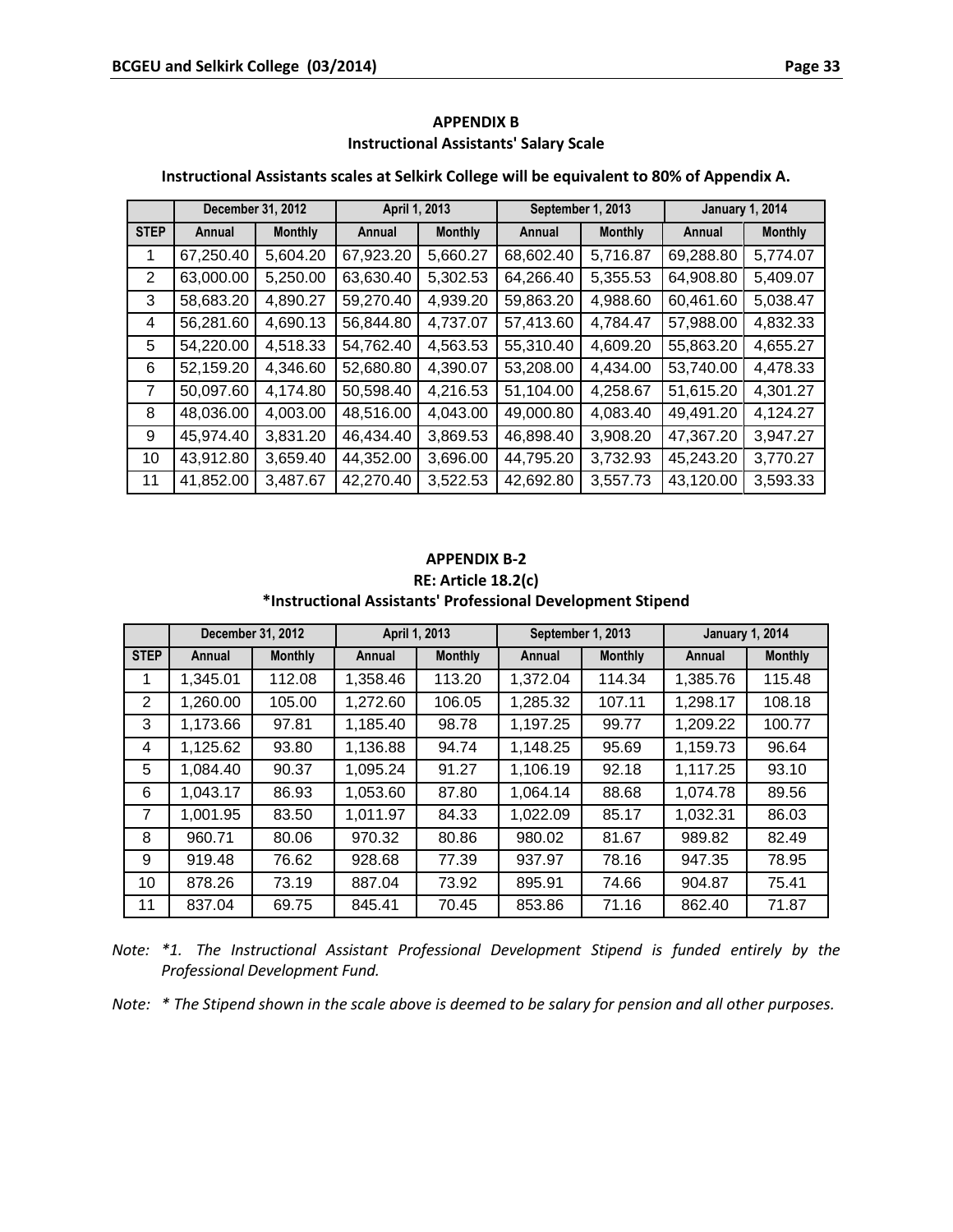# **APPENDIX C School Chair / Department Head / Coordinator Stipends**

**Note: Stipends will be adjusted as per Common Agreement, 1%, 1%, 1%, 1%**

|                                  | December 31, 2012 |                | April 1, 2013 |                | September 1, 2013 |                | <b>January 1, 2014</b> |                |
|----------------------------------|-------------------|----------------|---------------|----------------|-------------------|----------------|------------------------|----------------|
|                                  | Annual            | <b>Monthly</b> | Annual        | <b>Monthly</b> | Annual            | <b>Monthly</b> | Annual                 | <b>Monthly</b> |
| Coordinator                      | 1,868.20          | 155.68         | 886.88        | 157.24         | .905.75           | 158.81         | 1.924.81               | 160.40         |
| School Chair/<br>Department Head | 4.480.50          | 373.38         | 4,525.31      | 377.11         | 4,570.56          | 380.88         | 4.616.27               | 384.69         |

#### **APPENDIX D Placement Formula**

| А. |    | Minimum Qualification                                                                                                                                                                                         | STEP10      |  |
|----|----|---------------------------------------------------------------------------------------------------------------------------------------------------------------------------------------------------------------|-------------|--|
| В. |    | Instructional Qualifications:                                                                                                                                                                                 |             |  |
|    | 1. | Successful completion of ID Program or in possession of a valid<br>teaching certificate or a Bachelor of Education.                                                                                           | 1 Step      |  |
|    | 2. | Total years of post-secondary teaching experience<br>- or<br>combination of relief and night school teaching. For part-time<br>instructor, six hundred (600) hours equivalent to one (1) year of<br>teaching. | 1 Step/Yr.  |  |
| C. |    | <b>Additional Qualifications:</b>                                                                                                                                                                             |             |  |
|    | 1. | Additional qualifications above minimum for completion of<br>relevant approved courses of studies (e.g., Baccalaureate<br>Degree, Certification, etc.).                                                       | .5 Step/Yr. |  |
|    | 2. | Work experience considered related (including teaching<br>K-Gr. 12) – maximum of ten $(10)$ years after consultation and<br>agreement of the Union.                                                           | .5 Step/Yr. |  |
|    |    | <b>RECOMMENDED STEPS</b>                                                                                                                                                                                      |             |  |
|    |    |                                                                                                                                                                                                               |             |  |

*Notes:*

*A. If the individual's qualifications and experience are such that the College considers him/her to be particularly important to its program but the salary established by the placement is inadequate, up to two (2) additional steps may be granted. The use of an additional step(s) must be considered truly exceptional, and only implemented after mutual agreement with the Union.*

*B. Individuals who would normally qualify for additional steps under B or C but do not meet the minimum qualifications for \*Step 10 Scale Placement, will not receive additional steps.* 

*C. No employee presently employed with Selkirk College and a member of the BCGEU bargaining unit shall suffer a salary reduction as a result of this Placement Formula.*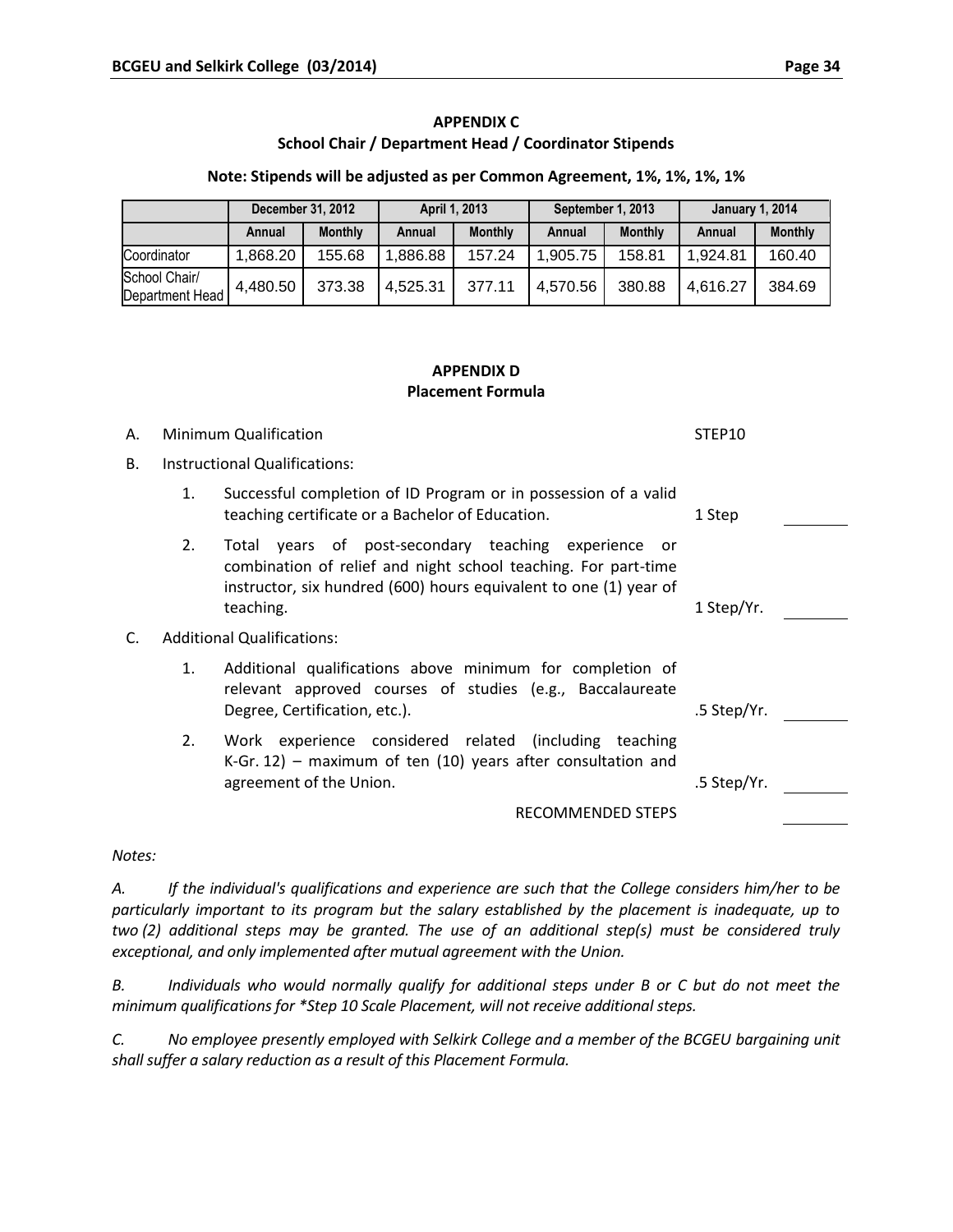# **INSTRUCTOR'S MINIMUM QUALIFICATIONS**

#### **Applied Business Technology:**

Graduate of a relevant post-secondary program plus relevant experience equalling a total of nine (9) years of education and experience.

# **Applied Health:**

Graduate of a relevant post-secondary program plus relevant experience equalling a total of nine (9) years of education and experience.

# **Developmental Education:**

Graduate of a relevant four (4) year post-secondary program plus relevant experience equalling nine (9) years of education and teaching experience.

# **Hospitality and Tourism:**

Graduate of a relevant post-secondary program plus relevant experience equalling a total of nine (9) years of education and experience.

#### **Job Entry/Re-Entry:**

Graduate of a relevant post-secondary program plus relevant experience equalling a total of nine (9) years of education and experience.

*Trades:*

(as recognized by the Province of BC)

Certified journeyperson plus relevant experience equalling a total of nine (9) years of education and experience.

# **APPENDIX E**

#### **Selection Committees**

Where a vacancy exits for an Instructional Assistant or Instructor, selection committees will be constituted as follows:

1. Composition

All selection committees will include:

- (a) the Director of Human Resources or a Senior Administrator;
- (b) the Department Head/School Chair;
- (c) an instructor from the same discipline.

In the event there are currently no instructors in that discipline, an instructor from a related discipline within the bargaining unit, will be included.

- 2. Throughout the selection process, the Director of Human Resources will be responsible for the administration of the selection process.
- 3. Once approval for a position to be filled has been given, the Director of Human Resources (or senior administrator) will initiate the creation of the Selection Committee.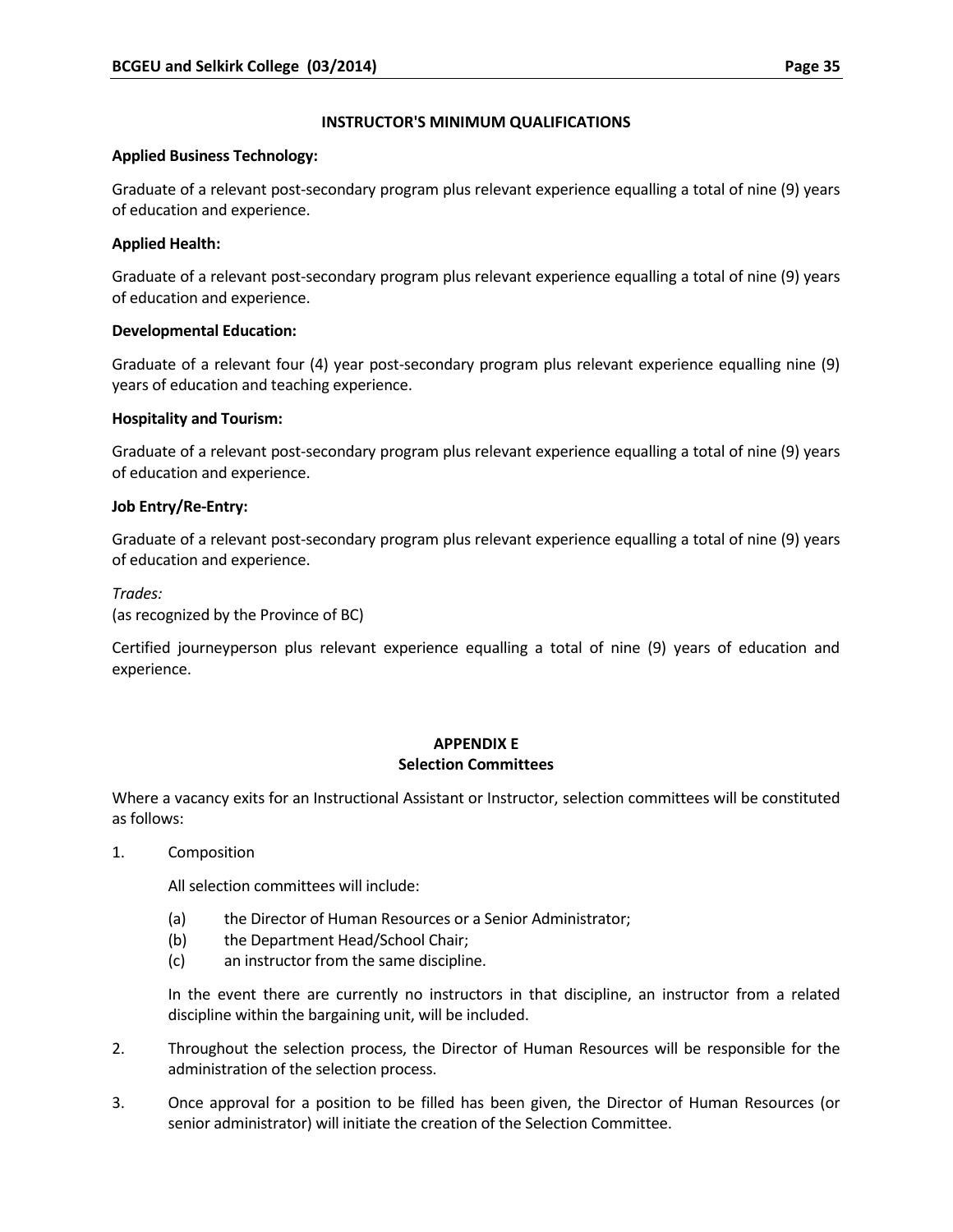- 4. The Selection Committee will have access to all materials submitted by all applicants.
- 5. The Selection Committee will participate in the preparation of the short list and interviews of the short-listed candidates. All interviews will be conducted with the same individuals from the Selection Committee in attendance.
- 6. Competency based assessment will be employed in all hiring decisions. Candidates may be required to perform a simulated work exercise.
- 7. A numerical scoring system of predetermined competencies will be used for the purpose of making decisions within the Committee.
- 8. Following the interviews, the Director of Human Resources (or designate) will complete reference checks for the candidates selected by the Selection Committee.
- 9. Following the completion of the reference checks, the Selection Committee will recommend in ranking order, the candidate(s) considered acceptable by the Selection Committee.
- 10. The Director of Human Resources will make an offer of employment to the selected candidate on behalf of the College. In the event that the recommendation of the Selection Committee is not accepted by the College, the Director of Human Resources will outline the reason(s) in confidence to the Selection Committee.
- 11. The Selection Committee will be advised of the selected candidate's response. In the event that an internal candidate is selected, he or she will be responsible for informing his supervisor and will be advised to that effect by the Director of Human Resources.
- 12. The Director of Human Resources will be the only spokesperson on behalf of the College. Selection committee members will maintain confidentiality and discuss selection related activities only with members of the Selection Committee.

In the event that one or more members of the Selection Committee are dissatisfied with the process or decision reached, they may discuss their concern with the President.

#### **LETTER OF UNDERSTANDING 1 Re: Compensation Re-Opener**

The Collective Agreement is being negotiated in accordance with the PSEC Mandate established by Government for the current collective bargaining.

Selkirk College agrees that, in the event that Government decides to modify the PSEC Mandate as it applies to the entire Public Service and Public Sector during the term of the Selkirk College/B.C. Government and Service Employees' Union (BCGEU – Local 709) Collective Agreement arising from the current collective bargaining, the BCGEU – Local 709 will have the opportunity to renegotiate the total compensation for the balance of the term of the Collective Agreement.

This opportunity to renegotiate will relate to total compensation only and such negotiations will be governed by the revised PSEC Mandate and will be subject to approval by the Post-Secondary Employers' Association (PSEA). This renegotiation will not result in the early termination of the Collective Agreement.

This Letter of Understanding expires at midnight on March 31, 2012.